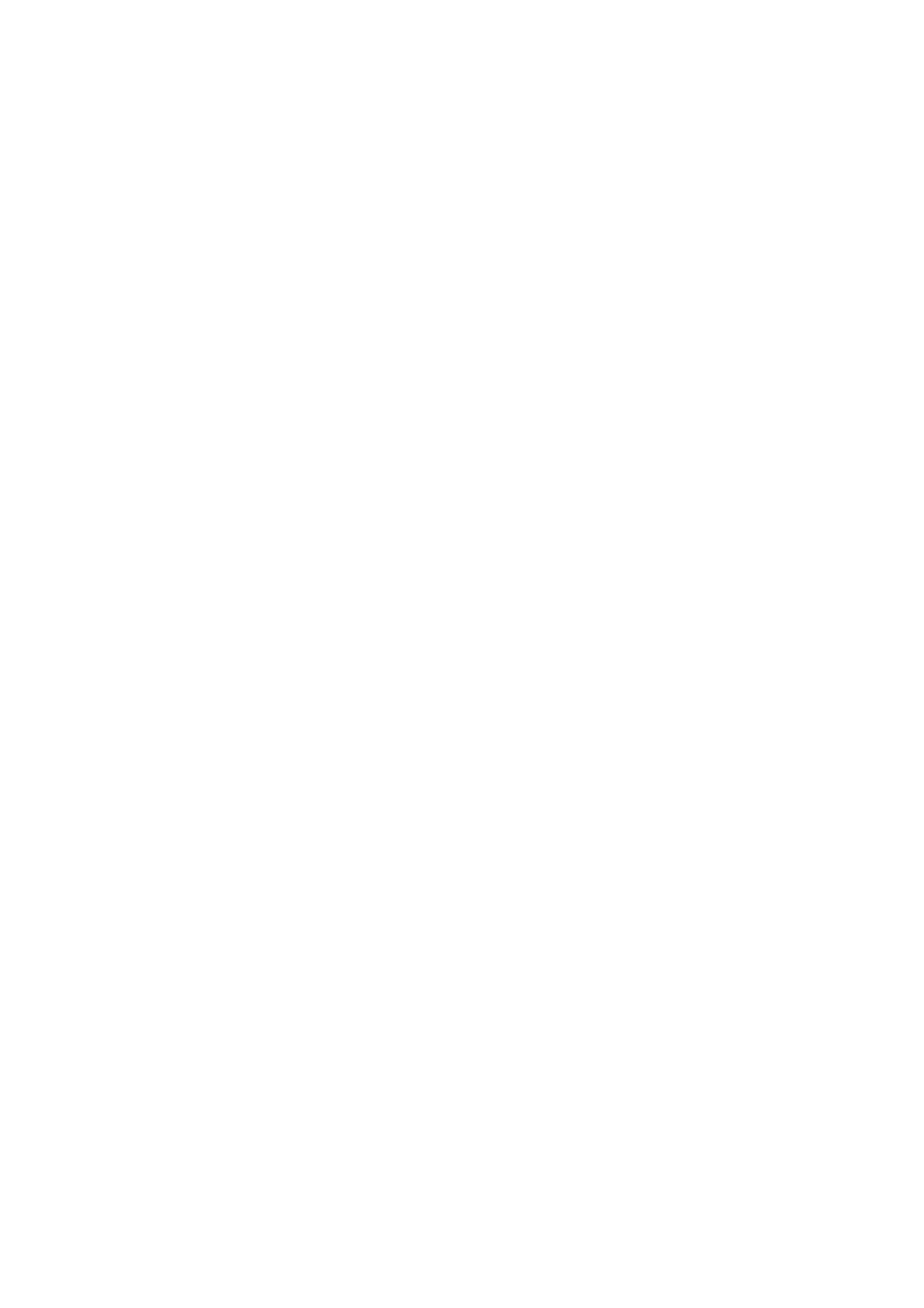# *Solution 6+6 Wireless On/Off*

### *Operators Manual*

Copyright 1997 by Electronics Design and Manufacturing Pty Limited, SYDNEY, AUSTRALIA

### **Document Part Number MA670O Document ISSUE 1.20 Printed 02 December 1997**

#### **This documentation is provided to suit** *Solution 6+6 Wireless On/Off* **Control Panel (CC670/LP670)**

Firmware Revision 1.00 – 1.01

Hardware Revision A

#### **Copyright Notice**

All rights reserved. No part of this publication may be reproduced, transmitted or stored in a retrieval system in any form or by any means, electronic, mechanical, photocopying, recording, or otherwise, without the prior written permission of Electronics Design and Manufacturing Pty Limited.

#### **Trademarks**

Throughout this document trademark names may have been used. Rather than put a trademark symbol in every occurrence of a trademark name, we state that we are using the names only in an editorial fashion and to the benefit of the trademark owner with no intention of infringement of the trademark.

#### **Notice of Liability**

While every precaution has been taken in the preparation of this document, neither Electronics Design and Manufacturing Pty Limited nor any of its official representatives shall have any liability to any person or entity with respect to any liability, loss or damage caused or alleged to be caused directly or indirectly by the information contained in this book.

Electronics Design and Manufacturing Pty Limited reserves the right to make changes to features and specifications at any time without prior notification in the interest of ongoing product development and improvement.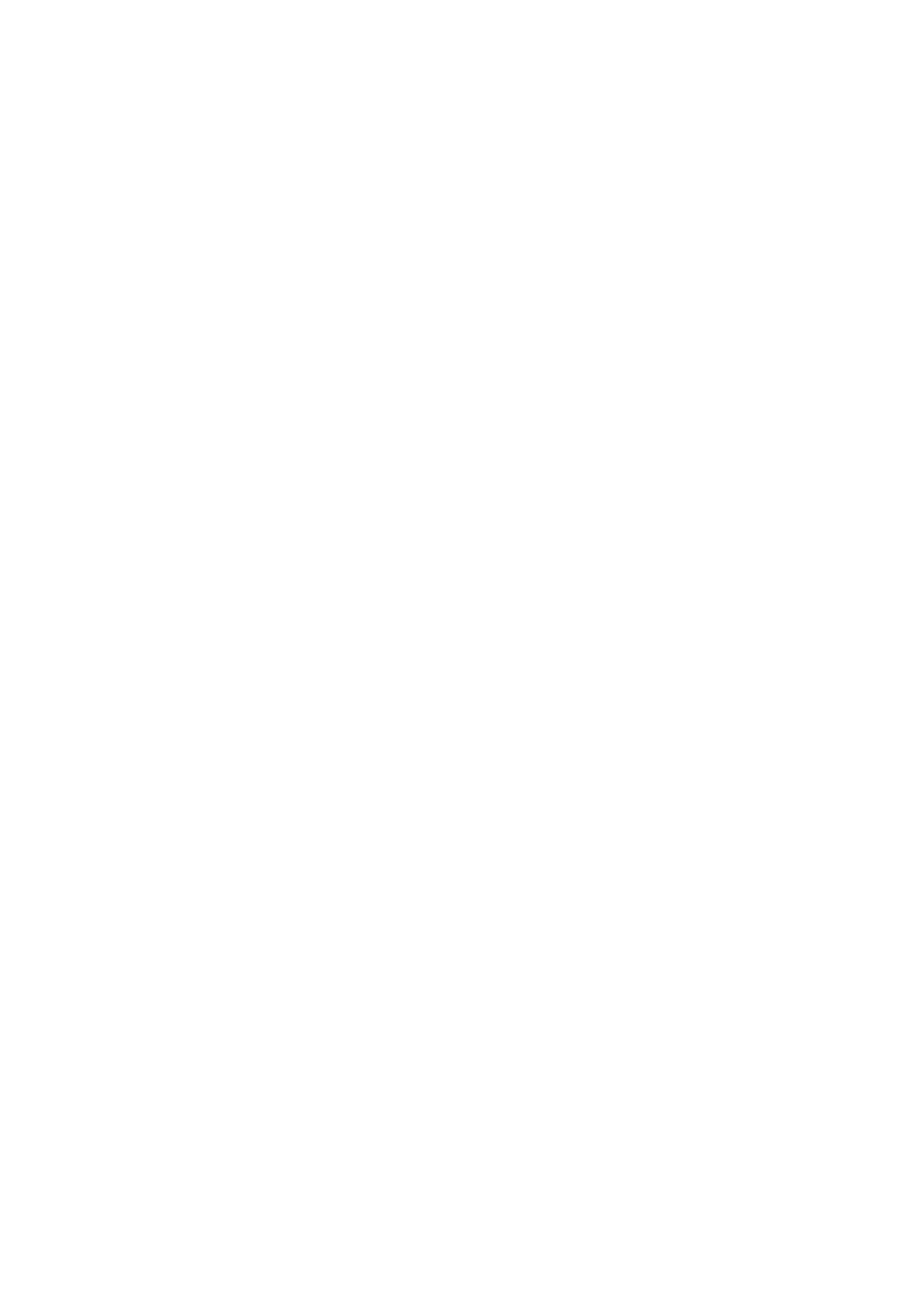# Table Of Contents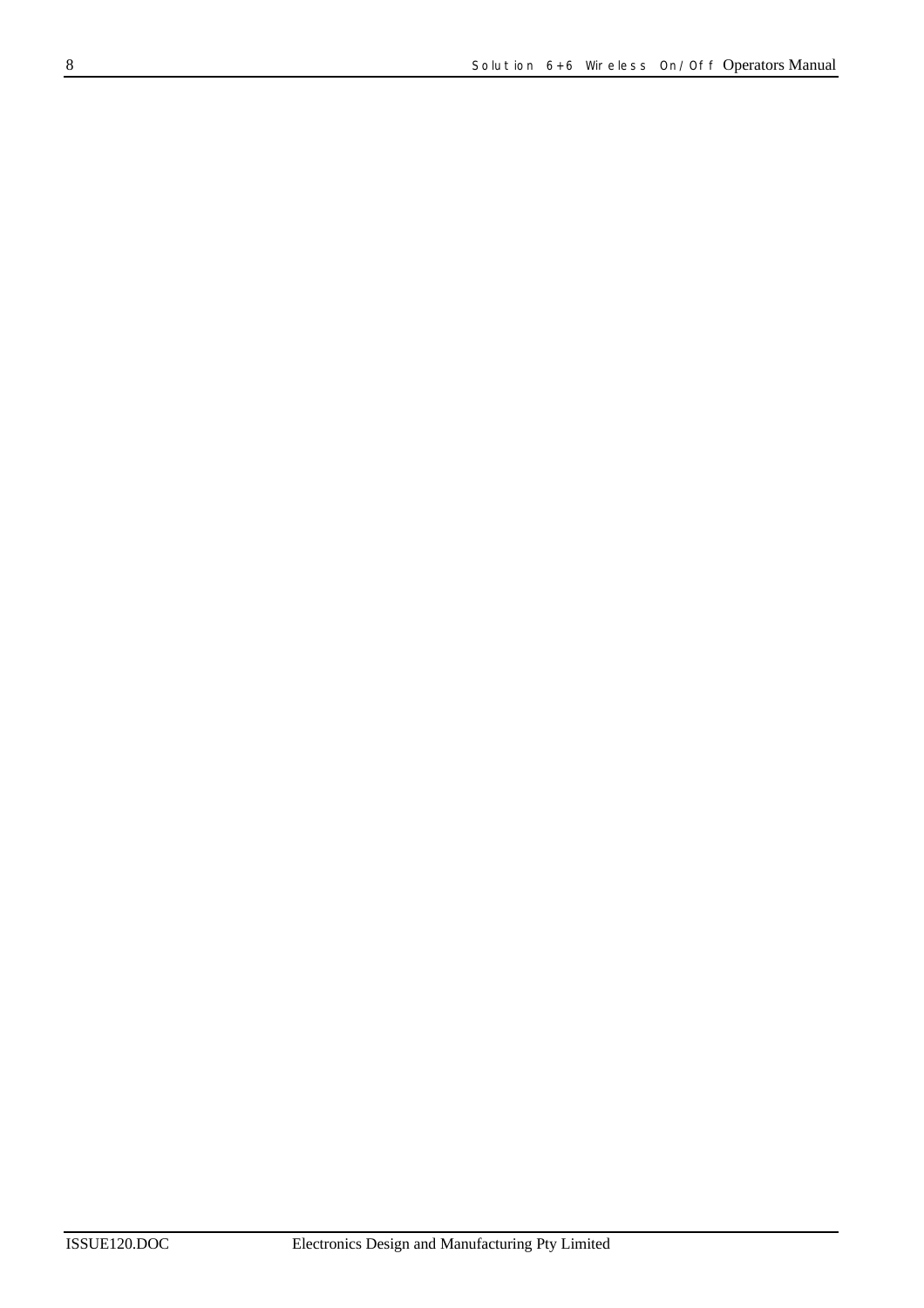### *Introduction*

Congratulations on selecting the *Solution 6+6 Wireless On/Off* control panel to protect you and your property. So that you can obtain the most from your unit, we suggest that you take the time to read through this manual and familiarise yourself with the numerous outstanding operating features of this system.

You will notice that in all aspects of planning, engineering, styling, operation, convenience and adaptability, we have sought to anticipate your every possible requirement. Programming simplicity and speed have been some of the major considerations and we believe that our objectives in this area have been more than satisfied.

This manual will explain all aspects of operating the control panel. All system parameters and options are detailed, however suitability is left up to the individual. Every system can be tailored to meet all requirements quickly and easily.

The *Solution* range of control panels are very popular with thousands of people throughout many countries of the globe, all of whom have various levels of technical aptitude and ability. We have tried to aim this manual at all levels of readers.

As *Solution* control panels continue to be improved over the years, they have become very powerful. Some of its early first-time users have advanced to true "power users" and we need to address their needs too, while maintaining the simplicity of the manual and the product.

This operators manual is intended for BOTH the *Solution 6+6 Wireless On/Off* Dialler (CC670) and *Solution 6+6 Wireless On/Off* Local (LP670) panels. If you have a local panel (LP670), disregard all references and features in this manual which involve telephone dialling.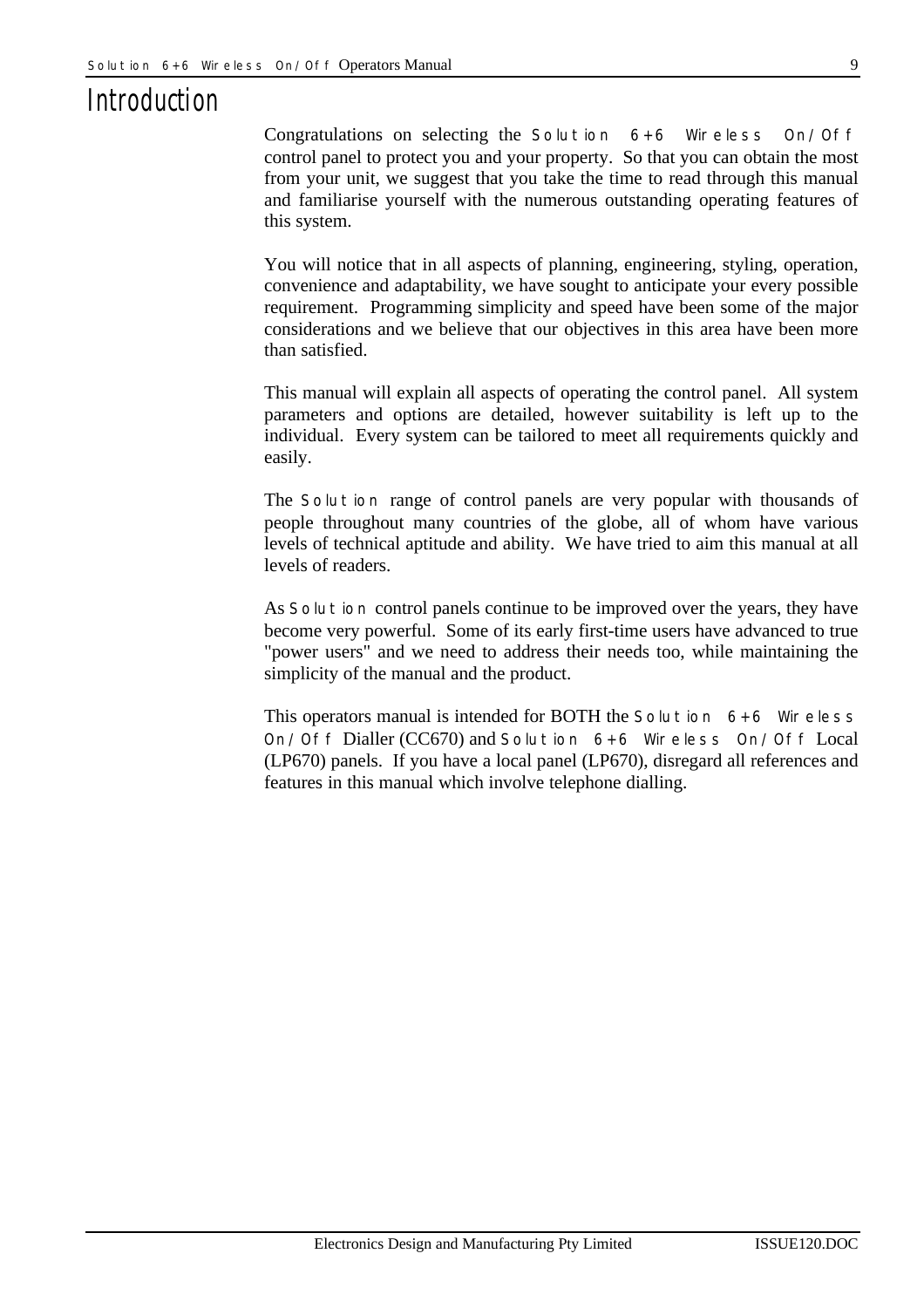# *Features*

The *Solution 6+6 Wireless On/Off* control panel uses the very latest in microprocessor technology to provide you with more useful features and superior reliability and performance.

Following is a list of the main features that the control panel will provide.

- $\triangleright$  Eight Programmable User Codes
- ÿ Eight Radio Remote User Codes
- $\triangleright$  STAY Mode and AWAY Mode Operation
- $\triangleright$  Entry and Exit Warning Beeper
- $\triangleright$  Six Programmable Burglary Zones
- $\triangleright$  Six 24 Hour Tamper Zones
- $\triangleright$  Partitionable To 2 Areas
- $\triangleright$  Zone Lockout
- $\triangleright$  Sensor Watch
- $\triangleright$  Day Alarm
- ÿ Dynamic Battery Testing
- $\triangleright$  Remote Arming
- $\triangleright$  Answering Machine Bypass
- **►** AC Fail and System Fault Indicators
- $\triangleright$  Event Memory Recall
- $\triangleright$  Walk Test Mode
- $\triangleright$  Upload/Download Programmable
- $\triangleright$  Monitored Siren Output
- $\triangleright$  Strobe Output
- $\triangleright$  Relay Output
- $\triangleright$  EDMSAT Satellite Siren Compatible
- $\triangleright$  Separate Fire Alarm Sound



**One option that can be programmed by your installer will prevent another installer or technician from performing any service to your system. This should be discussed with your installer.**

Refer to "Optional Equipment" on page 60 for more information on accessories and other features that can be used with your system.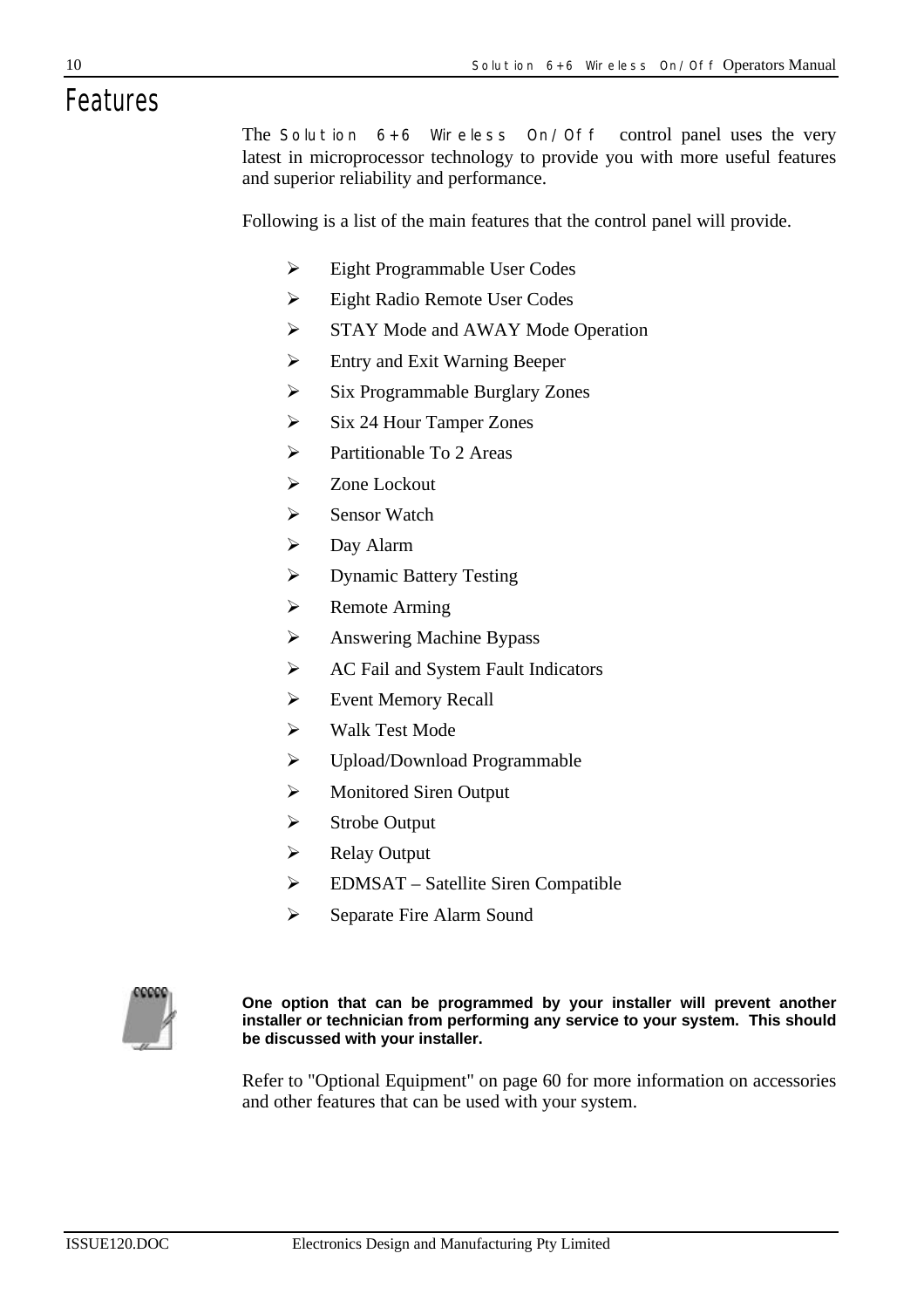### *Basic System Operation*

The overall purpose of your alarm system is to deter any would be intruder from entering your premises.

Before leaving your home or office, make sure all windows and doors are closed. Enter your designated  $\overline{CODE}$  followed by the  $\overline{AWAY}$  button. Your alarm system will now arm in AWAY Mode and commence counting down the exit time.

After the exit time has expired, you will hear one long beep at the remote codepad to indicate that the system has been armed in AWAY Mode. Any unsealed zones will be automatically isolated. The control panel is now ready to activate the sirens and strobe lights should an alarm occur.

If a zone that is sealed has triggered after exit time has expired, a number of events will occur. Following is a typical sequence of events.

- **1.** The control panel will activate any audible devices such as sirens, flashing blue strobe light and the communications dialler.
- **2.** The communication dialler will transmit all relevant alarm information via the telephone line alerting the respective persons of the current state of events.
- **3.** The siren timer will commence counting down as soon as an alarm occurs. When the siren run time expires, the siren will automatically reset and be placed into a ready state for the next alarm.
- **4.** Upon your return, the blue strobe light may still be operating to inform you that there has been an alarm.
- **5.** One or a number of zone indicators will be flashing, allowing you to identify the particular zone(s) that caused the alarm condition.

This is a very basic outline of the general system operation. As there are many features available in the *Solution 6+6 Wireless On/Off* control panel, there could be numerous variations from the above sequence.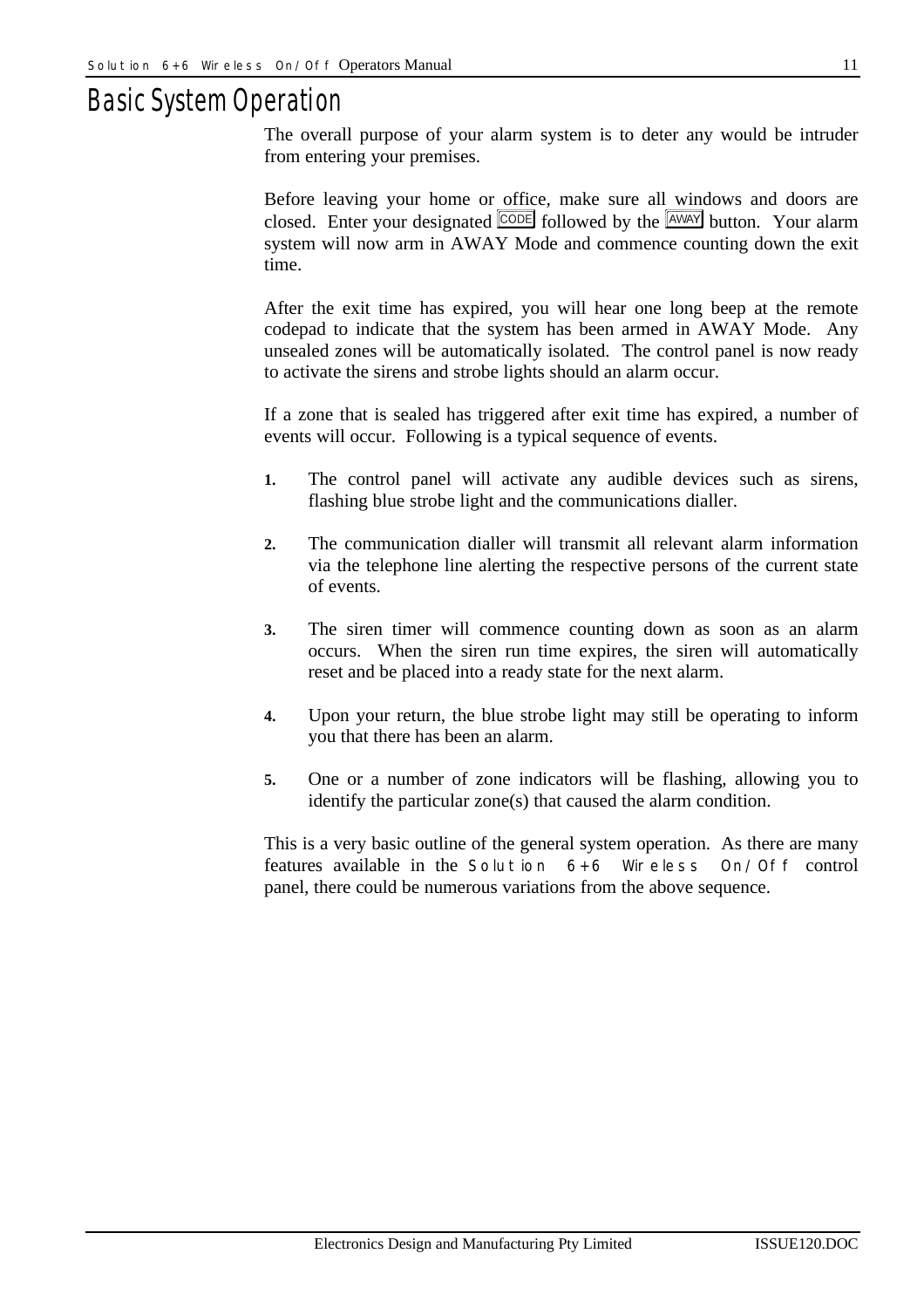# *Code Retries*

Code retries restricts the amount of times an invalid user code can be used in an attempt to operate the system. An alarm caused by this is known as a "Codepad Tamper Alarm". When a codepad tamper alarm occurs, the system will carry out the following events;

- **1.** Activate the sirens and strobe connected to the control panel. Contact your installer if you require this to be silent.
- **2.** Shutdown all codepads that are connected and automatically disable them from operating the system. Your installer programs the length of time they are disabled for.
- **3.** Send an "Access Denied" report to the base station receiver (Optional).

This function operates when the system is in the armed or disarmed state. Each time the system is armed or disarmed, the code retry counter will be reset. The number of incorrect code attempts can be anywhere between 1 to 15. This value is programmed by your installer. Refer to the "Installation Notes" on page 70 for the number of code retries set by your installer.

### *Codepad Lockout Time*

The codepad will be locked out for the time programmed by your installer if the wrong code has been entered more times than allowed by the code retry attempts.

### *Codepad Extinguish Mode*

This option when programmed by your installer will allow the indicators on your codepad to automatically extinguish when the codepad is not used for a period of sixty seconds.

The indicators will illuminate once a button has been pressed on the remote codepad, when an alarm has occurred or when the systems entry time has been activated. The indicators will not illuminate when a silent alarm has been triggered. This option can only be programmed by your installer.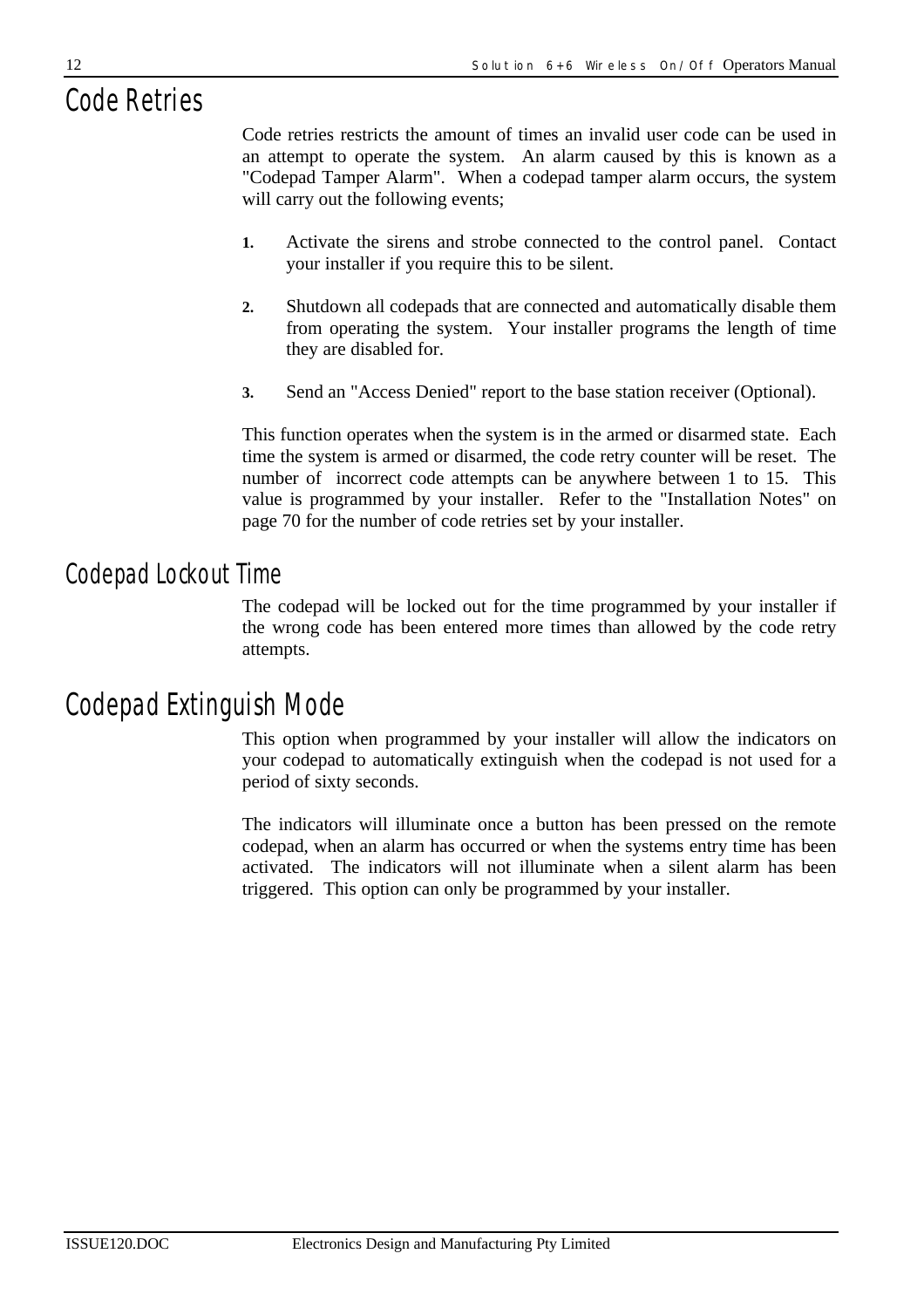# *Alarm Memory*

If you return to your premises and you notice the strobe light flashing, then care should be taken as this indicates that there has been an alarm condition while you were away.

When you enter the building and disarm the system, you will notice one or a number of zone indicators flashing rapidly. This indicates that the zone(s) in question have triggered into alarm.

If the zone indicator is flashing fast (On 0.25 sec/Off 0.25 sec), this indicates that one of the 6 burglary zones has activated into alarm. If the zone indicator is flashing very fast (On 0.1 sec/Off 0.1 sec), then this indicates that one of the 6 tamper zones has activated into alarm. You should take note of this information so that it can be passed onto your installer should they require it.

It is also possible to interrogate your alarm system using the event memory recall function. This will allow you or your installer to interpret the exact sequence of events that had occurred. Refer to "Event Memory Recall Mode" on page 43 for more information.

### *Sensor Watch Time*

Sensor watch is part of the control panel's watchdog circuitry. It is a feature designed to ensure that all your detection devices are working correctly.

Sensor watch time determines how many days (0-99) a zone may remain sealed before registering as a fault. This feature is only active while the system is in the disarmed state because while your system is armed, the detection devices are on stand-by waiting to be activated.

If a zone programmed for sensor watch has not triggered and reset during this time, the FAULT indicator will illuminate and the codepad will beep once every minute. To cancel the codepad beeping once every minute, press the  $\frac{[AWAY]}{[AWAY]}$ button. Refer to "Fault Descriptions" on page 32 for more information. Refer to "Installation Notes" on page 70 for the sensor watch time set by your installer.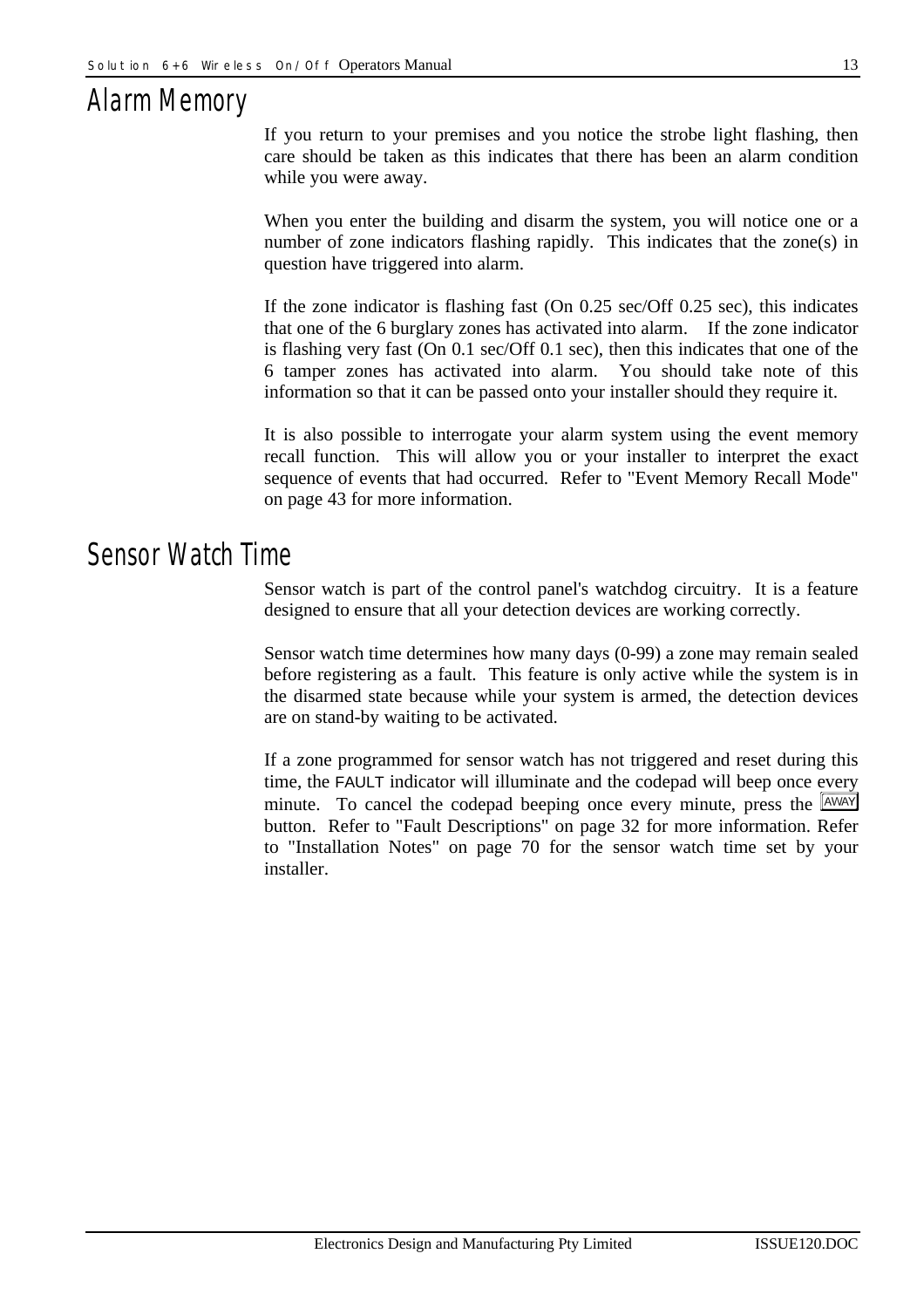# *Day Alarm*

Day alarm may be used to monitor the front door of a shop or a pool gate. Day alarm enables a combination of zones to be monitored while the system is in the disarmed state. An indication is available via any of the programmable outputs including the codepad buzzer. Only zones 1 - 4 may be used as day alarm monitored zones. Refer to the "Installation Notes" on page 70 to check which zones have been allocated to operate for day alarm.

### *Day Alarm Resetting*

An output that has been programmed for day alarm resetting will operate when a zone selected for day alarm is triggered. The output will reset when the zone returns to normal. This can only occur when the system is disarmed.

### *Day Alarm Latching*

An output that has been programmed for day alarm latching will operate when a zone selected for day alarm is triggered. The output will reset when the  $\frac{[AWAY]}{[AWAY]}$ button has been pressed. This can only occur when the system is disarmed.

#### *Example*

If you have multiple zones programmed for day alarm and one of them has triggered, it is difficult to know which zone caused the alarm. Using the option of day alarm latching will solve the problem. When a day alarm zone triggers, all zone indicators are turned off leaving only the zone or zones that caused the day alarm illuminated. To clear the day alarm memory, press the  $\sqrt{\frac{AWAY}{W}}$  button.

### *Operation*

Day alarm is turned on and off by holding the  $4$  button down for two seconds or alternatively, you may enter the  $\sqrt{\frac{MASTERCODE}{\text{Collowed by } \mathbf{7}}}$  and the  $\sqrt{\frac{AWNY}{\text{Aloway}}}$ button. Refer to "Hold Down Functions" on page 49 for more information. Three beeps indicate that day alarm is turned on, two beeps indicate that day alarm is turned off.

If a zone has been programmed for day alarm, it can be isolated in the normal way. The isolated zone therefore will not register as a day alarm zone.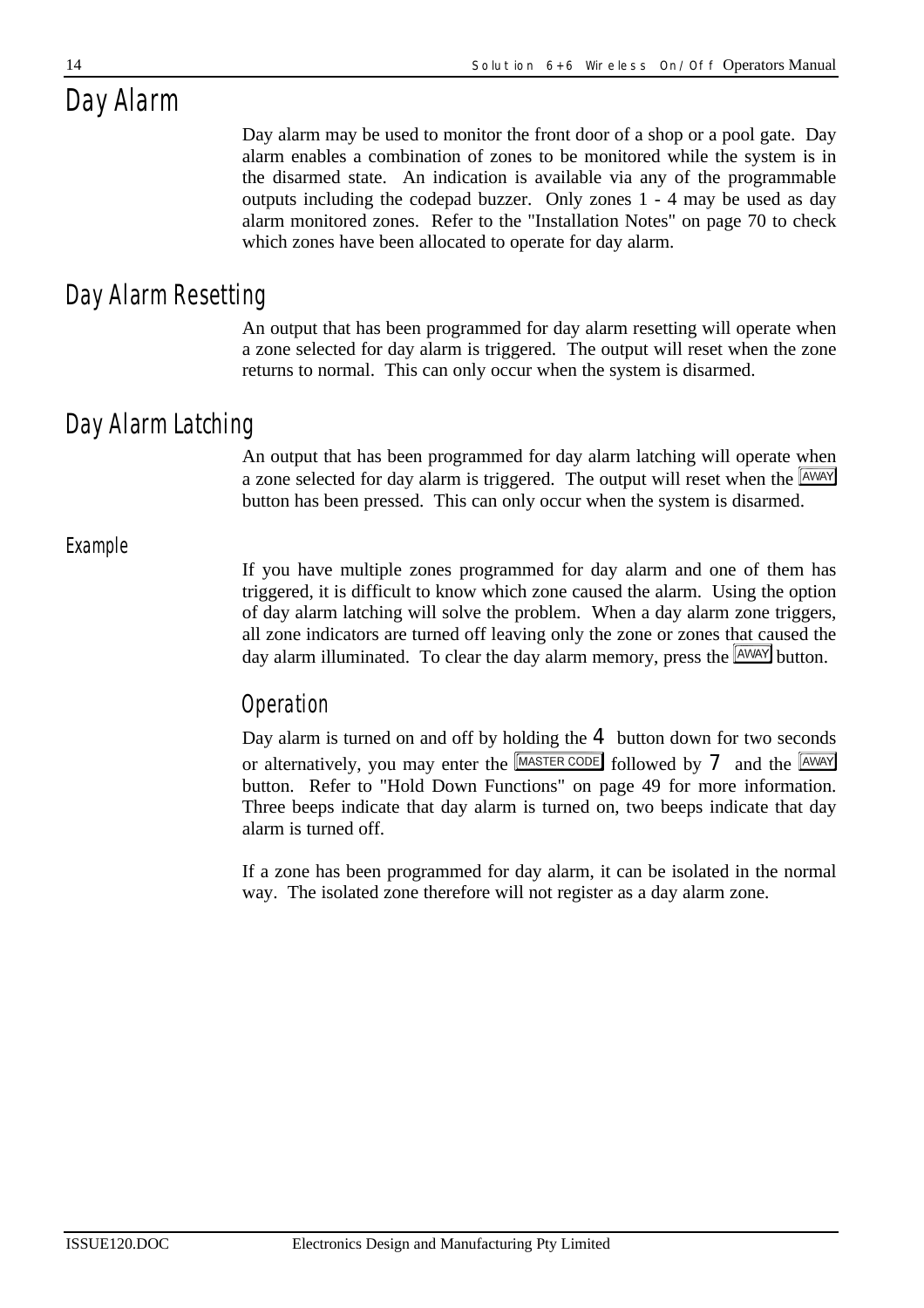# *Entry Time*

Entry time is the amount of time allowed to disarm your system after you have opened the entry delay zone. During the entry time, the codepad buzzer will beep twice per second warning you to disarm your system. An alarm will activate if you do not disarm your system before the entry time expires. Refer to the "Installation Notes" on page 70 for the entry time set by your installer.

### *Exit Time*

Exit time is the amount of time you have to leave your premises after you have entered your code to arm the system. You will hear a long beep from the codepad to indicate the end of exit time. Make sure you exit your premises before this time expires. Refer to "Installation Notes" on page 70 for the exit time set by your installer.

### *System Date and Time*

The control panel has a real time 12 month calendar and 24 hour clock that needs to be set and changed for daylight savings. This will allow the system to log events and send test reports with accurate time stamping if programmed. Refer to "Master Code Functions" on page 36 for more information on setting the date and time.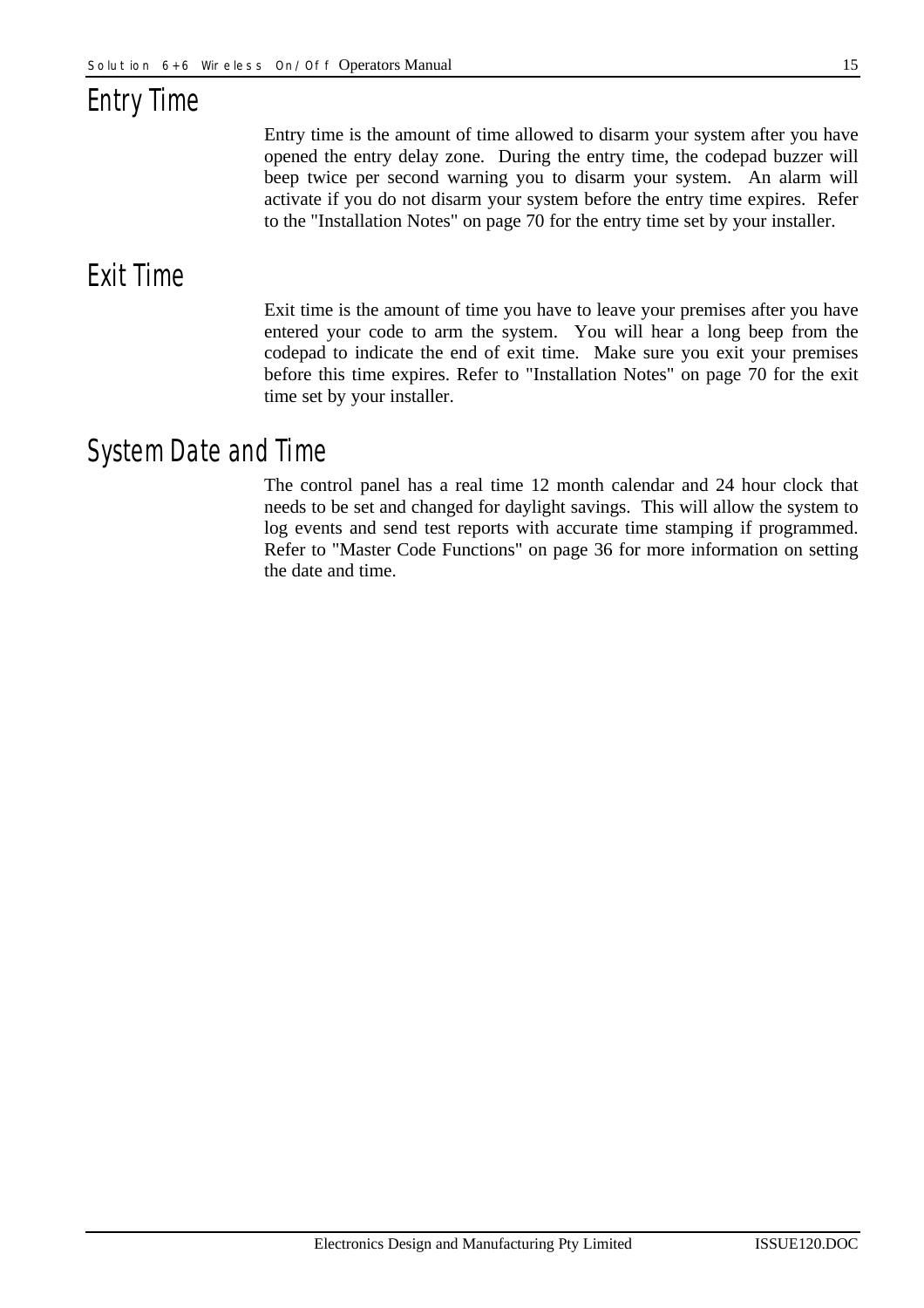# *User Codes 1 - 8*

The purpose of user codes is to arm and disarm the system as well as perform other specific functions as described in the Master Code Functions on page 36.

User codes can be any length between one to four digits long. Each user code can have a different priority level allocated to it. This controls the behaviour of the code, allowing it to arm only or to arm and disarm etc.

There are a total of 8 user codes available that can be Changed or deleted at any time by the Master Code holder. Multiple Master Codes may be programmed.

Refer to "Changing and Deleting User Codes" on page 37 for more information on adding, deleting or changing user codes.



**The priority level for each user code can only be programmed or changed by the installer.**

### *User Codes 9 – 16*

The control panel has the ability to be remotely armed and disarmed via remote radio transmitters. Up to eight remote user codes may be allocated for radio transmitter operation. Before the control panel will accept radio On/Off signals, you must teach the control panel which transmitter is used for each user code. User codes  $9 - 16$  do not have any priority level allotted to them and simply act as arm/disarm user codes.

#### *Teaching Radio User Codes*

Teaching radio user codes can only be carried out using the Master Code. Refer to "Changing and Deleting Radio Remote User Codes" on page 39 for more information.

User Code 32 will report to the monitoring company when any of the following methods for arming and disarming are used.

- **1.** Arm and disarm via remote radio control equipment connected to the optional Radio Key/Keyswitch Interface or Night Arm Station.
- **2.** Arm the system remotely over the telephone.
- **3.** Single button arming in AWAY Mode or STAY Mode.
- **4.** Single button disarming from STAY Mode.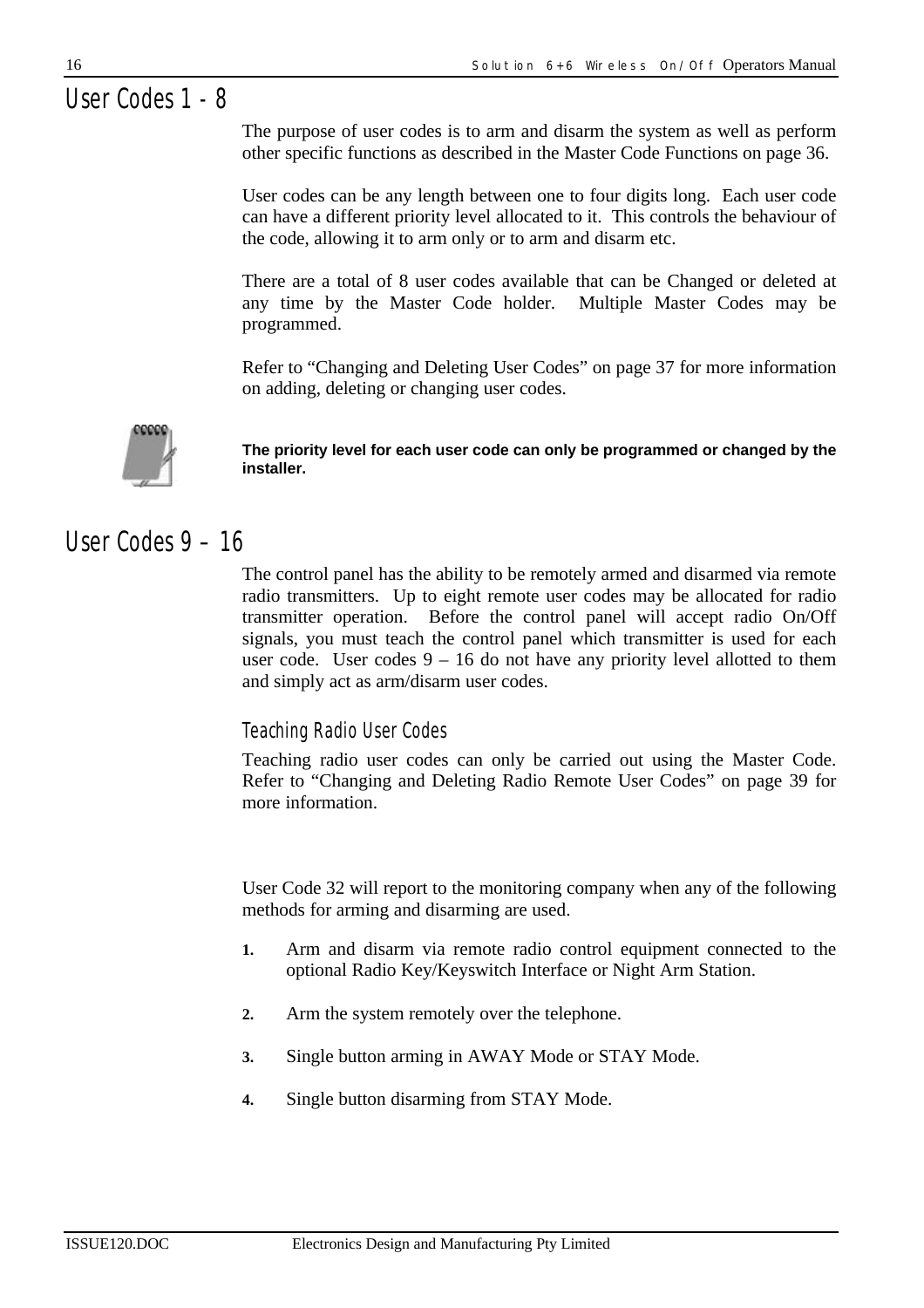#### *User Code Priority*

There are seven different priority levels that can be allocated to the user code. Each priority level allows or restricts the functions that different user code holders may perform.



**If user code priority levels 4, 6 or 12 have been programmed to any of the available 8 user codes, the method of standard isolating will no longer operate. Only those user codes with the priority level of 4, 6 or 12 will be able to isolate zones using the method code to isolate.**

| Priority | Description                                              |  |
|----------|----------------------------------------------------------|--|
|          | Arm and Disarm                                           |  |
|          | Arm Only                                                 |  |
|          | Patrolman Code                                           |  |
|          | $Arm and Disarm + Code To Isolate$                       |  |
|          | Patrolman Code + Code To Isolate                         |  |
| 8        | $Arm$ and $Disarm + Master Code Functions$               |  |
| 12       | Arm and Disarm + Master Code Functions + Code To Isolate |  |

*Table 1: User Code Priority Levels*

#### *Arm and Disarm*

This priority level allows the user code holder to arm and disarm the system. *0*

#### *Arm Only*

This priority level allows the user code holder to arm the system but not disarm it. *1*

#### *Patrolman Code*

This priority level allows the patrolman to disarm the system only after an alarm has occurred. This will prevent unauthorised use of the code. A patrolman code can always arm the system. *2*

#### *Arm and Disarm + Code To Isolate*

This priority level allows the user code holder to arm and disarm the system. *4*

> Isolating of zones will only be allowed by using the method "Code To Isolate" once this priority level has been set. Refer to Isolating Zones on page 29 for more information.

#### *Patrolman Code + Code To Isolate*

This priority level allows the patrolman to disarm the system only after an alarm has occurred. This will prevent unauthorised use of the code. A patrolman code can always arm the system. *6*

Isolating of zones will only be allowed by using the method "Code To Isolate" once this priority level has been set. Refer to Isolating Zones on page 29 for more information.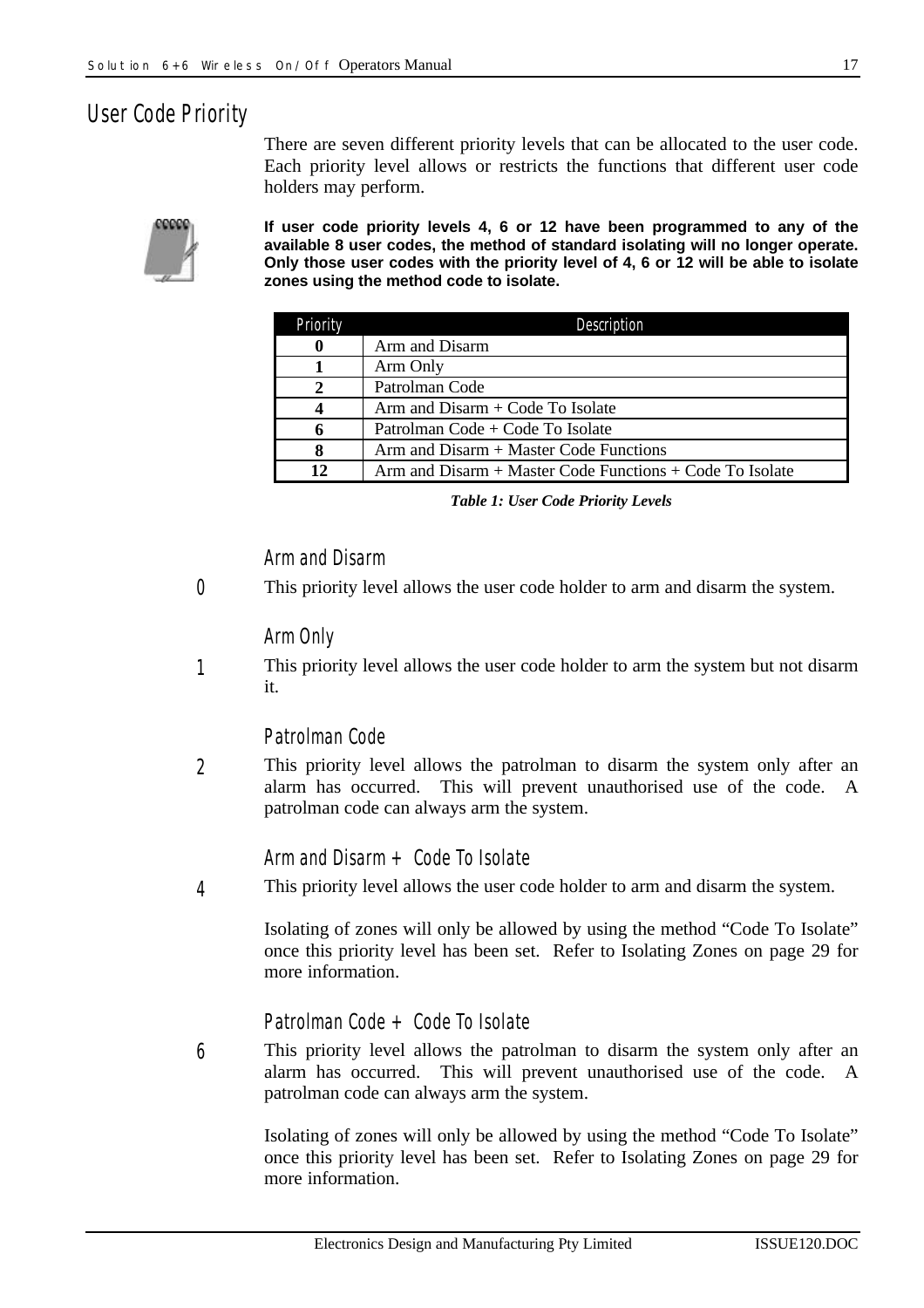#### *Arm and Disarm + Master Code Functions*

This priority level allows arming and disarming of the system and the ability to carry out any of the Master Code Functions described on page 36. More than one user code can be allocated to this priority level. *8*

*Arm and Disarm + Master Code Functions + Code To Isolate*

This priority level allows arming and disarming of the system and the ability to carry out any of the Master Code Functions described on page 36. *12*

Isolating zones will only be allowed by using the method "Code To Isolate" once this priority level has been set. Refer to Isolating Zones on page 29 for more information. More than one user code can be allocated to this priority level.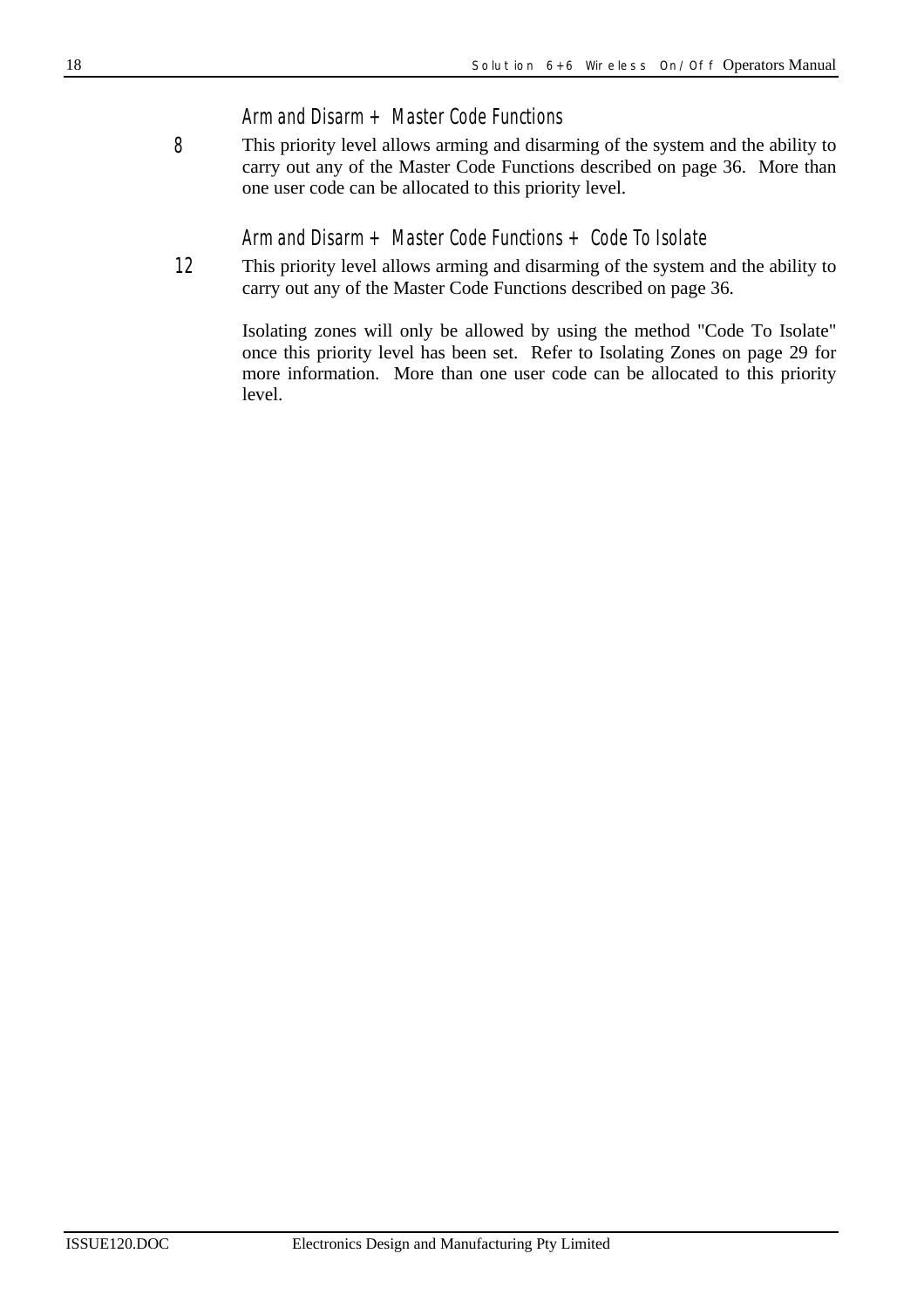# *System Indicators and Operations*

### *CP5 Eight Zone Codepad*

|                                                                                                                |  | Solution |                       |                                               |  |
|----------------------------------------------------------------------------------------------------------------|--|----------|-----------------------|-----------------------------------------------|--|
|                                                                                                                |  |          | 1 2 3 4 5 6 7         | 8                                             |  |
|                                                                                                                |  |          |                       |                                               |  |
|                                                                                                                |  |          | STAY MAINS FAULT AWAY |                                               |  |
| a karawatan ing Kabupatèn Kabupatèn Kabupatèn Kabupatèn Kabupatèn Kabupatèn Kabupatèn Kabupatèn Kabupatèn Kabu |  |          |                       | the party named in column 2 is not the owner. |  |

The codepad is the communications interface between you and your alarm system. It allows you to issue commands and offers both visual and audible indications that guide you through the general operation.

The codepad incorporates numerous indicators. There are ZONE indicators which are used to show the condition of each zone and four others for general status. The following is a list of situations and the relevant indications that will be seen.

#### *Figure 1: CP5 Eight Zone Codepad*

#### *Zone Indicators*

The ZONE indicators are used to show the status of the zones. The following table lists the various circumstances that the indicators will display (ie. Zone Sealed, Zone Unsealed).

| Indicator                                      | Definition                                |  |  |
|------------------------------------------------|-------------------------------------------|--|--|
| On                                             | Zone Is Unsealed                          |  |  |
| <b>Off</b>                                     | Zone Is Sealed                            |  |  |
| <b>Flashing Very Fast</b>                      | 24 Hour Tamper Zone In Alarm Condition    |  |  |
| $(0.1$ Sec On $-0.1$ Sec Off)                  |                                           |  |  |
| <b>Flashing Fast</b>                           | Zone Is In Alarm Condition                |  |  |
| $(0.25 \text{ Sec On} - 0.25 \text{ Sec Off})$ |                                           |  |  |
| <b>Flashing Slow</b>                           | Zone Is Manually Isolated                 |  |  |
| $(1$ Sec On – 1 Sec Off)                       |                                           |  |  |
| <b>Flashing Very Slow</b>                      | 24 Hour Tamper Zone In The Unsealed State |  |  |
| $(2 Sec On - 1 Sec Off)$                       |                                           |  |  |

*Table 2: Zone Indicators*

#### *AWAY Indicator*

The AWAY indicator is used to inform you that the system is armed in the AWAY Mode.

| Indicator  | Definition                       |
|------------|----------------------------------|
| On)        | System Is Armed In AWAY Mode     |
| <b>Off</b> | System Is Not Armed In AWAY Mode |

*Table 3: AWAY Indicator*

#### *STAY Indicator*

The STAY indicator is used to indicate that the system is armed in STAY Mode.

| Indicator       | Definition                       |
|-----------------|----------------------------------|
| On)             | System Is Armed In STAY Mode     |
| Off             | System Is Not Armed In STAY Mode |
| <b>Flashing</b> | System Is In Isolating Mode      |

#### *Table 4: STAY Indicator*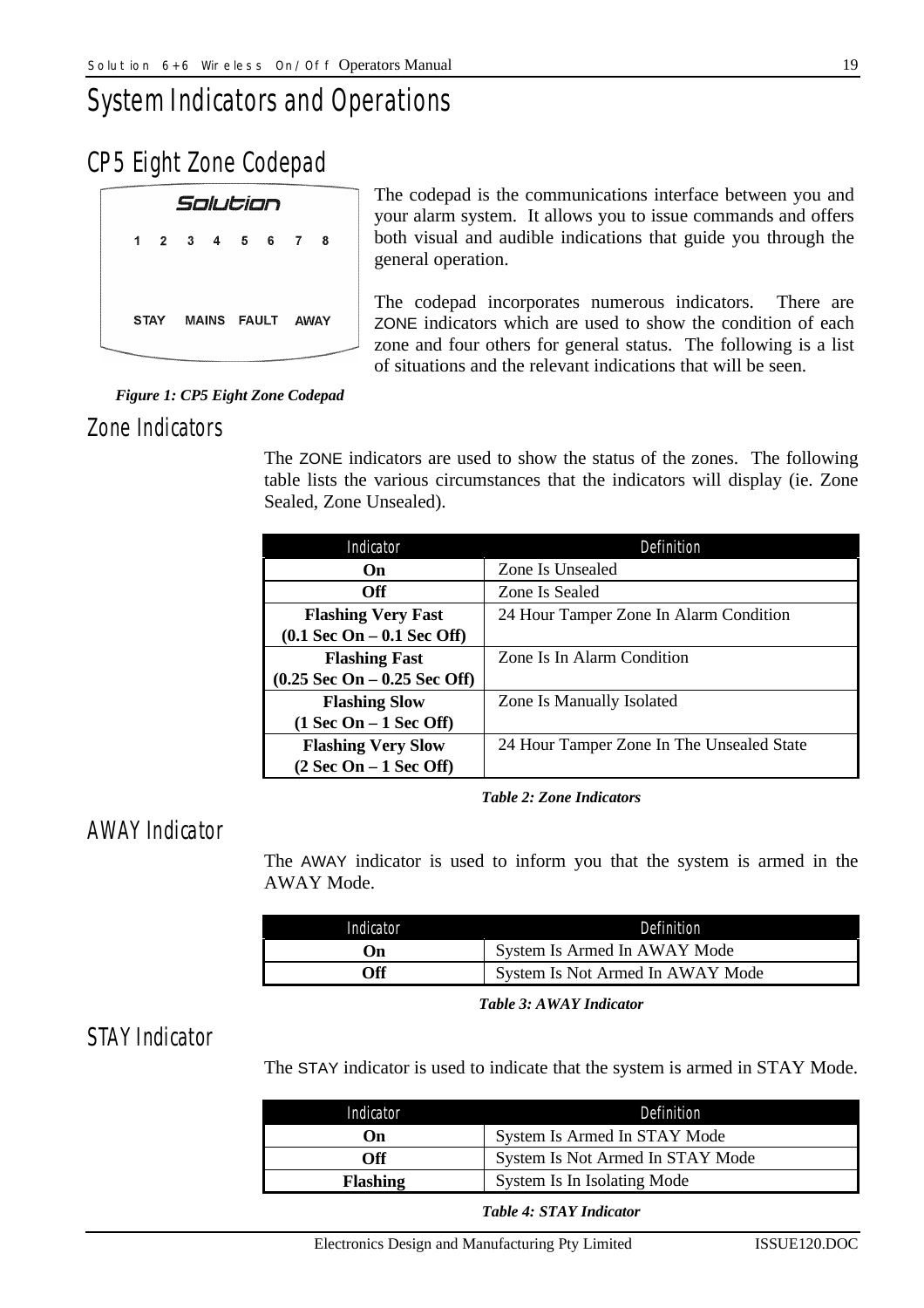### *MAINS Indicator*

The MAINS indicator is used to indicate that the systems AC mains supply is normal or has failed.

| Indicator | Definition                   |
|-----------|------------------------------|
| . Jn      | <b>AC Mains Power Normal</b> |
| Flashing  | <b>AC Mains Failure</b>      |

*Table 5: MAINS Indicator*

### *FAULT Indicator*

The FAULT indicator is used to indicate that the system has detected a system fault. Refer to "Fault Analysis Mode" on page 31 for more information on system faults.

| Indicator       | Definition                                  |
|-----------------|---------------------------------------------|
| On)             | There Is A Fault That Needs To Be Rectified |
| Off             | The System Is Normal, There Are No Faults   |
| <b>Flashing</b> | There Is A Fault Waiting To Be Acknowledged |

*Table 6: FAULT Indicator*

#### *Audible Indicators*

In general, the audible indications given out by the codepad are as follows:

| Indicator                                    | Definition                                                                                           |
|----------------------------------------------|------------------------------------------------------------------------------------------------------|
| <b>One Short Beep</b>                        | A Button Has Been Pressed On The Codepad Or<br>End Of Exit Time When Armed In STAY Mode              |
| <b>Two Short Beeps</b>                       | The System Has Accepted Your Code                                                                    |
| <b>Three Short Beeps</b>                     | The Requested Function Has Been Executed                                                             |
| <b>One Long Beep</b>                         | Indicates End Of Exit Time For AWAY Mode Or<br>The Requested Operation Has Been Denied Or<br>Aborted |
| <b>One Short Beep Every</b><br><b>Second</b> | Walk Test Mode Is Active                                                                             |
| <b>One Short Beep Every</b><br><b>Minute</b> | There Is A Fault Waiting To Be Acknowledged                                                          |

*Table 7: Audible Indications*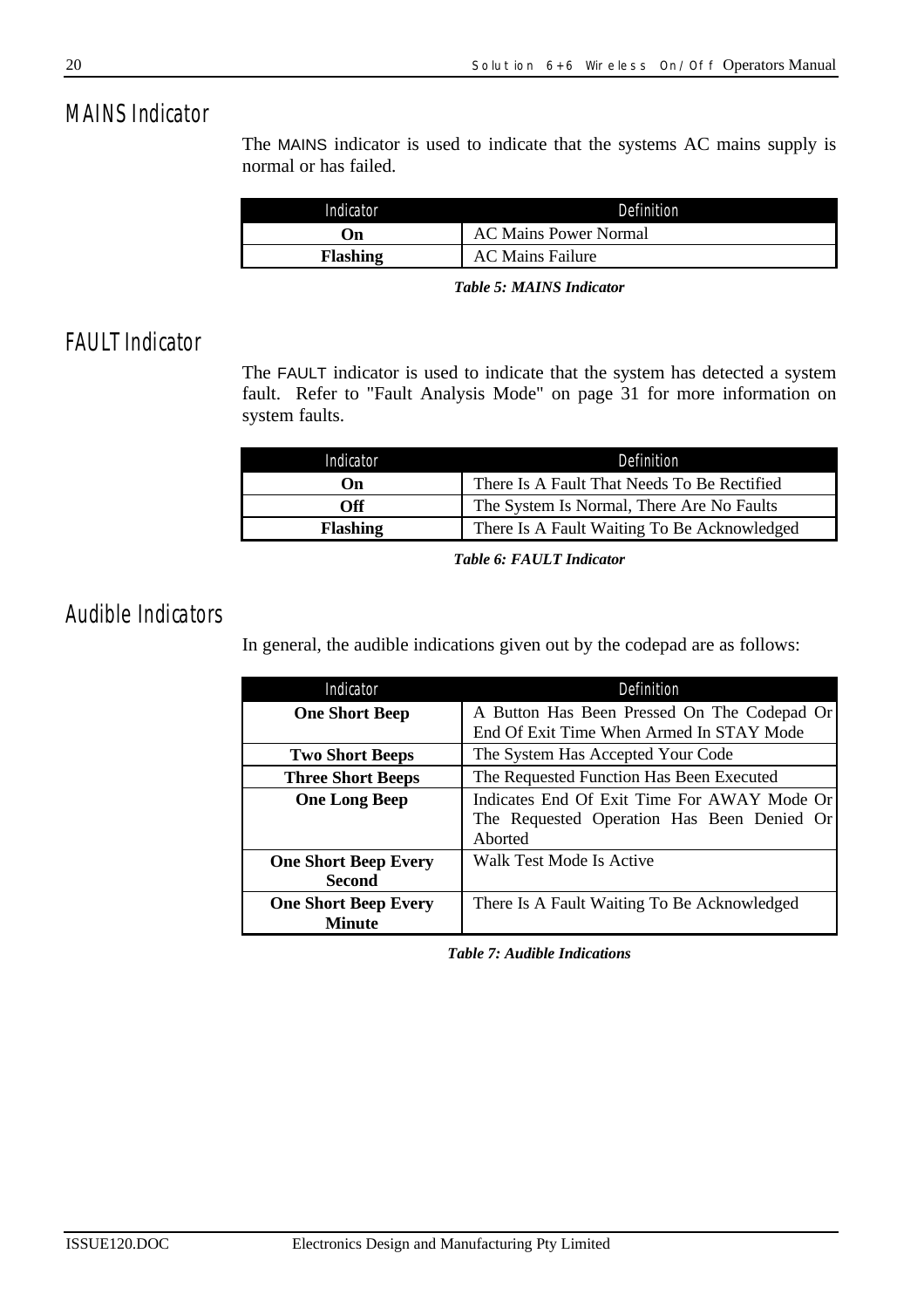### *CP5 Eight Zone LCD Codepad*



The codepad is the communications interface between you and your alarm system. It allows you to issue commands and offers both visual and audible indications that guide you through the general operation.

The codepad incorporates numerous indicators. There are ZONE indicators which are used to show the condition of each zone and four others for general status. The following is a list of situations and the relevant indications that will be seen.

*Figure 2: CP5 Eight Zone LCD Codepad*

#### *Zone Indicators*

**1 2 3 ....** The ZONE indicators are used to show the status of the zones. The following table list the various circumstances that the indicators will display (ie. Zone Sealed, Zone Unsealed).

| Indicator                                    | Definition                                |
|----------------------------------------------|-------------------------------------------|
| On.                                          | Zone Is Unsealed                          |
| <b>Off</b>                                   | Zone Is Sealed                            |
| <b>Flashing Very Fast</b>                    | 24 Hour Tamper Zone In Alarm Condition    |
| $(0.1 \text{ Sec On} - 0.1 \text{ Sec Off})$ |                                           |
| <b>Flashing Fast</b>                         | Zone Is In Alarm Condition                |
| $(0.25$ Sec On $-0.25$ Sec Off)              |                                           |
| <b>Flashing Slow</b>                         | Zone Is Manually Isolated                 |
| $(1 Sec On - 1 Sec Off)$                     |                                           |
| <b>Flashing Very Slow</b>                    | 24 Hour Tamper Zone In The Unsealed State |
| $(2 \text{ Sec On} - 1 \text{ Sec Off})$     |                                           |

*Table 8: Zone Indicators*

### *AWAY Indicator*



The AWAY indicator illuminates when the system is armed in the AWAY Mode. The  $\overline{ON}$  indicator will also illuminate when the system is armed in the AWAY Mode.

| System Is Armed In AWAY Mode     |
|----------------------------------|
| System Is Not Armed In AWAY Mode |
|                                  |

*Table 9: AWAY Indicator*

### *STAY Indicator*



The STAY indicator illuminates when the system is armed in STAY Mode. The  $\overline{ON}$  and  $\overline{OFF}$  indicators will also illuminate when the system is armed in the STAY Mode.

| Indicator       | Definition                       |
|-----------------|----------------------------------|
| On)             | System Is Armed In STAY Mode     |
| Off             | System Is Not Armed In STAY Mode |
| <b>Flashing</b> | System Is In Isolating Mode      |

*Table 10: STAY Indicator*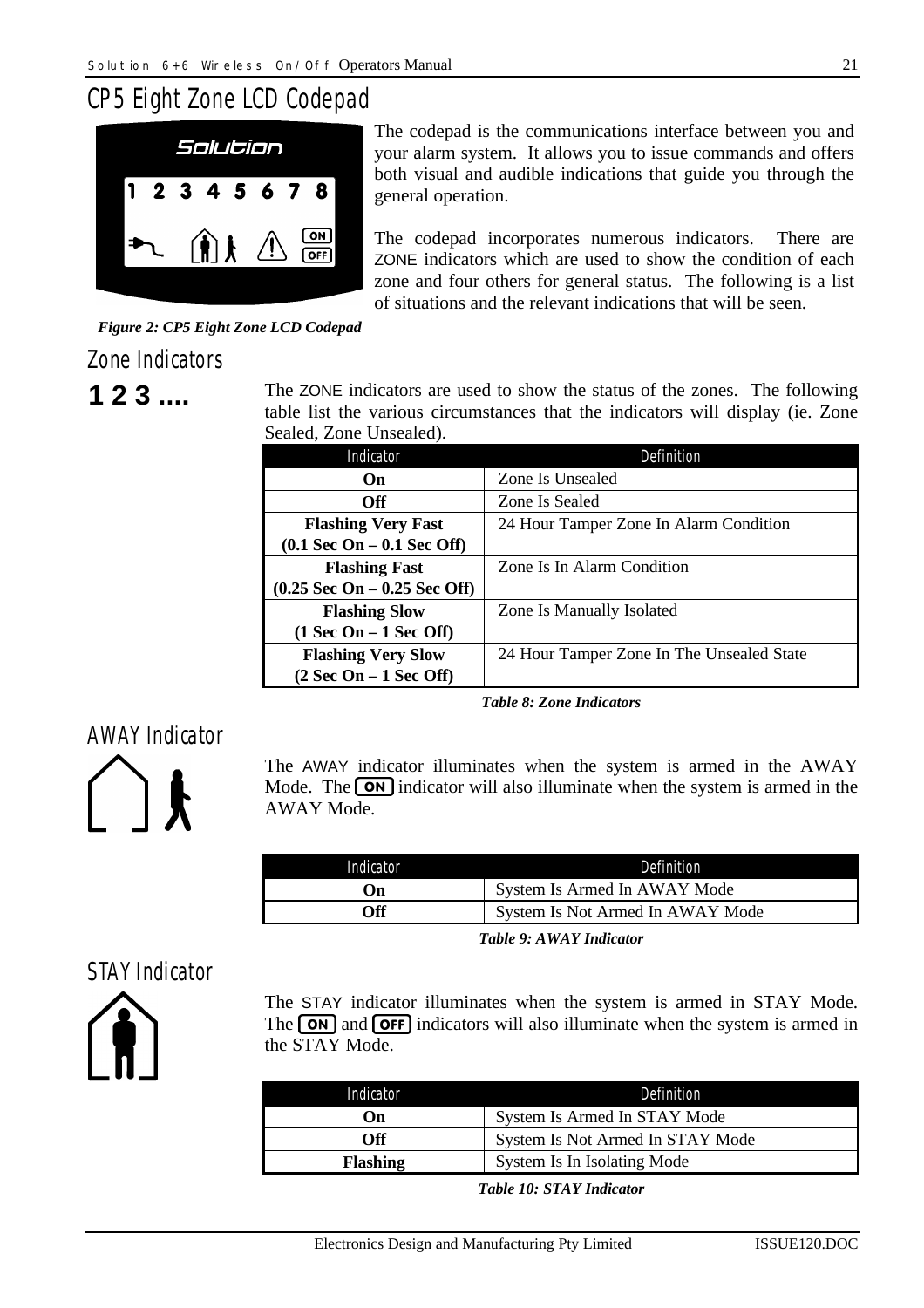### *System Disarmed*



This indicator will illuminate when the system has been disarmed. The **OFF** indicator will also illuminate when the system has been disarmed.

### *MAINS Indicator*

The MAINS indicator is used to indicate that the systems AC mains supply is normal or has failed.

| Indicator       | Definition                   |
|-----------------|------------------------------|
| On)             | <b>AC Mains Power Normal</b> |
| <b>Flashing</b> | <b>AC Mains Failure</b>      |

*Table 11: MAINS Indicator*

### *Zone Isolating Mode*



This indicator will illuminate when you attempt to isolate zones. The person will flash once every 3 seconds.

### *FAULT Indicator*



The FAULT indicator is used to indicate that the system has detected a system fault. Refer to "Fault Analysis Mode" on page 31 for more information on system faults.

| Indicator       | Definition                                  |
|-----------------|---------------------------------------------|
| Oп              | There Is A Fault That Needs To Be Rectified |
| Off             | The System Is Normal, There Are No Faults   |
| <b>Flashing</b> | There Is A Fault Waiting To Be Acknowledged |

*Table 12: FAULT Indicator*

### *Programming Mode*



This indicator will illuminate when the system has entered the operators programming mode (ie Master Code Functions). Both persons will flash.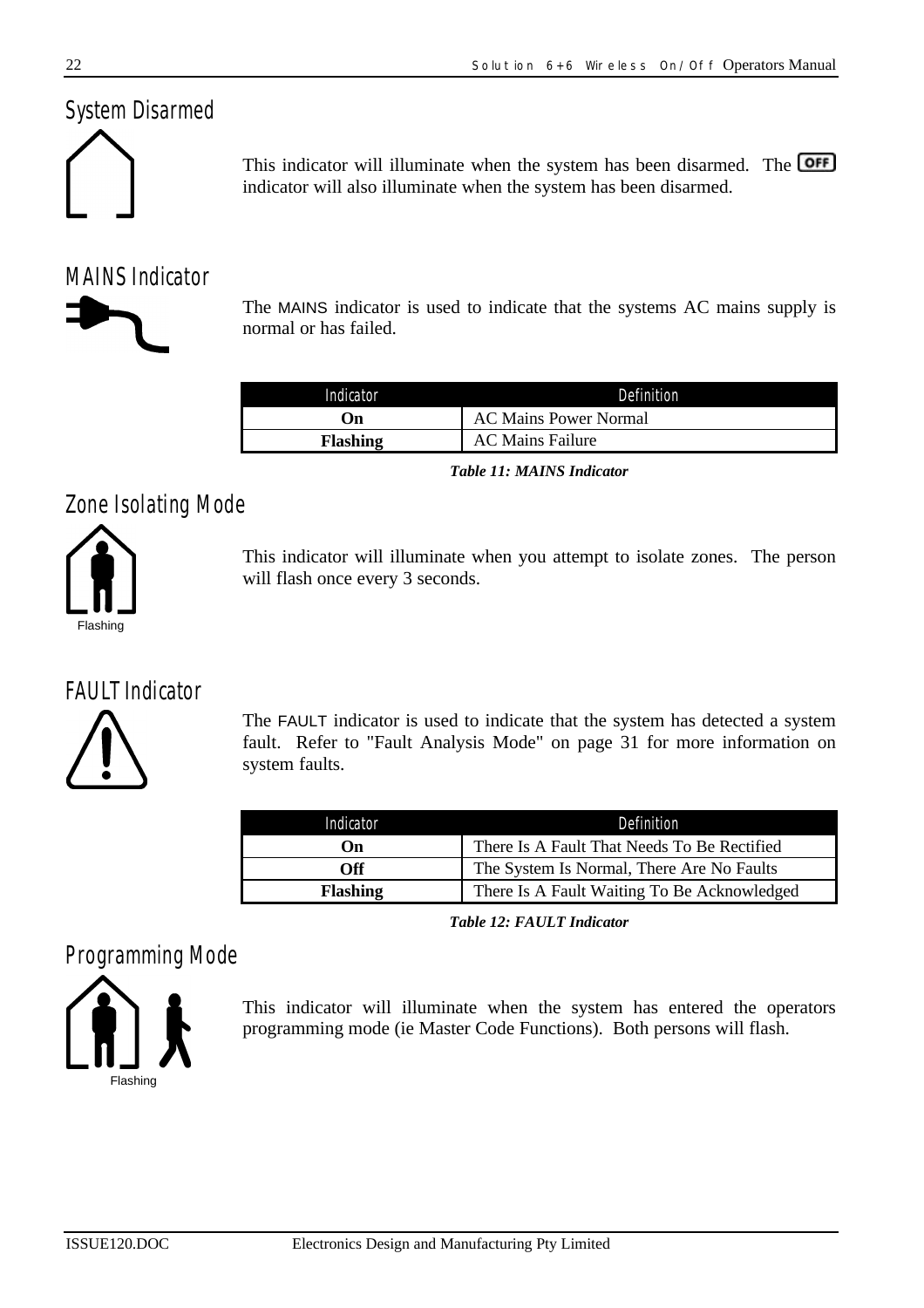#### *Off Indicator/Zone Sealed*

```
OFF
```
The **OFF** indicator will illuminate when the system is in the disarmed state and will flash when a zone becomes unsealed. If will stop flashing when all zones are sealed.

#### *On Indicator/Zone In Alarm*



The **ON** indicator will illuminate when the system is armed in the AWAY Mode and will flash when an alarm occurs. The indicator will reset once a valid user code has been entered.



**Both the ON and OFF indicators will illuminate when the system ahs been armed in STAY Mode.**

#### *Audible Indicators*

In general, the audible indications given out by the codepad are as follows:

| Indicator                                    | Definition                                                                                           |
|----------------------------------------------|------------------------------------------------------------------------------------------------------|
| <b>One Short Beep</b>                        | A Button Has Been Pressed On The Codepad Or End<br>Of Exit Time When Armed In STAY Mode              |
| <b>Two Short Beeps</b>                       | The System Has Accepted Your Code                                                                    |
| <b>Three Short Beeps</b>                     | The Requested Function Has Been Executed                                                             |
| <b>One Long Beep</b>                         | Indicates End Of Exit Time For AWAY Mode Or<br>The Requested Operation Has Been Denied Or<br>Aborted |
| <b>One Short Beep Every</b><br><b>Second</b> | Walk Test Mode Is Active                                                                             |
| <b>One Short Beep Every</b><br>Minute        | There Is A Fault Waiting To Be Acknowledged                                                          |

*Table 13: Audible Indications*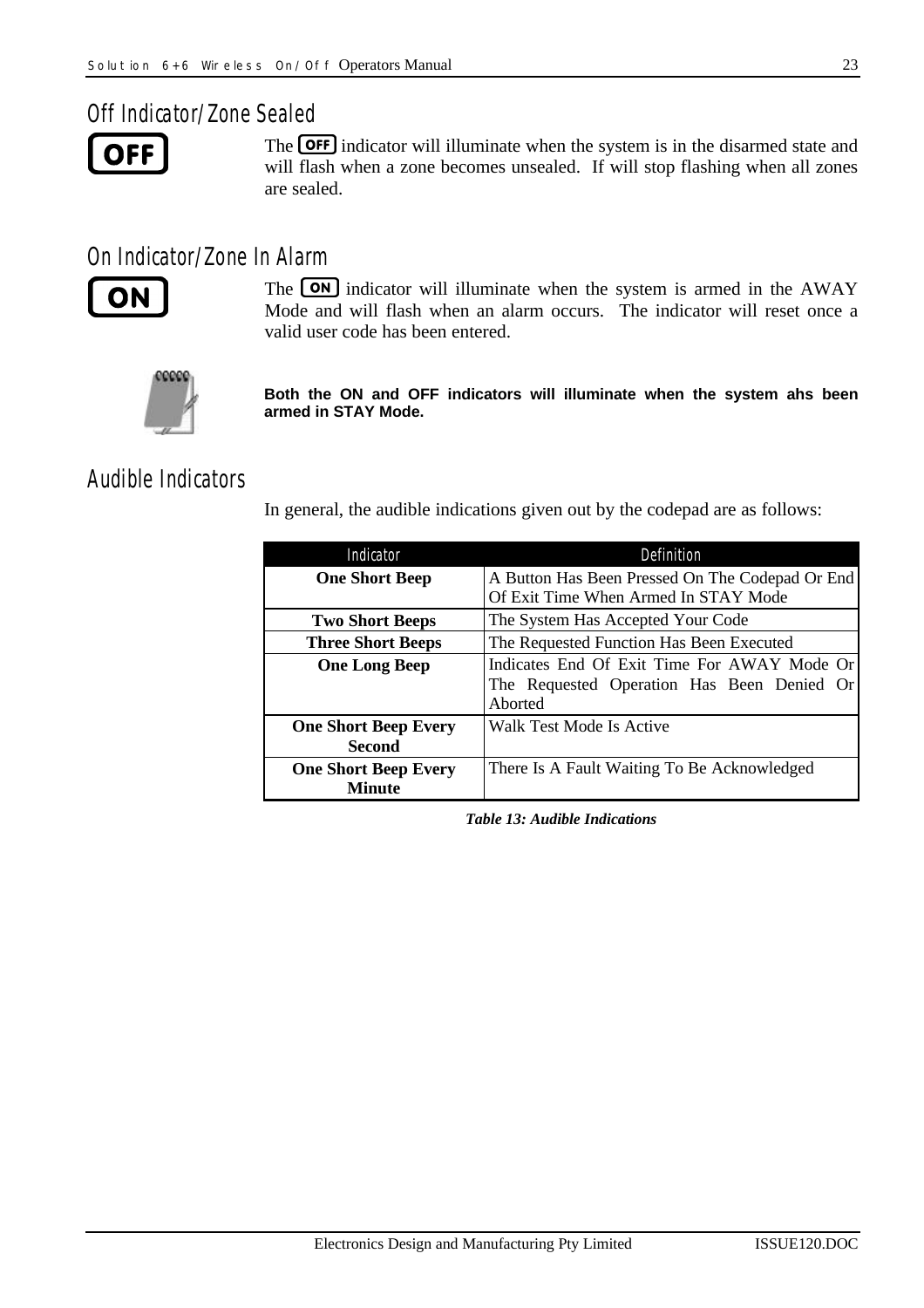# *System Operations*

The following pages will describe how to use and interpret the many codepad functions that are available on the *Solution 6+6 Wireless On/Off* control panel.

### *Arming The System In AWAY Mode*

There are two methods for arming your system in the AWAY Mode. Method one is standard and will always operate. Method two is optional and requires to be programmed by your installer.



**Single button arming in AWAY Mode will report as user code number 32.**

*Method One*

*How To Arm The System In AWAY Mode*

**1.** Enter your CODE followed by the AWAY button. Two beeps will be heard and the AWAY indicator will illuminate. Exit time will now commence.

$$
\fbox{CODE} + \fbox{AWAY}
$$

*Method Two*

*How To Arm The System In AWAY Mode*

**1.** Hold down the  $\boxed{\text{AWAY}}$  button until two beeps are heard. The AWAY indicator will illuminate and exit time will now commence.

If a zone is not sealed at the end of exit time, the zone will be automatically isolated. The zone will become an active part of the system again as soon as it has resealed (ie. If a window is left open after exit time has expired, the window will not be an active part of the system until it has closed. Opening the window after exit time has expired will cause an alarm condition).

#### *Forced Arming*

The feature of arming the system when a zone is not sealed is known as forced arming.

If the AWAY indicator does not illuminate and a long beep is heard when you attempt to arm the system, forced arming is not permitted. If this is the case you must ensure that all zones are sealed or manually isolated before you can arm the system.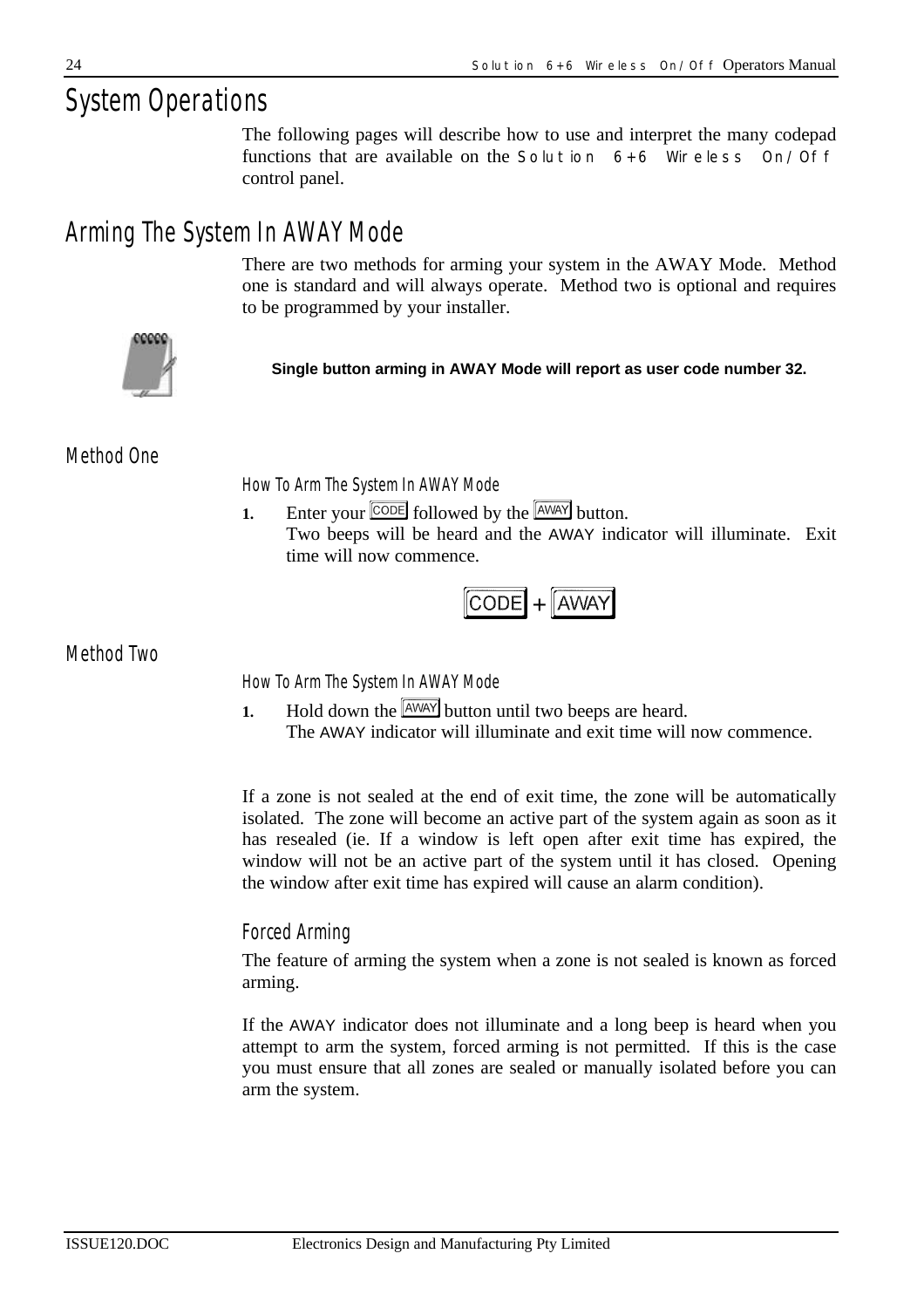### *Disarming The System From AWAY Mode*

*How To Disarm The System From AWAY Mode*

**1.** Enter your  $\boxed{\text{CODE}}$  followed by the  $\boxed{\text{AWAY}}$  button. Two beeps will be heard and the AWAY indicator will extinguish. A flashing ZONE indicator represents a previous alarm on that zone.



### *Arming The System In STAY Mode*

STAY Mode is when the system has been armed with particular zones automatically isolated. These zones must be programmed by the installer.

When there is a need to arm only the system perimeter, this mode is extremely handy. It automatically disables the interior detection zones allowing movement within the protected area while at the same time arming the perimeter zones.

There are two methods for arming your system in STAY Mode. Method one is standard and will always operate. Method two is optional and needs to be programmed by your installer.



**Single button arming in STAY Mode will report as user code number 32.**

*Method One*

*How To Arm The System In STAY Mode*

**1.** Enter your  $\overline{CODE}$  followed by the  $\overline{S TAY}$  button. Two beeps will be heard and the STAY indicator will illuminate. Exit time will now commence.

Any zones that have been programmed for STAY Mode will be automatically isolated and their respective indicators will begin to flash until exit time expires. At the end of exit time, the ZONE indicators will extinguish and the codepad will give one short beep.

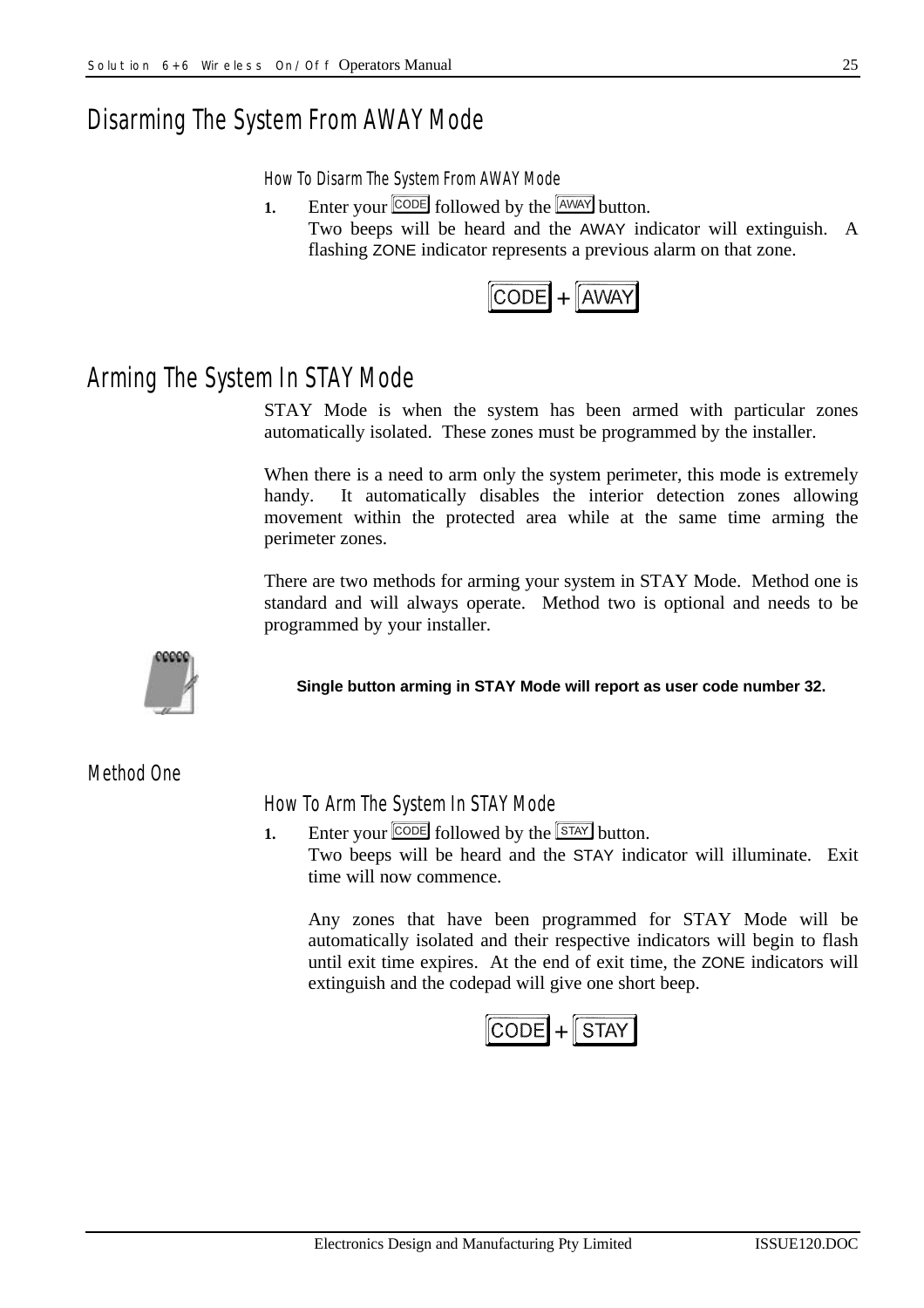#### *Method Two*

#### *How To Arm The System In STAY Mode*

**1.** Hold down the  $\boxed{\text{STAT}}$  button until two beeps are heard. The STAY indicator will illuminate and exit time will now commence.

Any zones that have been programmed for STAY Mode will be automatically isolated and their respective indicators will begin to flash until exit time expires. At the end of exit time, the ZONE indicators will extinguish and the codepad will give one short beep.

#### **STAY**

If a zone is not sealed at the end of exit time, the zone will be automatically isolated. The zone will become an active part of the system again as soon as it has resealed (ie. If a window is left open after exit time has expired, the window will not be an active part of the system until it has closed. Opening the window after exit time has expired will cause an alarm condition).

#### *Forced Arming*

The feature of arming the system when a zone is not sealed is known as forced arming.

If the STAY indicator does not illuminate and a long beep is heard when you attempt to arm the system, forced arming is not permitted. If this is the case you must ensure that all zones are sealed or manually isolated before you can arm the system.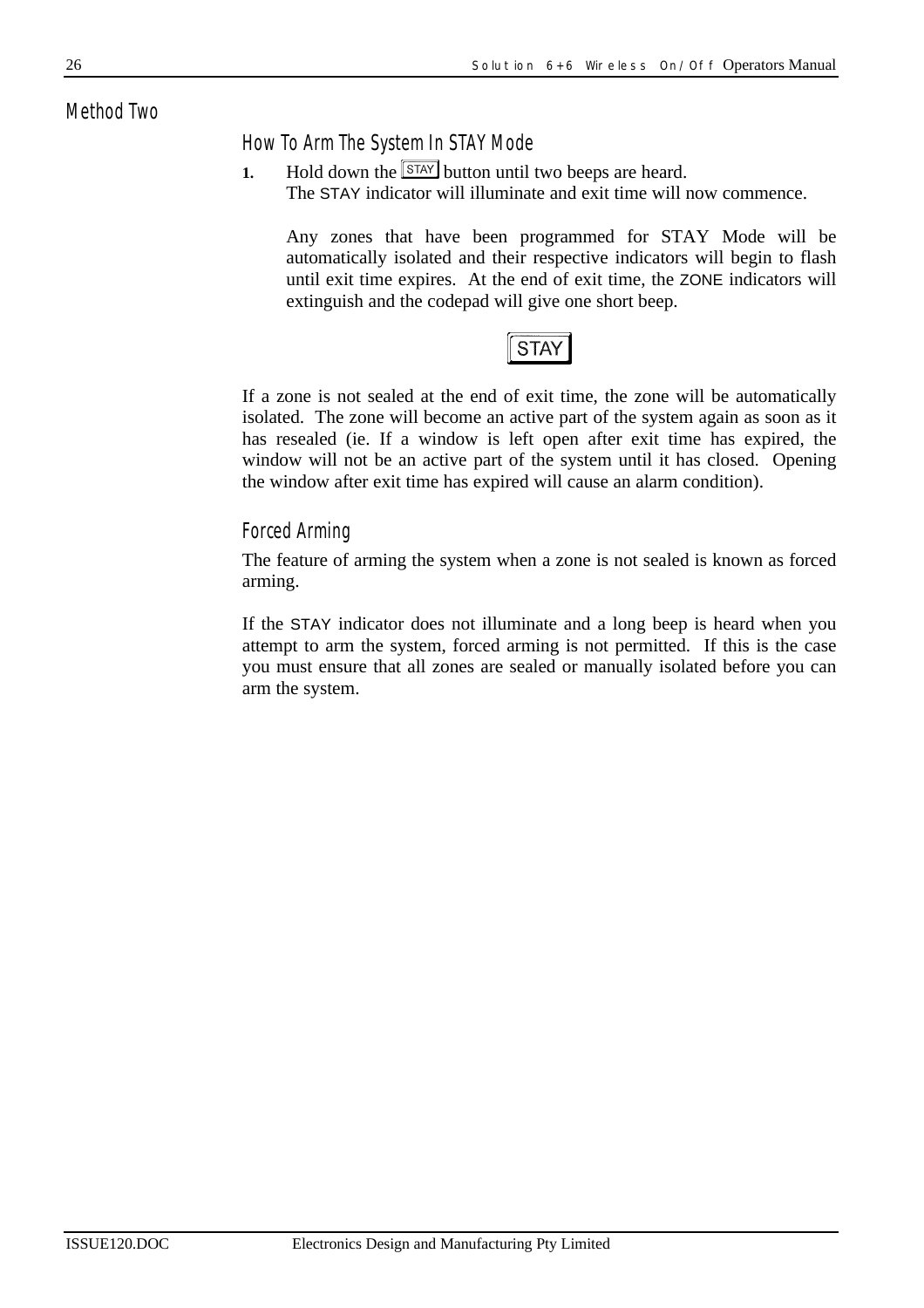### *Disarming The System From STAY Mode*

There are two methods for disarming the system from STAY Mode. Method one is standard and will always operate. Method two is optional and requires to be programmed by your installer.

*Method One*

*How To Disarm The System From STAY Mode*

**1.** Enter your  $\boxed{\text{CODE}}$  followed by the  $\boxed{\text{STAT}}$  button. Two beeps will be heard and the STAY indicator will extinguish. A flashing ZONE indicator represents a previous alarm on that zone.



*Method Two*

A flashing ZONE indicator represents a previous alarm on that zone. If this is the case, a valid user code will need to be used to disarm the system.



**Single button disarming from STAY Mode will report as user code number 32.**

*How To Disarm The System From STAY Mode*

**1.** Hold down the  $\boxed{\text{STAT}}$  button until two beeps are heard. The STAY indicator will extinguish and the system will disarm**.**

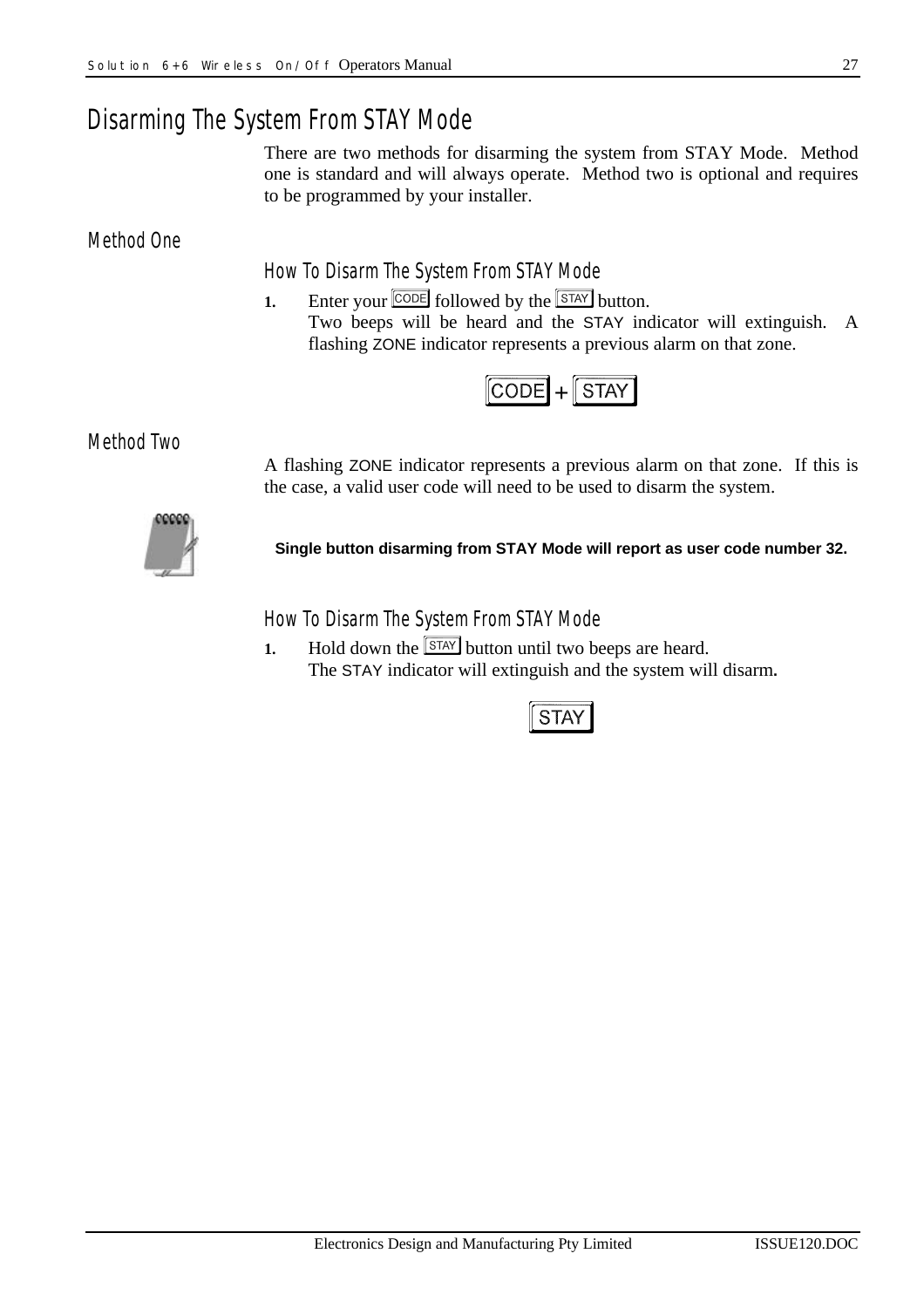### *Codepad Functions*

The following pages will describe how to use and interpret the many codepad functions that are available on the *Solution 6+6 Wireless On/Off* control panel.

Most functions are performed using the Master Code. Refer to "Master Code Functions" on page 36 for more information.

Before attempting to enter any of the Master Code functions, ensure that the system is in the disarmed state and that there are no alarm memory indicators flashing. If this is not the case, the following will be required.

- $\mathbf{\hat{P}}$  If any of the zone indicators are flashing fast, enter your  $\boxed{\text{CODE}}$  followed by the  $\sqrt{\frac{AWAY}{W}}$  button. This will reset any zone alarms that have occurred (If the system becomes armed, enter your  $\overline{CODE}$  followed by the  $\overline{AWAY}$ button a second time to disarm the system).
- \* If the system has been armed in AWAY Mode or STAY Mode (ie. The AWAY or STAY indicator is illuminated), enter your **CODE** followed by the **AWAY** button to disarm the system.

The factory default Master Code is **2580** and can be changed at any time. Therefore, if your system Master Code differs from the default, please substitute your existing Master Code in the following examples.

The Master Code allows you to change any user code and even the Master Code itself. The Master Code is the only code that allows the execution of Master Code functions detailed later in this manual.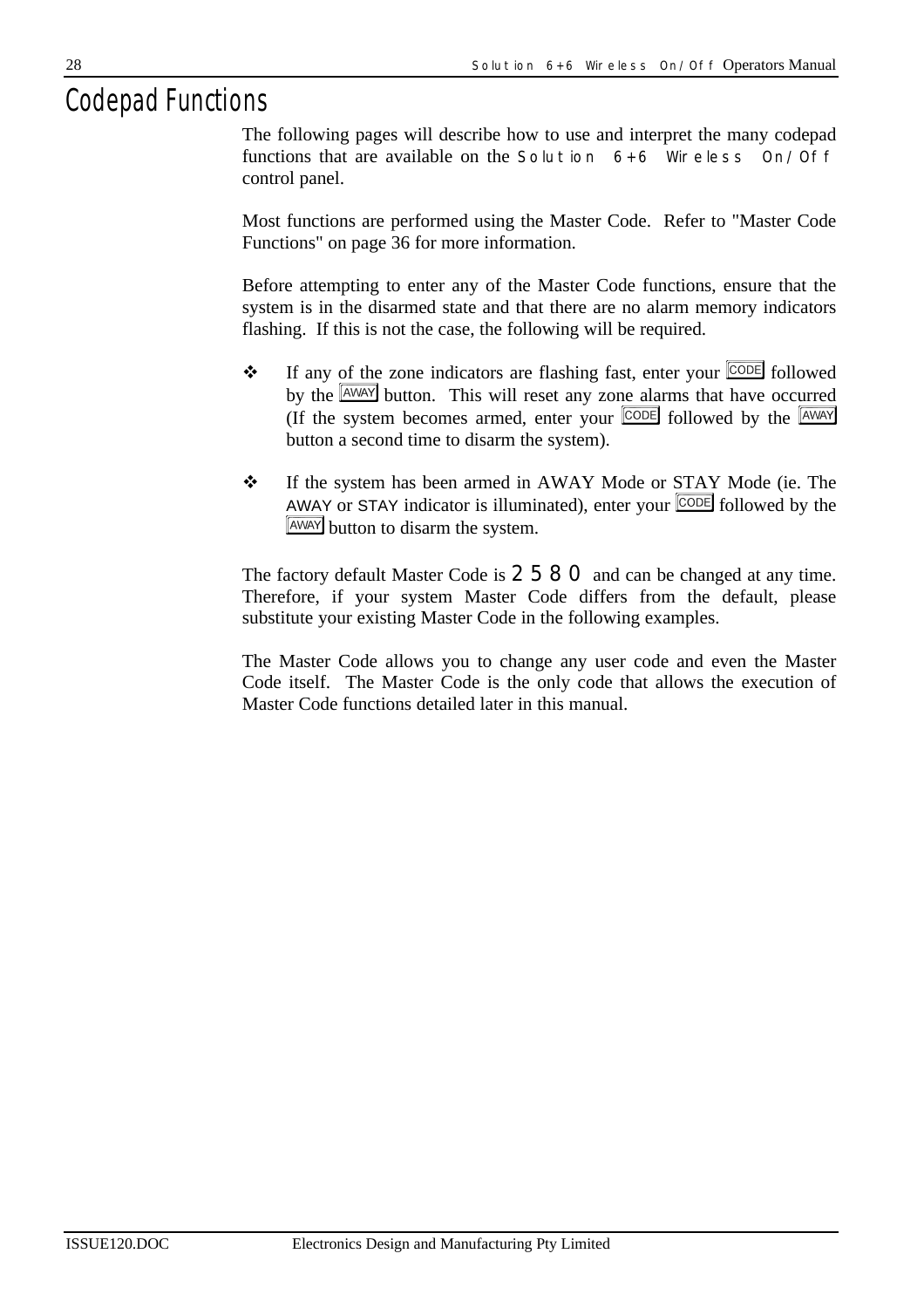# *Isolating Zones*

When a zone has been isolated, access is allowed into that zone at all times. Isolating zones is performed by one of two methods. One way requires the use of a valid user code while the other way does not. The ability to isolate zones is governed by the priority level allocated to each user code holder. Some user code holders may not be able to isolate zones. Refer to "User Code Priority" on page 17 for further information.

Twenty four hour zone types and zones not used cannot be isolated. If isolation of these zones is attempted, a long beep will be heard.

### *Standard Isolating*

- **1.** Press the **STAY** button twice. Three beeps will be heard.
- **2.** \* Enter the **ZONE NUMBER** required to be isolated followed by the **STAY** button. The zone you have just selected to be isolated will now begin to flash.

Repeat step 2 if more than one zone is required to be isolated.

**3.** Press the  $\frac{[AWAY]}{WAY}$  button when finished selecting the zones to be isolated. Two beeps will be heard.

The zones selected to be isolated will now continue to flash until the system has next been disarmed. The system is ready to be armed in AWAY Mode.





**\* As each zone is isolated, the corresponding ZONE indicator will begin to flash. If a mistake is made, press the zone number that was incorrectly** entered followed by the **STAY** button. This zone is now no longer isolated **and the ZONE indicator will extinguish.**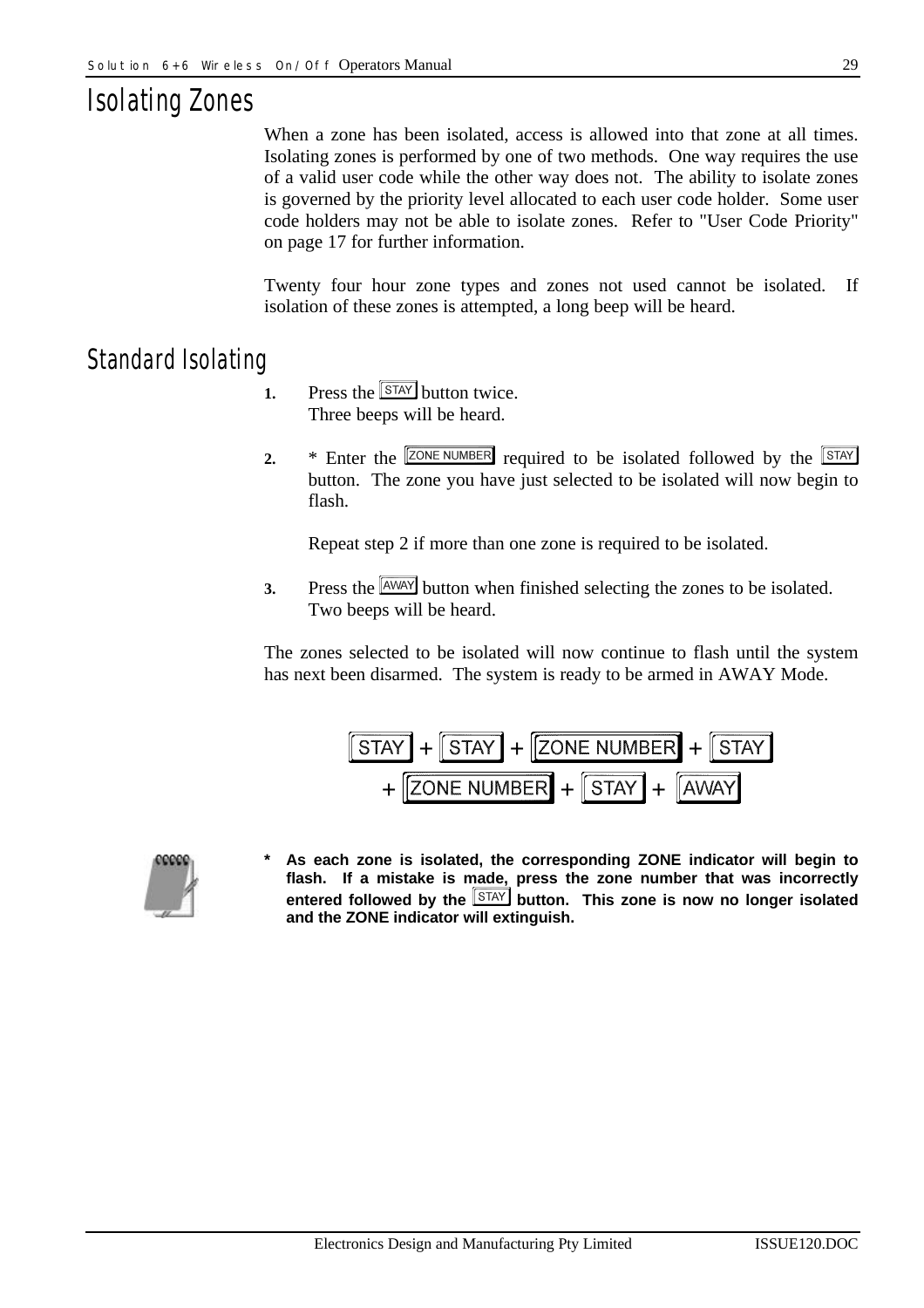*Code To Isolate*

- **1.** Press the  $\sqrt{\frac{STAY}{SUM}}$  button.
- 2. Enter your CODE
- **3.** Press the  $\boxed{\text{STAT}}$  button. Three beeps will be heard.
- **4.** \* Enter the **ZONE NUMBER** required to be isolated followed by the **STAY** button. The zone you have just selected to be isolated will now begin to flash.

Repeat step 4 if more than one zone is required to be isolated.

**5.** Press the  $\frac{[AWAY]}{WAY}$  button when finished selecting the zones to be isolated. Two beeps will be heard.

The zones selected to be isolated will now continue to flash until the system has next been disarmed. The system is ready to be armed in AWAY Mode.





**\* As each zone is isolated, the corresponding ZONE indicator will begin to flash. If a mistake is made, press the zone number that was incorrectly entered followed by the button. This zone is now no longer isolated and the ZONE indicator will extinguish.**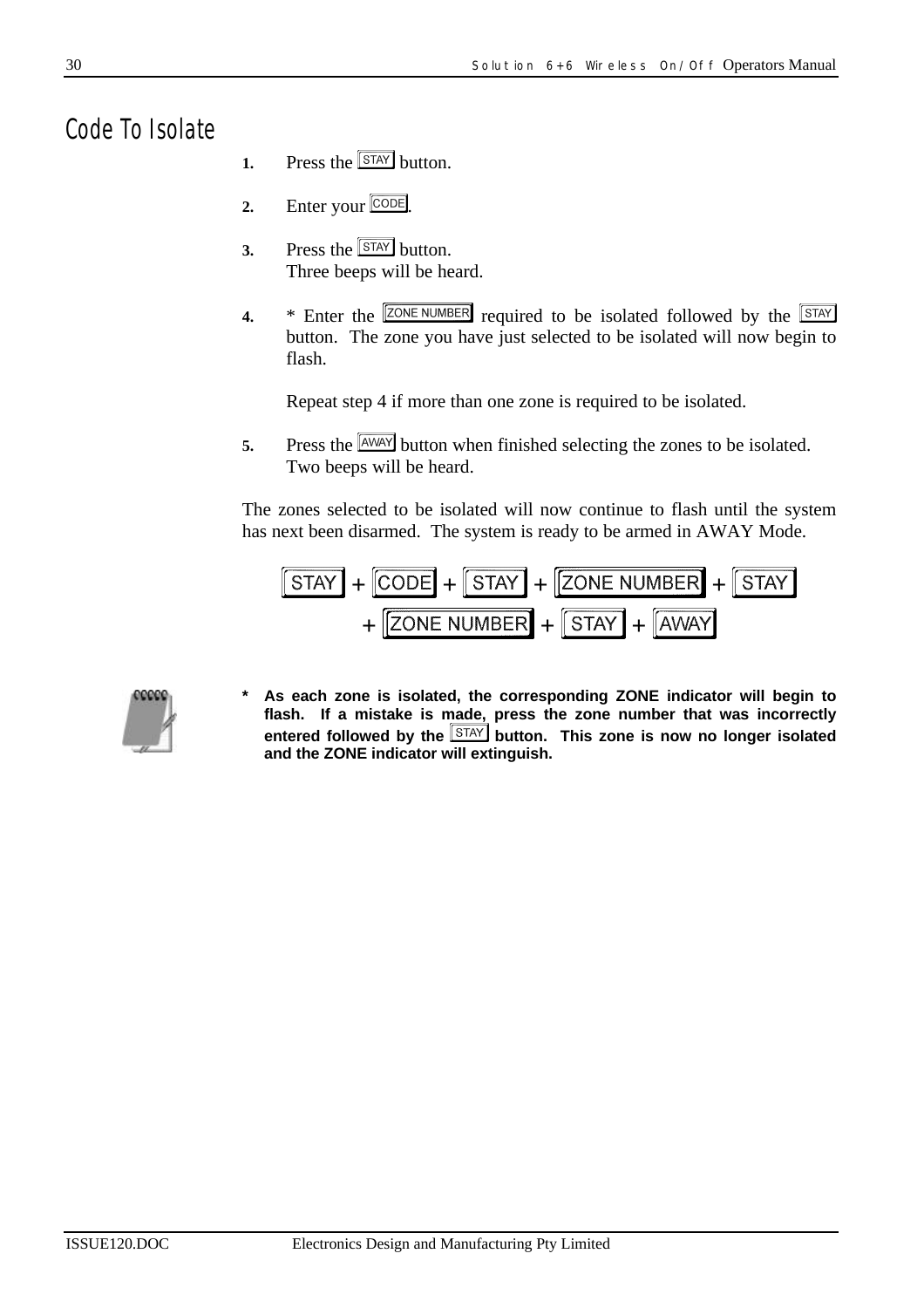### *Fault Analysis Mode*

Whenever a system fault occurs, the FAULT or MAINS indicator will flash and the codepad will beep once every minute.

If the MAINS indicator is flashing, this is because the AC mains supply has been disconnected. There is no need to determine this type of system fault. Pressing the  $\frac{AWMAY}{B}$  button once will acknowledge the AC mains fail and will stop the codepad beeping once every minute.

#### *How To Determine The Type Of System Fault*

To determine the type of system fault that has occurred, enter fault analysis mode by following the procedures below.

**1.** Hold down the 5 button until two beeps are heard or alternatively, enter your  $\boxed{\text{MASTER CODE}}$  followed by  $5$  and the  $\boxed{\text{AWAY}}$  button.

The FAULT indicator should remain steady and the STAY and AWAY indicators should flash in unison with each other.

The type of system fault will be indicated by the ZONE indicators. Refer to "Table 14: Fault Indicators" for the list of different system faults that may occur.

| Zone Indicator | <b>Fault Description</b>      |
|----------------|-------------------------------|
|                | Low Battery                   |
| 2              | Date and Time                 |
| 3              | Sensor Watch                  |
|                | Horn Speaker Disconnected     |
| 5              | Reserved                      |
| 6              | $E^2$ Fault                   |
|                | Reserved                      |
| Я              | <b>Communications Failure</b> |

*Table 14: Fault Indicators*

**2.** To exit fault analysis mode, press the  $\sqrt{\frac{AWAY}{AWA}}$  button. The STAY and AWAY indicators will extinguish and the FAULT indicator will remain illuminated.

#### *How To Acknowledge The System Fault*

**1.** To acknowledge the system fault, press the  $\sqrt{\frac{A\text{WAY}}{A\text{WAY}}}$  button. The FAULT indicator will remain illuminated and the codepad will cease its once a minute beep.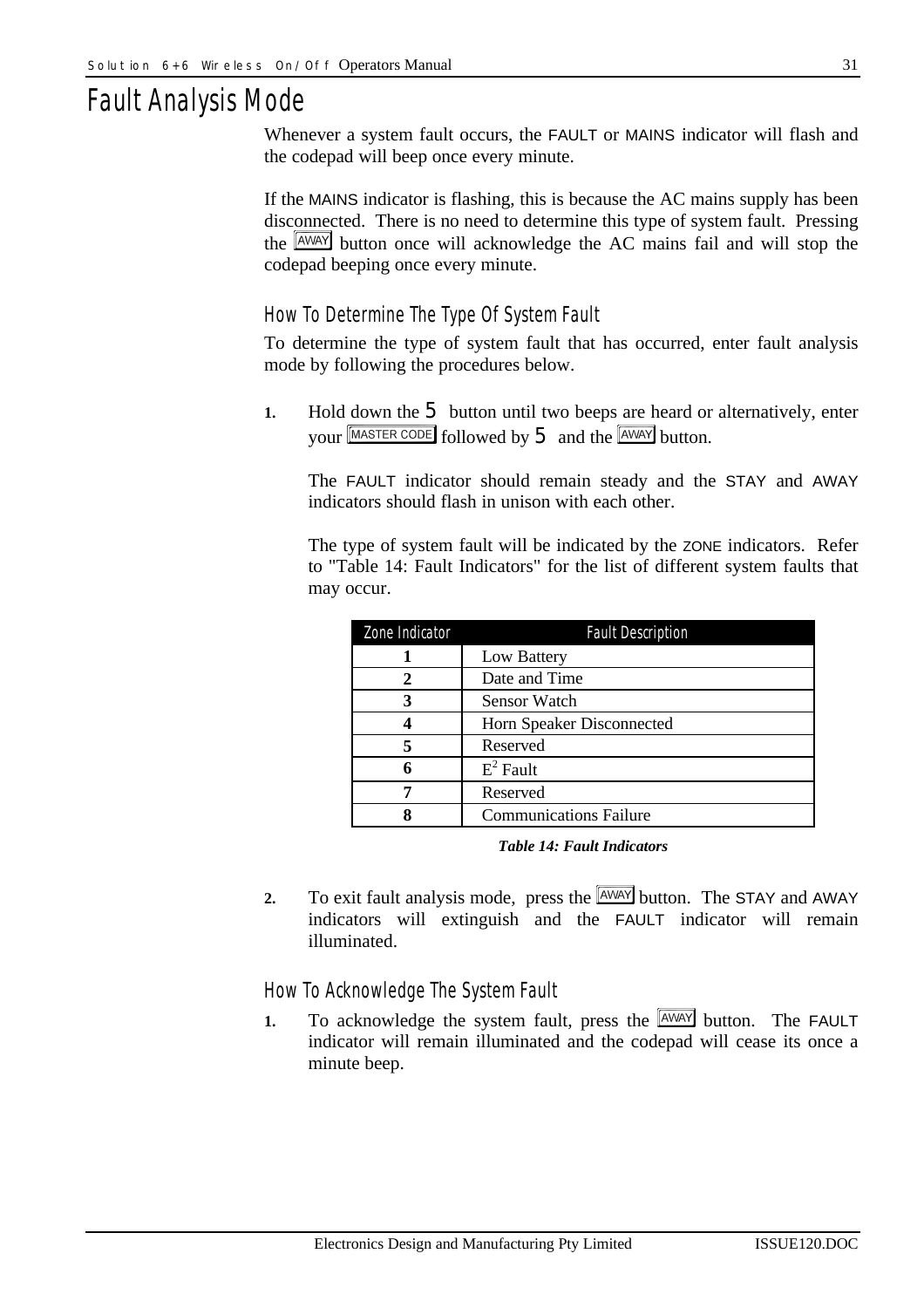# *Fault Descriptions*

### *Low Battery*

A low battery fault will register when the battery supply voltage falls below 10.5 volts or when a dynamic battery test detects a low capacity battery. This fault will clear after a successful dynamic battery test. A dynamic battery test is performed every four hours once power has been connected to the control panel and also every time the system is armed in AWAY Mode or STAY Mode. *1*

*Date and Time*

The date and time fault will register every time the control panel has been powered down. This fault will not cause the FAULT indicator on the codepad to illuminate. This fault will only be indicated when holding down the  $5$  button for two seconds. This fault will clear once the date and time has been programmed. Refer to "Setting The Date and Time" on page 46 for further information. *2*

*Sensor Watch*

A sensor watch fault will register because one of the detection devices has stopped working or has failed to detect movement for the programmed time period whilst the system is disarmed. The fault will clear after the registered zone has been unsealed and resealed again. *3*

To find out which zone has registered the sensor watch fault, after fault analysis mode has been entered, hold down the  $5$  button a second time will display the zone that has registered the sensor watch fault. *Horn Speaker Monitor*

A horn speaker fault will register when the horn speaker becomes disconnected from the control panel. This fault will clear when the horn speaker has been reconnected. *4*

*Reserved*

*5*

### *E 2 Fault*

An  $E<sup>2</sup>$  fault will register when the control panel detects an internal checksum error. *6*

*Reserved*

*7*

### *Communication Failure*

A communication failure fault will register if the control panel was unsuccessful in calling the receiving party after the control panel has exhausted its maximum number of attempts. *8*

### *AC Mains Failure*

An AC mains failure will flash the MAINS indicator, sound the codepad buzzer once every minute and send an "AC Fail" report to the monitoring station. This fault will clear once the AC mains has been reconnected. An "AC Restore" report will be transmitted once the AC mains has been restored for more than two minutes.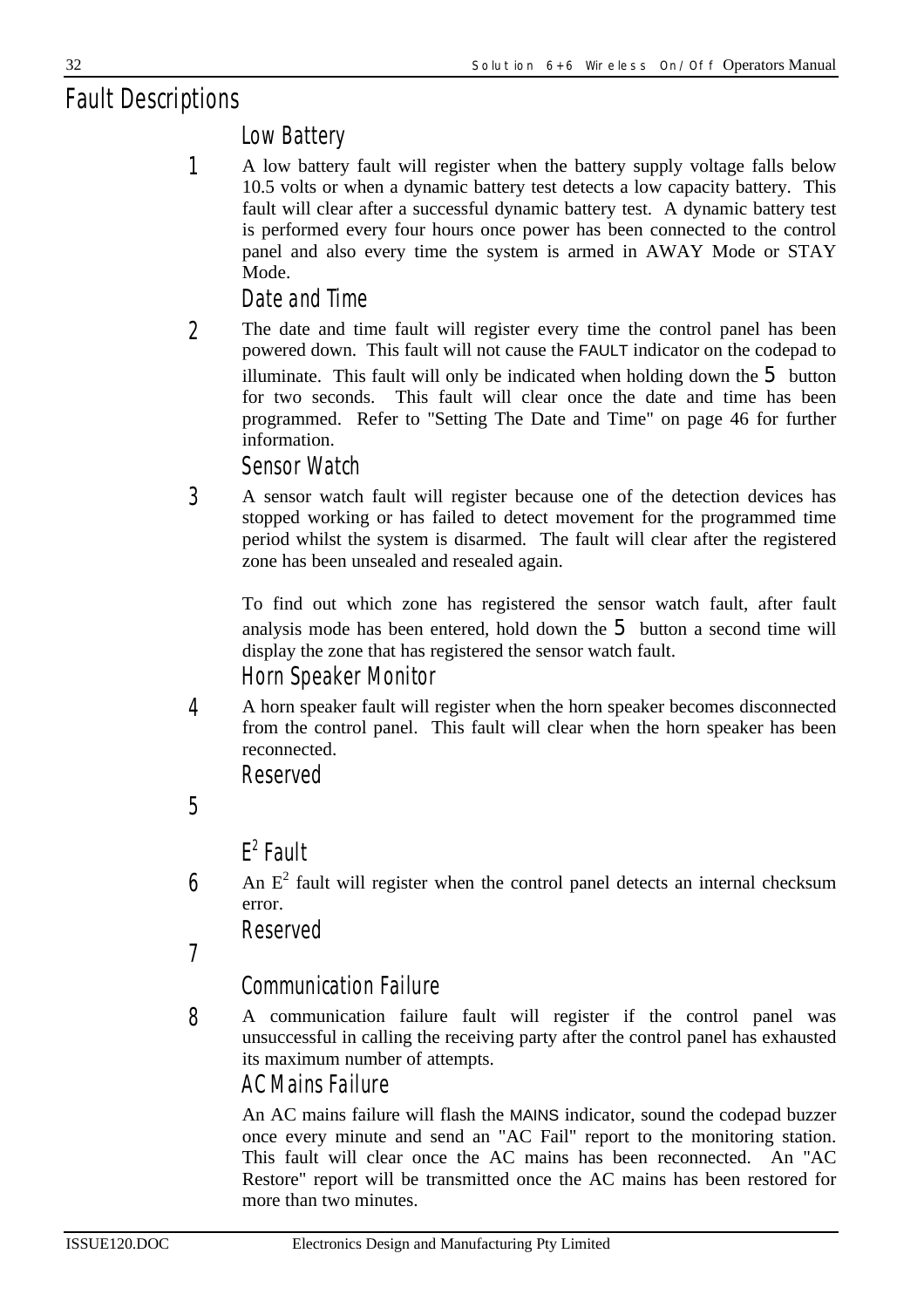#### *Codepad Duress Alarm*

A codepad duress alarm can be used as a hold up alarm. This will occur when the number  $\Theta$  is added to the end of any valid user code that is being used to disarm the system. A duress alarm is always silent and can only be made use of if your system is reporting back to a monitoring station or pocket pager.



#### *Codepad Panic Alarm*

A codepad panic alarm will be triggered when either the 1 and 3 buttons or the  $\frac{\text{STAY}}{\text{SIAN}}$  and  $\frac{\text{AWMAY}}{\text{Duttons}}$  are pressed simultaneously. This is an audible alarm. Contact your installer if you wish codepad panic to be silent.



#### *Codepad Fire Alarm*

A codepad fire alarm will be triggered when the  $4$  and  $6$  buttons on the remote codepad are pressed simultaneously. A distinct fire sound is emitted through the horn speaker to indicate this type of alarm condition. The fire sound is different to the burglary sound. This is an audible alarm. Contact your installer if you require this to be silent.

# $4 + 6$

#### *Codepad Medical Alarm*

A codepad medical alarm will be triggered when the  $\overline{7}$  and  $\overline{9}$  buttons on the codepad are pressed simultaneously. This is an audible alarm. Contact your installer if you require this to be silent.

# $7 + 9$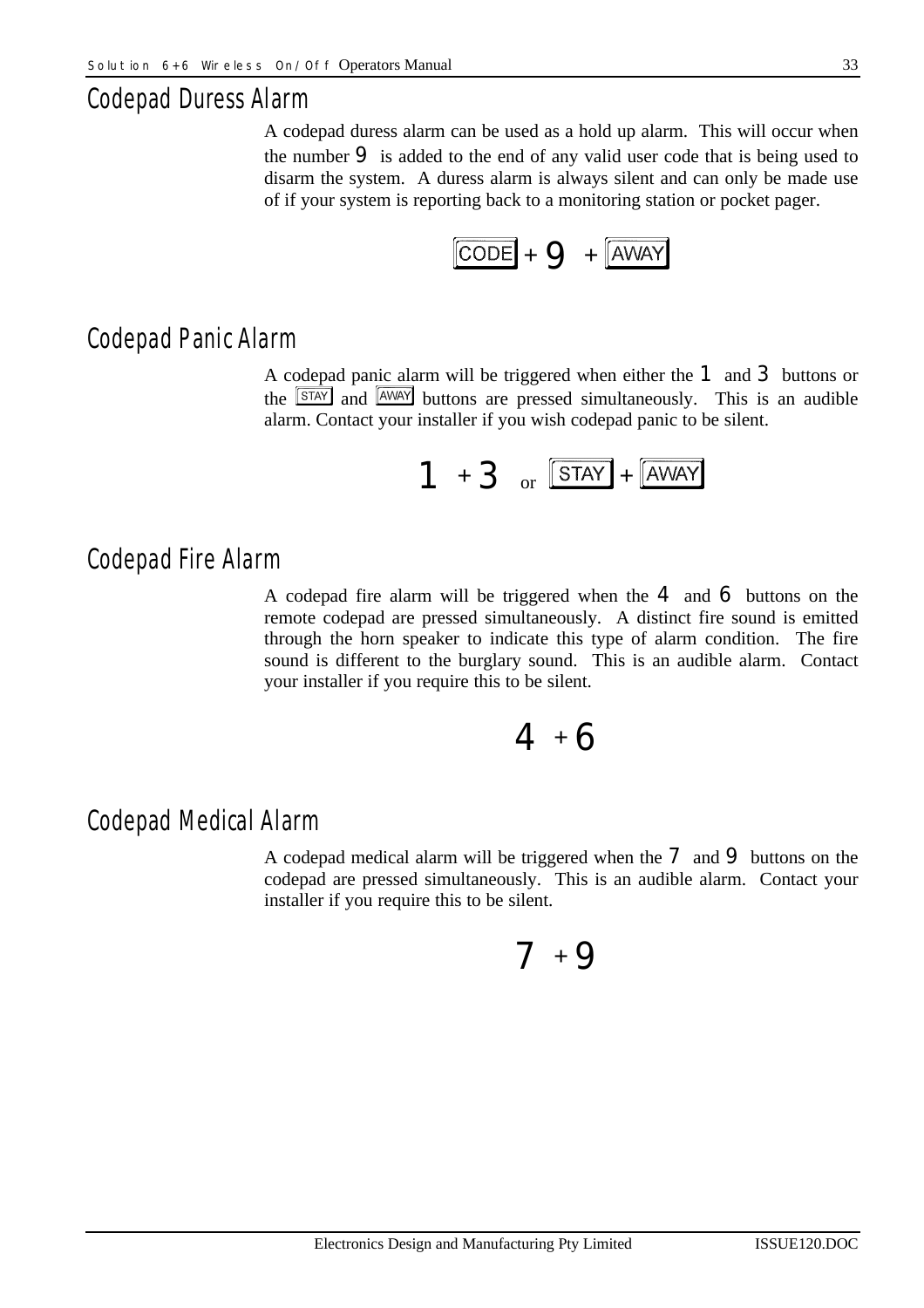# *Remote Radio Transmitter Operation*

The *Solution 6+6 Wireless On/Off* control panel has the ability to be remotely operated using a Hand Held 2 Channel Radio Transmitter. The radio transmitter has 4 buttons, each of which can perform various functions such as arming and disarming the system and to operate remote outputs. These are described below in detail.

When using the hand held transmitter to operate the system, audible indications can be provided through the horn speakers. This will allow you to operate the system from outside the building with confidence. The feature of audible indication beeps can only be programmed by your installer.

| No Of Beeps | <b>System Status</b>      |
|-------------|---------------------------|
|             | <b>System Disarmed</b>    |
|             | System Armed In AWAY Mode |
|             | System Armed In STAY Mode |

Before any of these features will operate, you will need to teach the control panel the transmitter radio code. Refer to "Changing and Deleting Radio Remote User Codes" on page 39 for more information.

#### *Arming Via Transmitter In AWAY Mode*

**1.** Press button one on the transmitter for two seconds. Two beeps will be heard on the remote codepad and the AWAY indicator will illuminate. Exit time will now commence.

If the horn speaker indication beeps have been enabled, two beeps will be heard from the horn speaker.

### *Disarming Via Transmitter From AWAY Mode*

**1.** Press button one on the transmitter for two seconds. Two beeps will be heard on the remote codepad and the AWAY indicator will extinguish.

If the horn speaker indication beeps have been enabled, one beep will be heard from the horn speaker.

### *Arming Via Transmitter In STAY Mode*

**1.** Press button two on the transmitter for two seconds.

Two beeps will be heard on the remote codepad and the STAY indicator will now illuminate.

If horn speaker indication beeps have been enabled, three beeps will be heard from the horn speaker.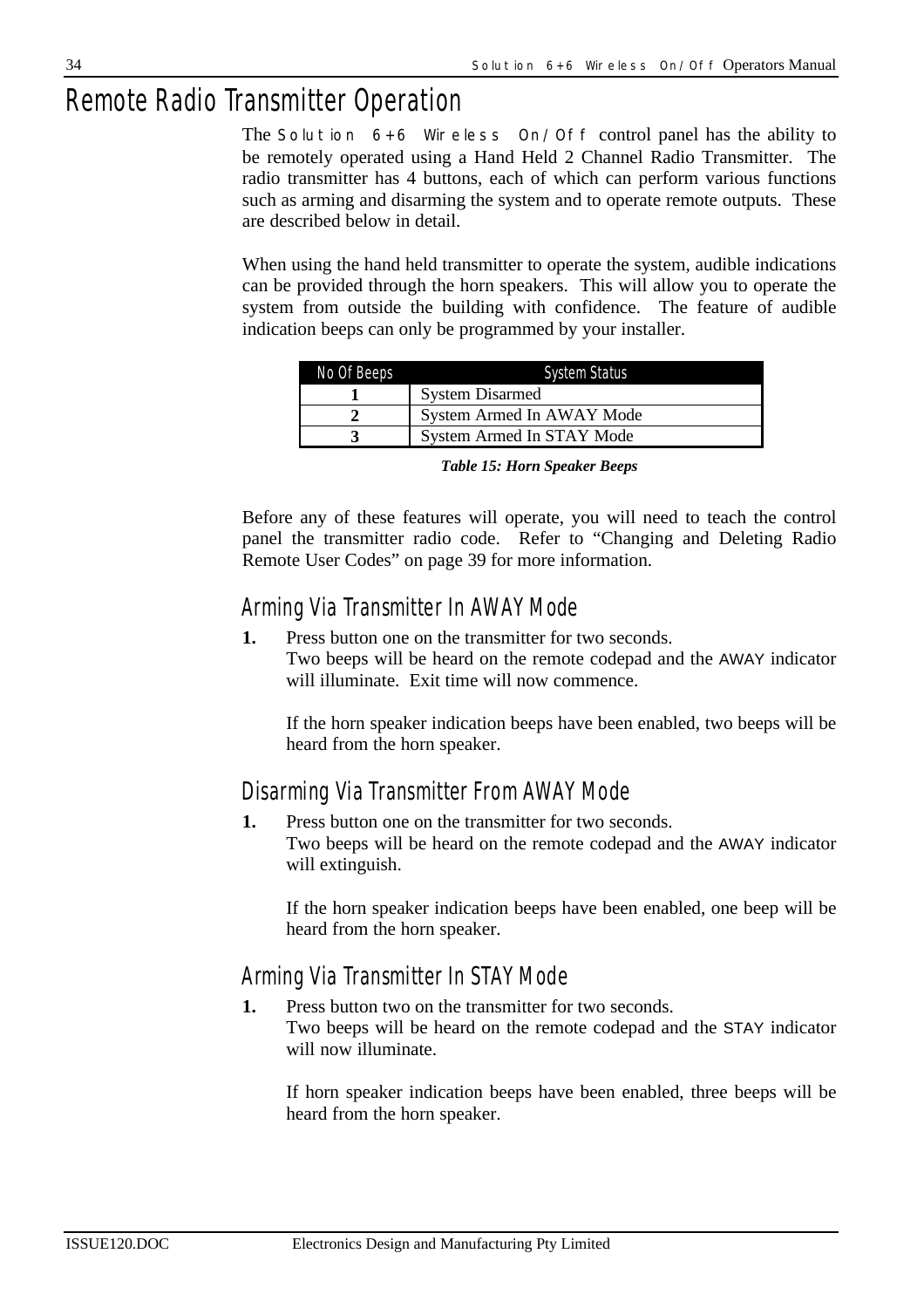### *Disarming Via Transmitter From STAY Mode*

**1.** Press button one on the transmitter for two seconds. Two beeps will be heard on the remote codepad and the STAY indicator will extinguish.

If the horn speaker indication beeps have been enabled, one beep will be heard from the horn speaker.

#### *Panic Alarm Via Transmitter*

**1.** Press both buttons 1 and 2 together for two seconds on the hand held transmitter. This will cause a panic alarm which will activate the horn speaker, strobe and internal sirens.

### *Operating Remote Outputs Via Transmitter*

There are two remote outputs that can be operated from buttons 3 and 4 on the Hand Held 2 Channel Radio Transmitter. These outputs can only be programmed by your installer.

#### *Turning Output 1 'ON'*

**1.** Press button 3 on the transmitter for two seconds. Output 1 will now turn on.

#### *Turning Output 1 'OFF'*

**1.** Press button 3 on the transmitter for two seconds. Output 1 will now turn off.

#### *Turning Output 2 'ON'*

**1.** Press button 4 on the transmitter for two seconds. Output 2 will now turn on.

#### *Turning Output 2 'OFF'*

**1.** Press button 4 on the transmitter for two seconds. Output 2 will now turn off.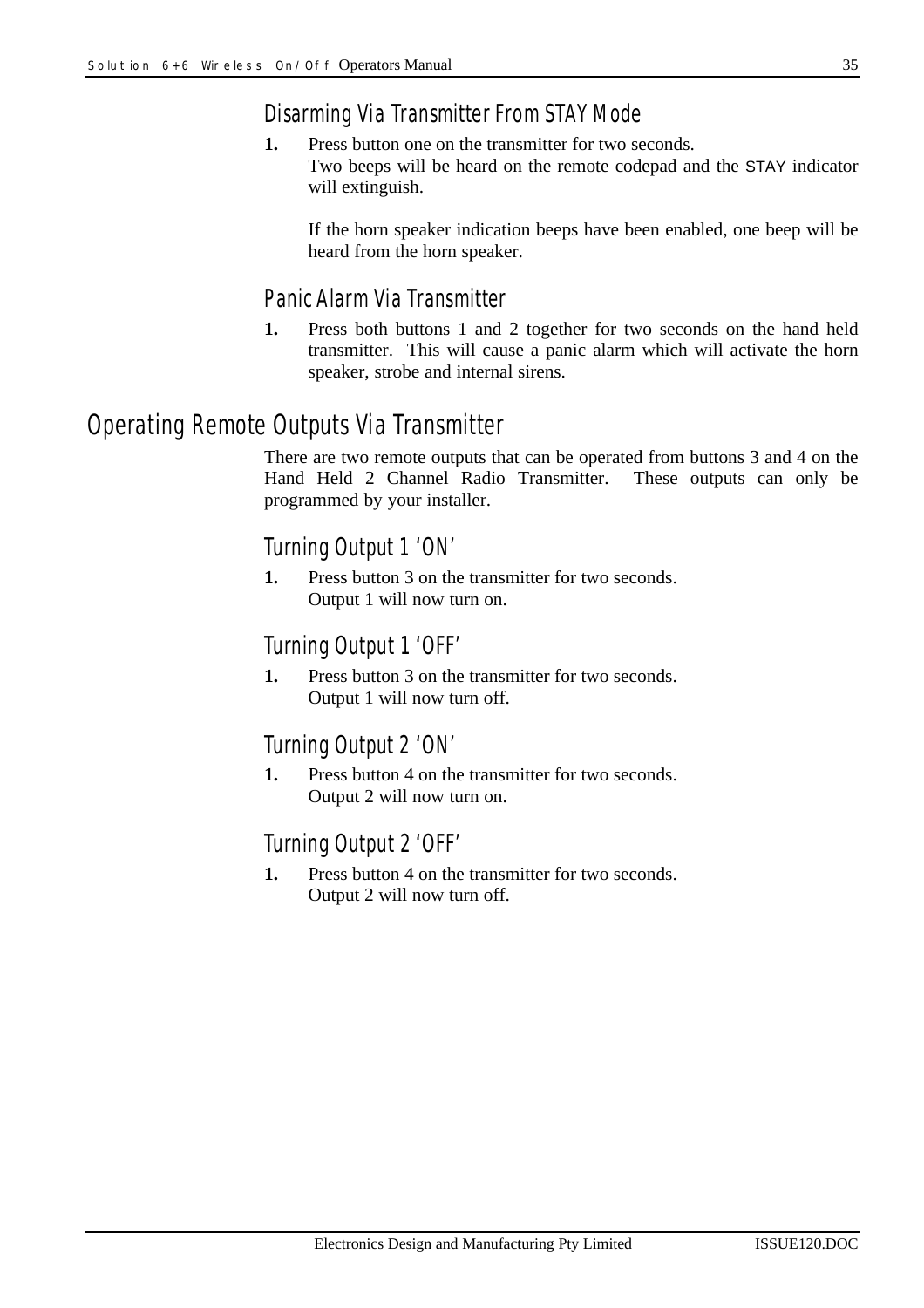# *Master Code Functions*

Master Code functions are designed to allow those users that have the appropriate priority level to perform certain functions of a supervisory level. These functions can only be carried out while the system is in the disarmed state.



#### **The default Master Code is** 2580 **and is known as User 1. It is possible for this system to have multiple Master Codes. Please check with your installer as to how your system is configured.**

To enter the required Master Code Function, enter your MASTER CODE followed by the required  $\boxed{\text{FUNCTION}}$  digit and the  $\boxed{\text{AWAY}}$  button.

$$
[MASTER\ CODE] + [FUNCTION] + [AWAY]
$$

These functions can only be carried out when the system is in the disarmed state.

| <b>Function</b> | Description                                             |
|-----------------|---------------------------------------------------------|
| 0               | Arm Or Disarm Both Areas At The Same Time               |
| 1               | Changing Or Deleting User Codes/Remote Radio User Codes |
| $\mathbf{2}$    | <b>Changing Domestic Phone Numbers</b>                  |
| 3               | <b>Event Memory Recall</b>                              |
| 4               | Walk Test Mode                                          |
| 5               | <b>Fault Analysis Mode</b>                              |
| 6               | Setting The Date and Time                               |
| 7               | Turn Day Alarm On and Off                               |
| 8               | <b>Reset Latching Outputs</b>                           |
| 9               | Initiate Modem Call                                     |

*Table 16: Master Code Functions*

### *Arm Or Disarm Both Areas At The Same Time*

*0*

This option allows you to arm or disarm both areas at the same time when the system has been partitioned. Both areas will arm or disarm to follow the state of the area that the code was entered from (ie: If you disarm an area, the other area will disarm, or if you arm an area, the other area will arm as well).

This allows a user to ensure that both areas will be armed by pressing one extra button rather than entering a user code at both area codepads.

#### *How To Arm Or Disarm Both Areas At The Same Time*

**1.** Enter your  $\boxed{\text{MASTER CODE}}$  followed by **O** and the  $\boxed{\text{AWAY}}$  button. Two beeps will be heard and both areas will arm or disarm.

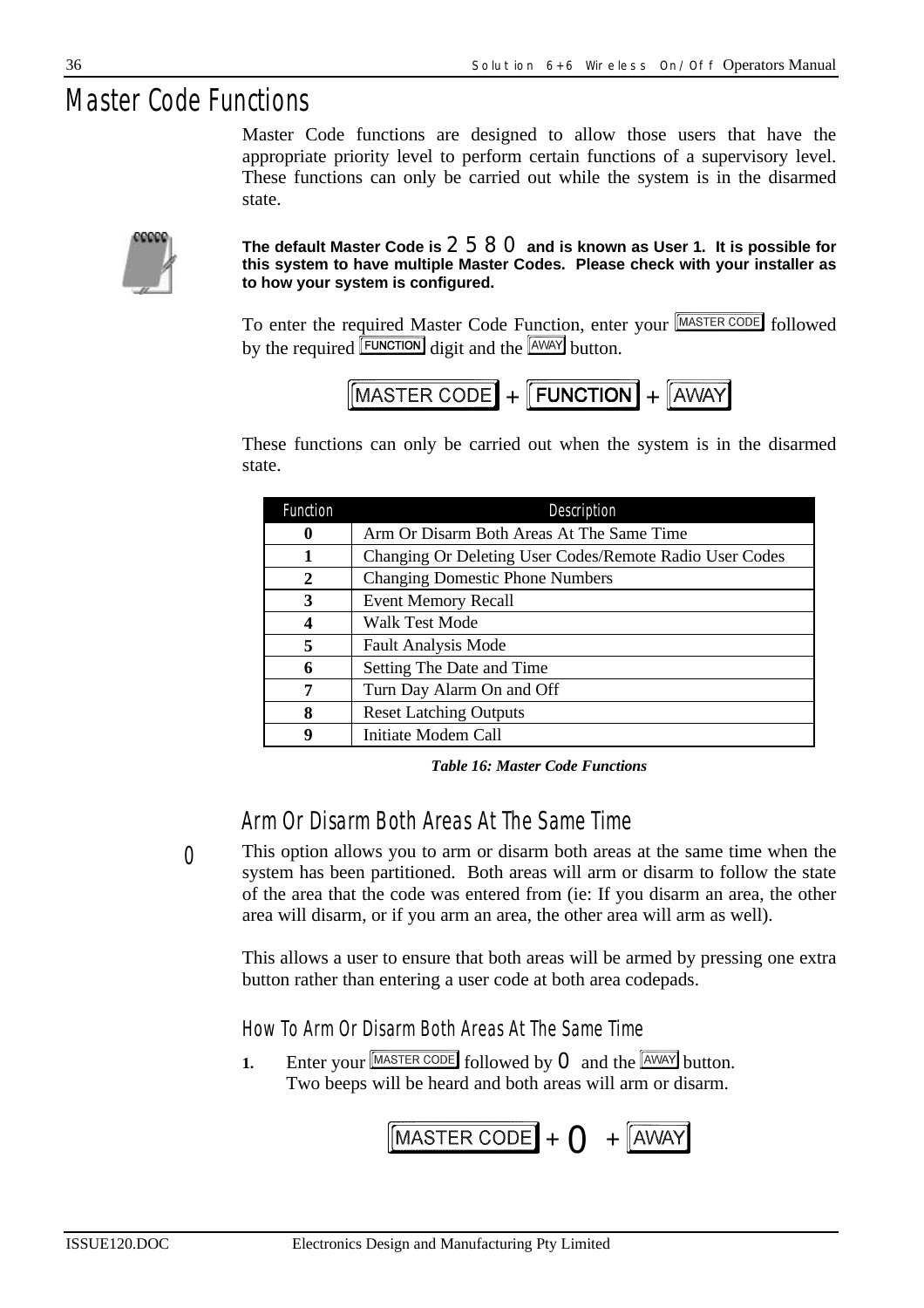### *Changing and Deleting User Codes*

This function allows a Master Code holder to add/change or delete any of the system user codes. *1*

When changing or deleting user codes it is important that you know the number of the user you wish to change or delete. Your installer should provide you with this information at the time of installation.

#### *How To Add Or Change A User Code*

- **1.** Enter your  $\boxed{\text{MASTER CODE}}$  followed by **1** and the  $\boxed{\text{AWAY}}$  button. Three beeps will be heard and the STAY and AWAY indicators will begin to flash.
- **2.** Enter the  $\boxed{\text{USER NUMBER}}$  (1-8) that you wish to add or change followed by the  $\sqrt{\text{AWAY}}$  button.

Two beeps will be heard and the corresponding ZONE indicator will illuminate. Refer to "Table 17: Zone Indicators Showing Relative User Numbers" on page 38.

**3.** Enter the digits required for the  $\boxed{\text{NEWCODE}}$  followed by the  $\boxed{\text{AWAY}}$  button. Two beeps will be heard and the STAY and AWAY indicators will extinguish.

If you wish to change any further user codes, repeat this procedure as many times as required.

$$
+\frac{\boxed{\text{MASTER CODE}} + 1 + \boxed{\text{AWAY}}}{\text{USER NUMBER}} + \boxed{\text{AWAY}} + \boxed{\text{NEW CODE}} + \boxed{\text{AWAY}}
$$



**When adding or changing user codes, this function will automatically terminate** if a button is not pressed within sixty seconds. Pressing the  $A_{\text{MAX}}$  button will **also terminate the session at anytime. One long beep indicates the code entered already exists or an incorrect user number has been selected.**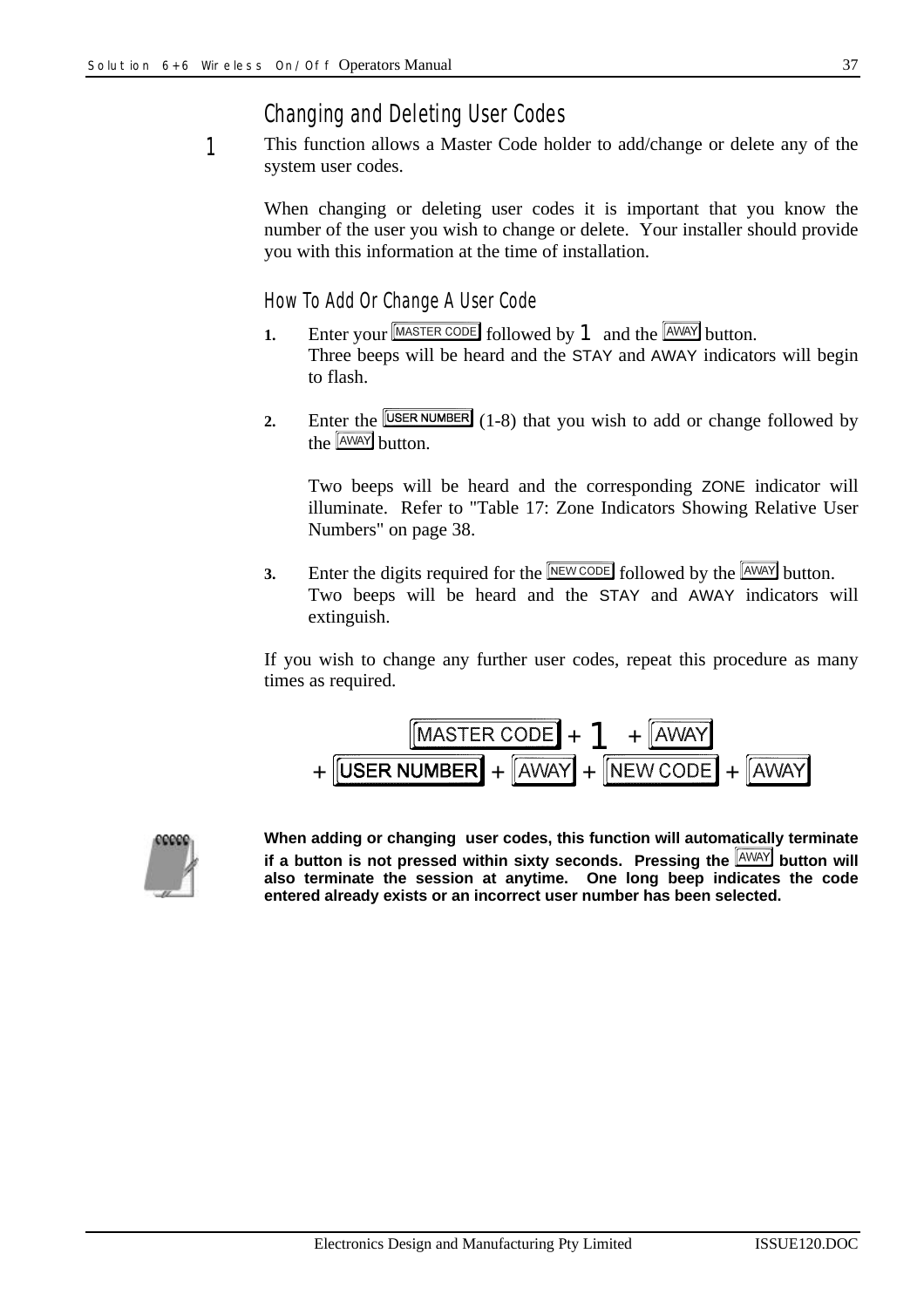*How To Delete A User Code*

- **1.** Enter your MASTER CODE followed by **1** and the AWAY button. Three beeps will be heard and the STAY and AWAY indicators will begin to flash.
- **2.** Enter the  $\boxed{\text{USER NUMBER}}$  (1-8) that you wish to delete followed by the  $\boxed{\text{AWAY}}$ button.

Two beeps will be heard and the corresponding ZONE indicator will illuminate. Refer to "Table 17: Zone Indicators Showing Relative User Numbers" on page 38**.**

**3.** Press the  $\boxed{\text{STAT}}$  button to delete the user code.

Two beeps will be heard and the STAY and AWAY indicators will extinguish.

If you wish to delete any further user codes, repeat this procedure as many times as required.





**When deleting user codes, this function will automatically terminate if a button** is not pressed within sixty seconds. Pressing the **AWAY button will also terminate the session at anytime. One long beep indicates an incorrect user number has been selected.**

| User | Zone 1 Zone 2 Zone 3 Zone 4 Zone 5 Zone 6 Zone 7 Zone 8                         |  |  |  |
|------|---------------------------------------------------------------------------------|--|--|--|
| No   | Indicator Indicator Indicator Indicator Indicator Indicator Indicator Indicator |  |  |  |
|      |                                                                                 |  |  |  |
| 2    |                                                                                 |  |  |  |
|      |                                                                                 |  |  |  |
|      |                                                                                 |  |  |  |
|      |                                                                                 |  |  |  |
|      |                                                                                 |  |  |  |
|      |                                                                                 |  |  |  |
|      |                                                                                 |  |  |  |

*Table 17: Zone Indicators Showing Relative User Numbers*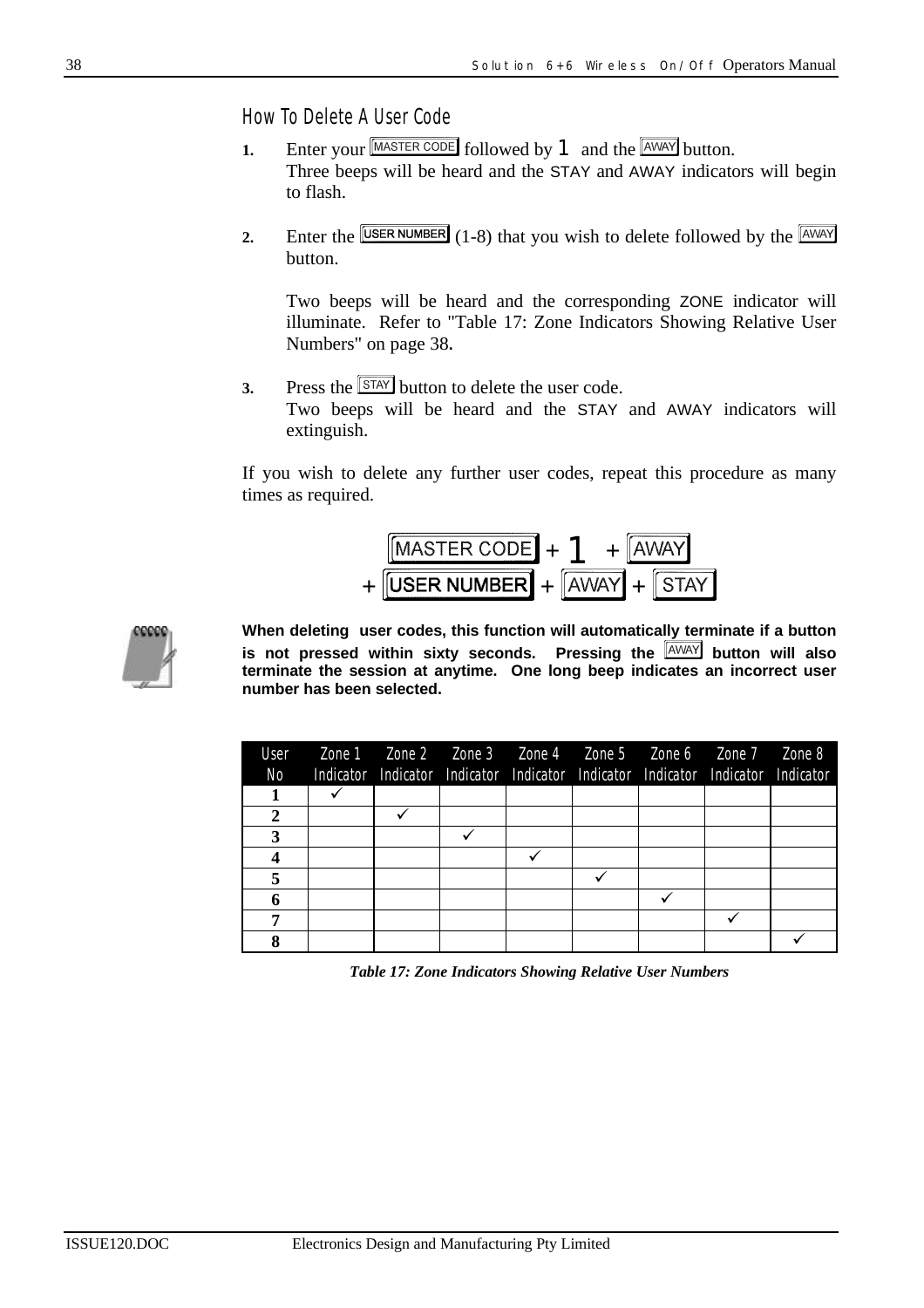## *Changing and Deleting Radio Remote User Codes*

This function allows a Master Code holder to add/change or delete any of the system radio remote user codes. *1*

When changing or deleting radio remote user codes it is important that you know the number of the user you wish to change or delete. Your installer should provide you with this information at the time of installation.

#### *How To Add Or Change A Remote Radio User Code*

- **1.** Enter your  $\boxed{\text{MASTER CODE}}$  followed by **1** and the  $\boxed{\text{AWAY}}$  button. Three beeps will be heard and the STAY and AWAY indicators will begin to flash.
- **2.** Enter the **USER NUMBER** (9-16) that you wish to add or change followed by the **AWAY** button.

Two beeps will be heard and the corresponding ZONE indicator will illuminate. Refer to "Table 17: Zone Indicators Showing Relative User Numbers" on page 38.

**3.** Now press the **TRANSMIT** button on the transmitter.

Two beeps will be heard and the STAY and AWAY indicators will extinguish. The control panel has now been taught the code of the hand held radio transmitter.

If you wish to change any further radio remote user codes, repeat this procedure as many times as required.

$$
\frac{\boxed{\text{MASTER CODE}} + 1 + \boxed{\text{AWAY}}}{\text{LISER NUMBER}} + \boxed{\text{AWAY}} + \boxed{\text{TRANSMIT}}
$$



**When adding or changing user codes, this function will automatically terminate** if a button is not pressed within sixty seconds. Pressing the **AWAY** button will **also terminate the session at anytime. One long beep indicates the code entered already exists or an incorrect user number has been selected.**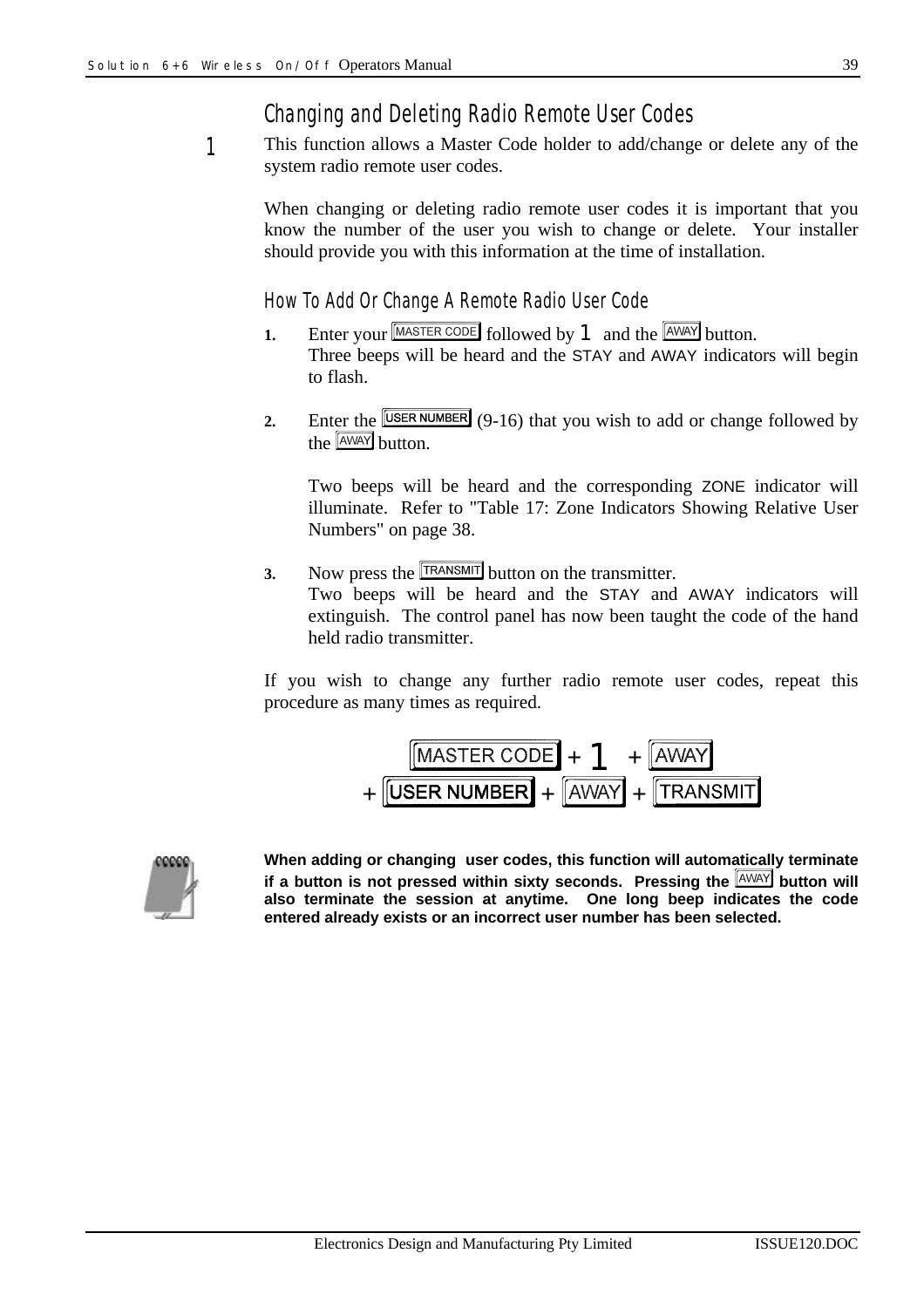*How To Delete A Radio Remote User Code*

- **1.** Enter your MASTER CODE followed by **1** and the AWAY button. Three beeps will be heard and the STAY and AWAY indicators will begin to flash.
- **2.** Enter the  $\boxed{\text{USER NUMBER}}$  (9-16) that you wish to delete followed by the **AWAY** button.

Two beeps will be heard and the corresponding ZONE indicator will illuminate. Refer to "Table 18: Zone Indicators Showing Relative Remote Radio User Numbers" on page 40.

**3.** Press the  $\overline{\text{STAT}}$  button to delete the user code. Two beeps will be heard and the STAY and AWAY indicators will extinguish.

If you wish to delete any further user codes, repeat this procedure as many times as required.





**When deleting user codes, this function will automatically terminate if a button** is not pressed within sixty seconds. Pressing the **AWAY** button will also **terminate the session at anytime. One long beep indicates an incorrect user number has been selected.**

| User<br>No | Zone 1    Zone 2    Zone 3    Zone 4    Zone 5    Zone 6    Zone 7    Zone 8    MAINS<br>Indicator Indicator Indicator Indicator Indicator Indicator Indicator Indicator Indicator |  |  |  |  |
|------------|------------------------------------------------------------------------------------------------------------------------------------------------------------------------------------|--|--|--|--|
| 9          |                                                                                                                                                                                    |  |  |  |  |
| 10         |                                                                                                                                                                                    |  |  |  |  |
| 11         |                                                                                                                                                                                    |  |  |  |  |
| 12         |                                                                                                                                                                                    |  |  |  |  |
| 13         |                                                                                                                                                                                    |  |  |  |  |
| 14         |                                                                                                                                                                                    |  |  |  |  |
| 15         |                                                                                                                                                                                    |  |  |  |  |
| 16         |                                                                                                                                                                                    |  |  |  |  |

*Table 18: Zone Indicators Showing Relative Remote Radio User Numbers*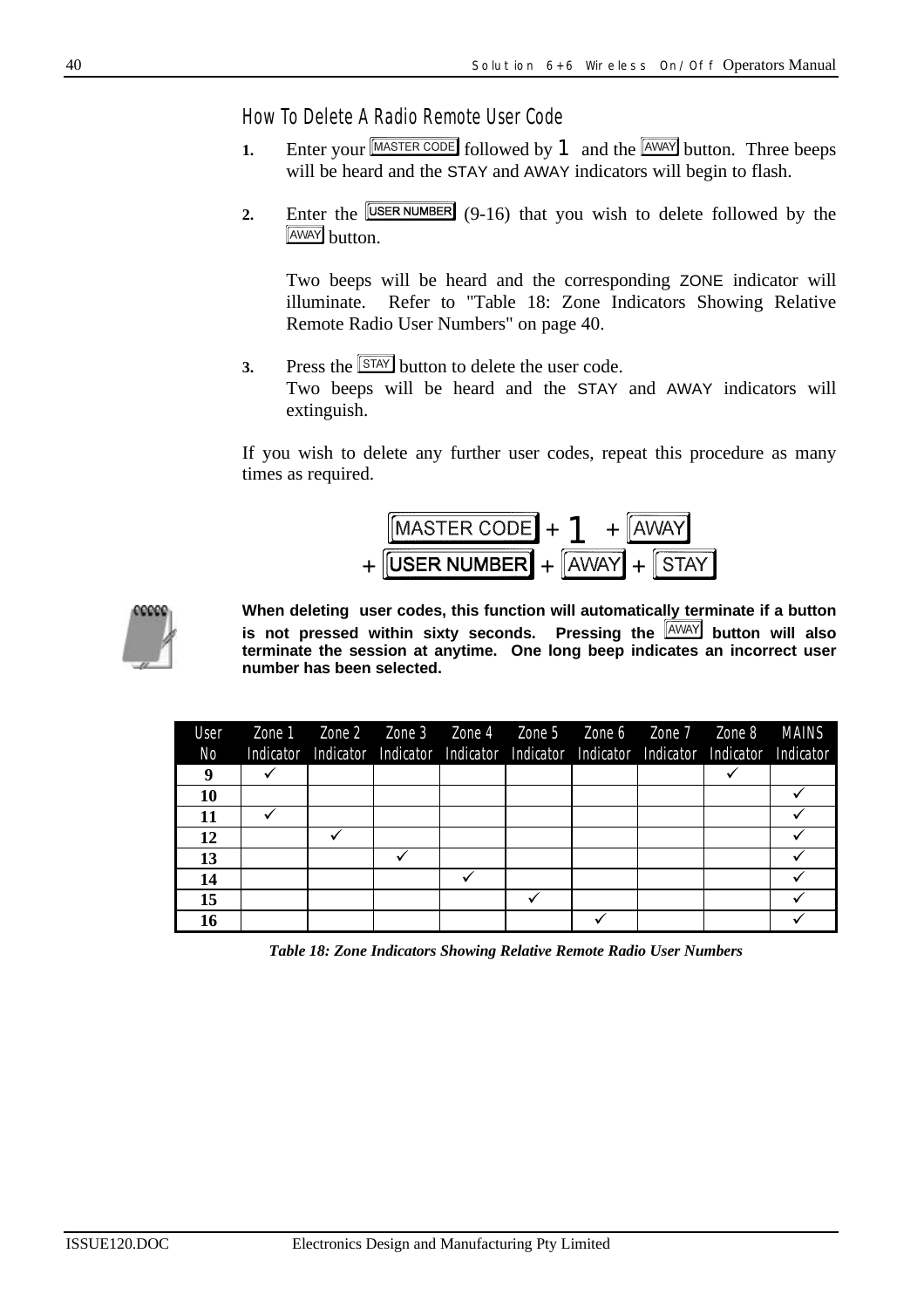## *Changing Domestic Phone Numbers*

This option allows the Master Code holder to view and program the required telephone numbers that the system will call in the event of an alarm. For a more detailed description, refer to "Domestic Dialling Reporting" on page 58 for further information. *2*

#### *How To Change Domestic Phone Numbers*

**1.** Enter your  $\boxed{\text{MASTER CODE}}$  followed by **2** and the  $\boxed{\text{AWAY}}$  button. Three beeps will be heard and the STAY and AWAY indicators will begin to flash.

If there are telephone numbers already programmed, they will be displayed one digit at a time via the zone indicators on the codepad. Refer to "Table 19: Zone Indicators For Changing Phone Numbers" on page 42 for the indicators and their meanings.

If there are no telephone numbers programmed, a further two beeps will be heard after entering this mode. These two beeps are normally heard after the last digit of the last phone number has been displayed.

- **2.** Enter all the digits for  $\boxed{\text{PHONE No 1}}$ , one digit at a time. You will notice as each digit is entered, the corresponding codepad indicators will illuminate.
- **3.** After you have entered all the digits of the first telephone number press the  $STAY$  button if there is more than one phone number to be programmed. This will insert a break between the first telephone number and the second telephone number. If there is only one telephone number, press the **AWAY** button to exit this mode.
- **4.** Enter all the digits for  $\boxed{\text{PHONE No. 2}}$ , one digit at a time. You will notice as each digit is entered, the corresponding codepad indicators will illuminate.
- **5.** After the last digit of the second telephone number, press the  $\frac{[AWAY]}{AWW}$  button to exit this mode unless a third telephone number is required.

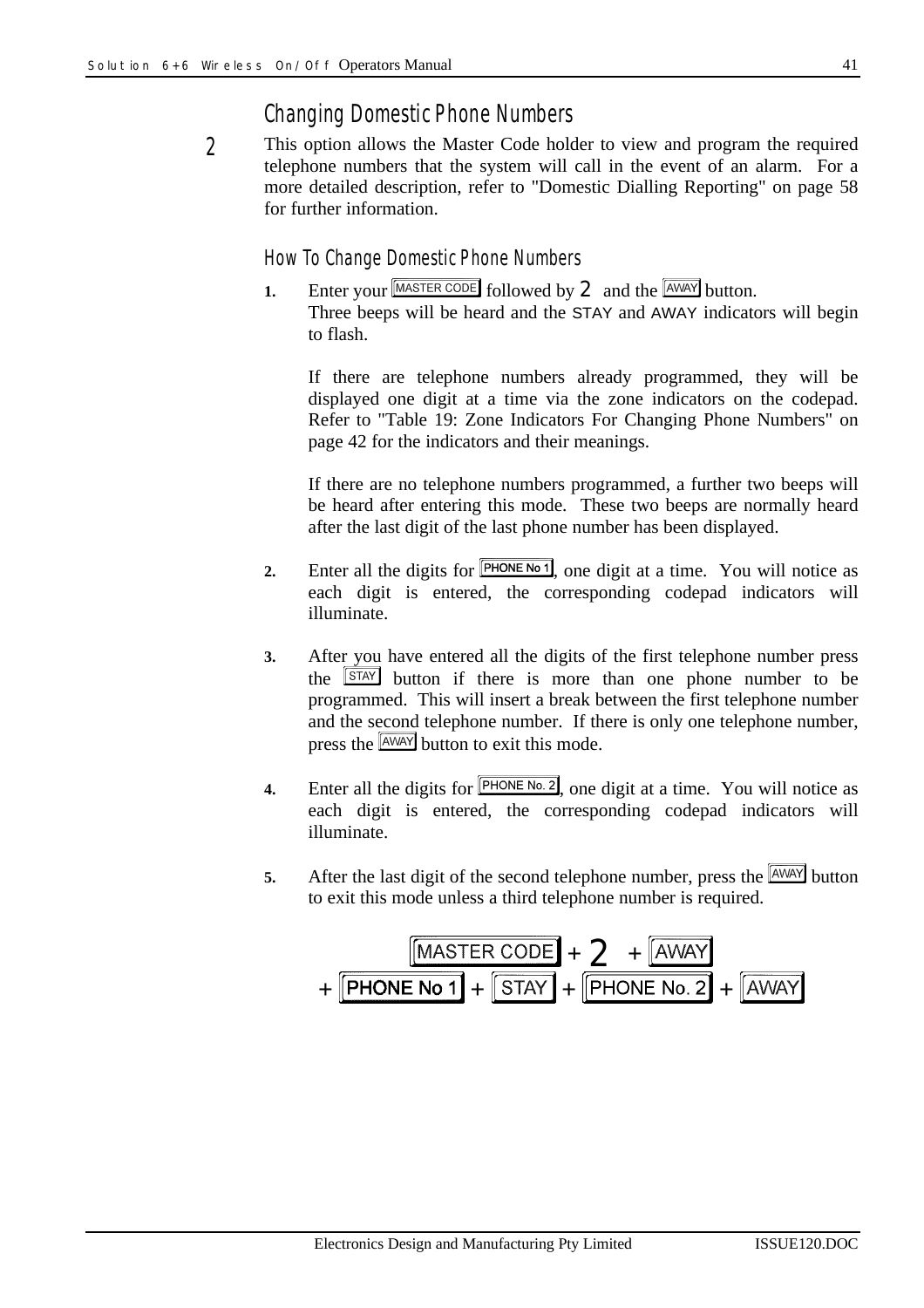#### *How To Disable Domestic Dialling*

If at any time you wish to cancel domestic dialling for any reason (eg. You are moving house and you do not wish the system to continue calling your work place or mobile phone etc), you may enter the following sequence.

- **1.** Enter your  $\boxed{\text{MASTER CODE}}$  followed by **2** and the  $\boxed{\text{AWAY}}$  button. Three beeps will be heard and the STAY and AWAY indicators will begin to flash.
- **2.** Press the  $\sqrt{\frac{STAY}{SUM}}$  button.
- **3.** Press the  $\boxed{\text{AWAY}}$  button to disable domestic dialling.

$$
[{\text{MASTER CODE}}] + 2 + [{\text{AWAY}} + [{\text{STAT}}] + [{\text{AWAY}}]
$$

| Digit                             | Zone 1<br>Indicator |   |   | Zone 2 Zone 3 Zone 4 Zone 5 Zone 6 Zone 7 Zone 8<br>Indicator Indicator Indicator Indicator Indicator Indicator Indicator |   |   | MAINS<br>Indicator |
|-----------------------------------|---------------------|---|---|---------------------------------------------------------------------------------------------------------------------------|---|---|--------------------|
| 0                                 |                     |   |   |                                                                                                                           |   |   | ✓                  |
|                                   | ✓                   |   |   |                                                                                                                           |   |   |                    |
| 2                                 |                     | ✔ |   |                                                                                                                           |   |   |                    |
| $\overline{3}$                    |                     |   | ✓ |                                                                                                                           |   |   |                    |
| 4                                 |                     |   |   |                                                                                                                           |   |   |                    |
| 5                                 |                     |   |   |                                                                                                                           |   |   |                    |
| 6                                 |                     |   |   |                                                                                                                           | ✓ |   |                    |
| 7                                 |                     |   |   |                                                                                                                           |   | v |                    |
| 8                                 |                     |   |   |                                                                                                                           |   |   |                    |
| 9                                 | ✓                   |   |   |                                                                                                                           |   |   |                    |
| <b>Number</b><br><b>Separator</b> |                     |   |   | v                                                                                                                         |   |   |                    |

*Table 19: Zone Indicators For Changing Phone Numbers*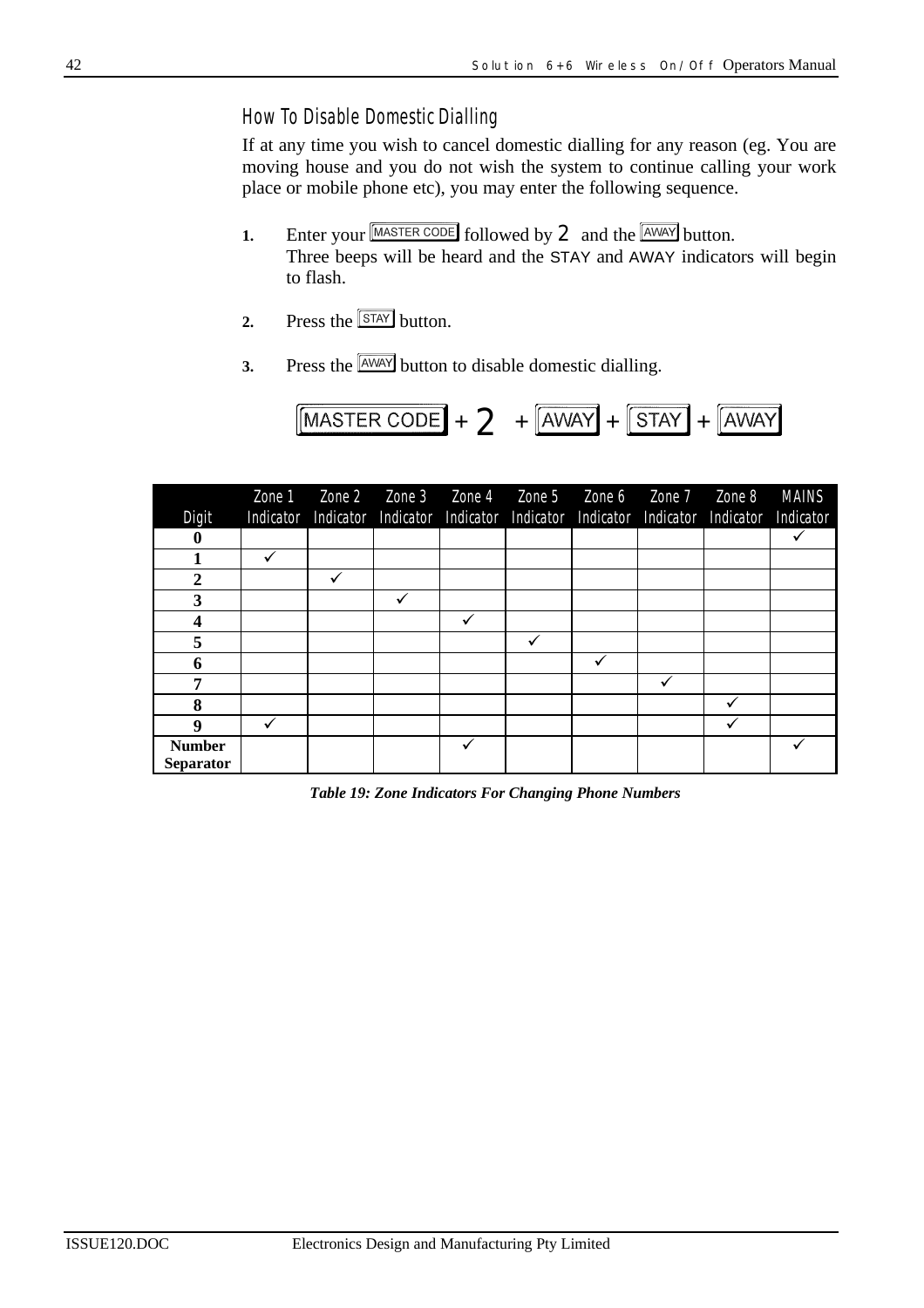## *Event Memory Recall Mode*

This feature allows you to playback the last forty events that have occurred to the system. The event memory recall mode reports all alarms and arming/disarming of the system in the AWAY Mode and STAY Mode. This function helps with trouble shooting system faults. The events are displayed via the codepad indicators. *3*

#### *How To Enter The Event Memory Recall Mode*

**1.** Enter your  $\boxed{\text{MASTER CODE}}$  followed by **3** and the  $\boxed{\text{AWAY}}$  button. Three beeps will be heard. The events will be played back via the codepad indicators on the codepad in reverse chronological order.

$$
\boxed{\text{MASTER CODE}} + 3 + \boxed{\text{AWAY}}
$$

#### **If the events were as follows:**

| Event No | <b>Event Description</b>  |
|----------|---------------------------|
|          | System Armed In AWAY Mode |
|          | Alarm In Zone 3           |
|          | Alarm In Zone 4           |
|          | <b>System Disarmed</b>    |

*Table 20: Event Memory Recall - Example Events*

#### **The event memory playback will report as follows:**

| Event No | Codepad Indicator                                       | <b>Event Description</b>  |
|----------|---------------------------------------------------------|---------------------------|
|          | All Indicators Off Except MAINS                         | <b>System Disarmed</b>    |
|          | Zone $4 + AWAY$ Indicator Illuminates   Alarm In Zone 4 |                           |
|          | Zone $3 + AWAY$ Indicator Illuminates   Alarm In Zone 3 |                           |
|          | <b>AWAY</b> Indicator Illuminates                       | System Armed In AWAY Mode |

*Table 21: Event Memory Recall - Example Event Playback*

Each event is indicated by a beep and an illuminated indicator. Resetting a 24 hour alarm in the disarmed state is indicated by one beep only. After the last event, three beeps will be heard to indicate the end of playback. The replay can be terminated at any time by pressing the  $\sqrt{\frac{AWAY}{W}}$  button.



**If the control panel has been powered down, the memory of all events will be lost.**

*Example*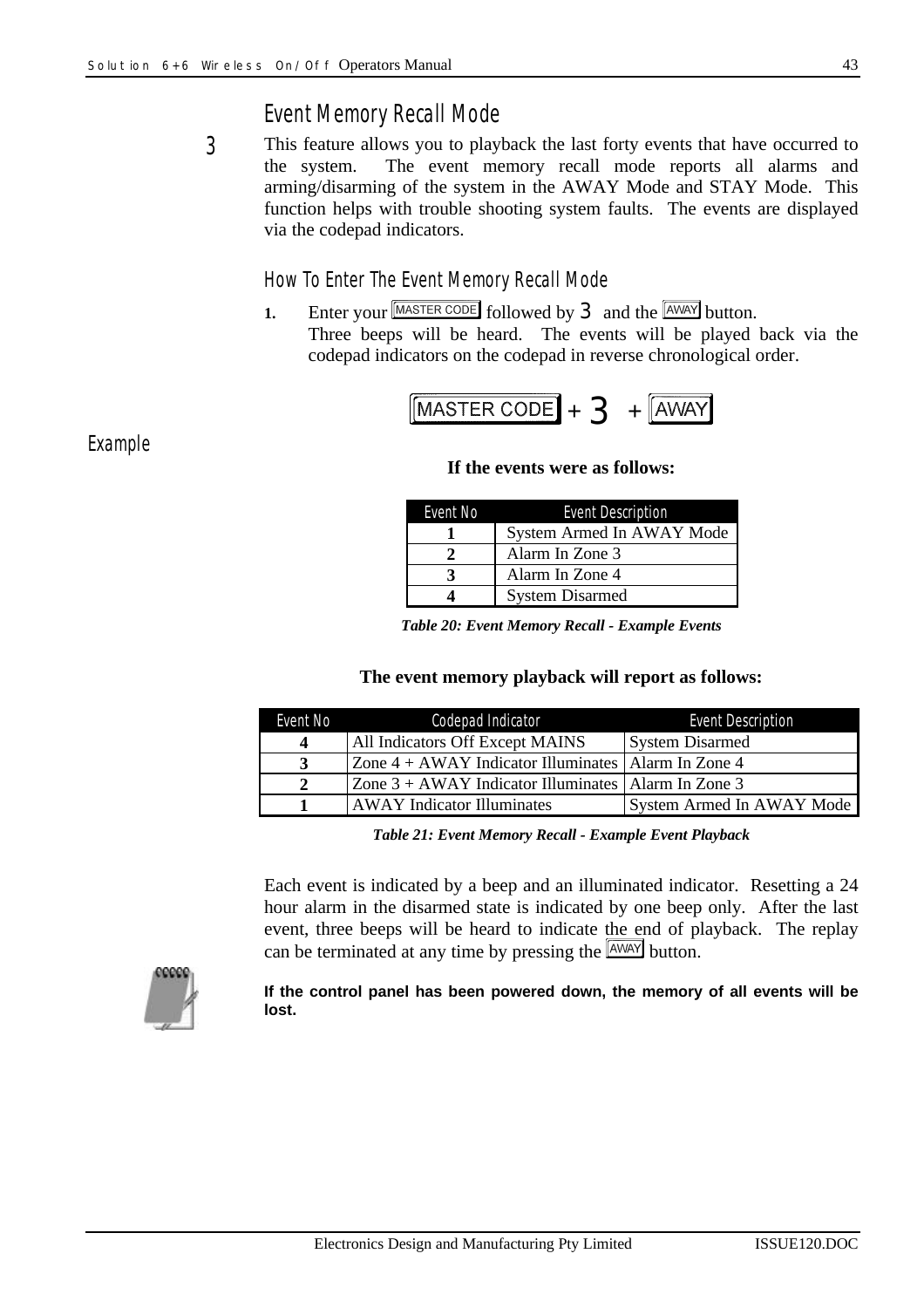### *Walk Test Mode*

Walk test mode allows you to test detection devices to ensure that they are functioning correctly. This should be performed on a weekly basis. *4*

Before activating walk test mode, isolate any zones that are not required for testing. Refer to "Isolating Zones" on page 29 for more information.

*How To Enter Walk Test Mode*

- **1.** Enter your  $\boxed{\text{MASTER CODE}}$  followed by **4** and the  $\boxed{\text{AWAY}}$  button. Three beeps will be heard and the STAY and AWAY indicators will begin to flash. The codepad will beep once every second while the system is in the walk test mode.
- **2.** Unseal and seal the zones to be tested. The codepad will sound one long beep and the horn speaker will sound one short beep every time a zone is sealed or unsealed.

## **3.** Press the  $\boxed{\text{AWAY}}$  button to exit this function.

Two beeps will be heard and the STAY and AWAY indicators will extinguish.

$$
[\text{MASTER CODE}] + 4 + [\text{AWAY}]
$$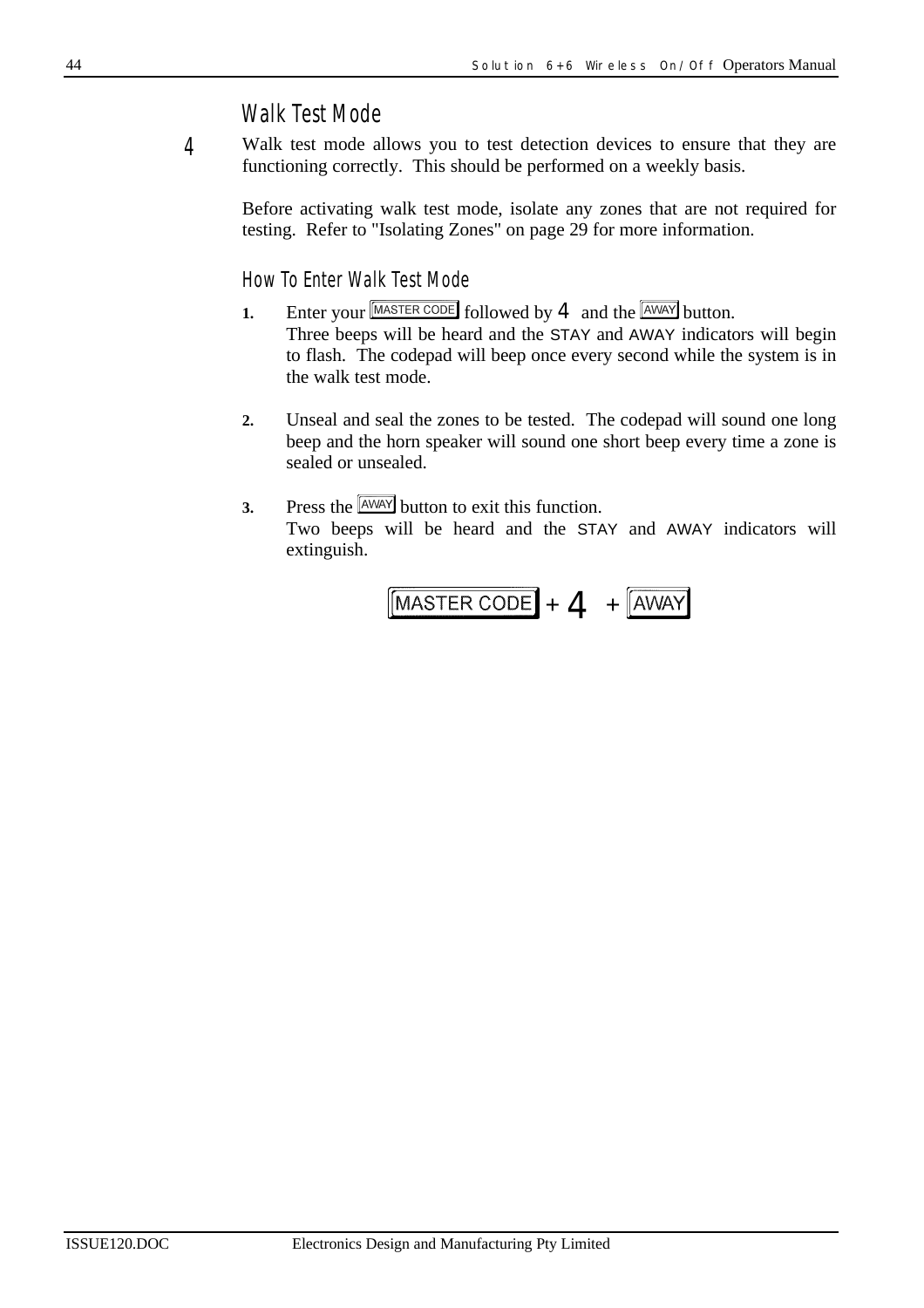#### *Fault Analysis Mode*

Whenever a system fault occurs, the FAULT or MAINS indicator will flash and the codepad will beep once every minute. *5*

If the MAINS indicator is flashing, this is because the AC mains supply has been disconnected. There is no need to determine this type of system fault. Pressing the **AWAY** button once will acknowledge the AC mains fail and will stop the codepad beeping once every minute.

#### *How To Enter Fault Analysis Mode*

**1.** Enter your  $\boxed{\text{MASTER CODE}}$  followed by  $5$  and the  $\boxed{\text{AWAY}}$  button. Two beeps will be heard and the STAY and AWAY indicators will begin to flash in unison with the FAULT indicator.

One or more zone indicators (1-8) will illuminate indicating the type of fault that has occurred. Refer to "Fault Descriptions" on page 32 for further information.

**2.** Press the  $\sqrt{\frac{AWAY}{W}}$  button again to exit this function. Two beeps will be heard and the STAY and AWAY indicators will extinguish.

$$
[\overline{\text{MASTER CODE}} + 5 + \overline{\text{AWAY}}]
$$

| Zone Indicator | <b>Fault Description</b>      |
|----------------|-------------------------------|
|                | Low Battery                   |
|                | Date and Time                 |
| 3              | <b>Sensor Watch</b>           |
|                | Horn Speaker Disconnected     |
|                | Reserved                      |
|                | $E^2$ Fault                   |
|                | Reserved                      |
|                | <b>Communications Failure</b> |

*Table 22: Fault Indicators*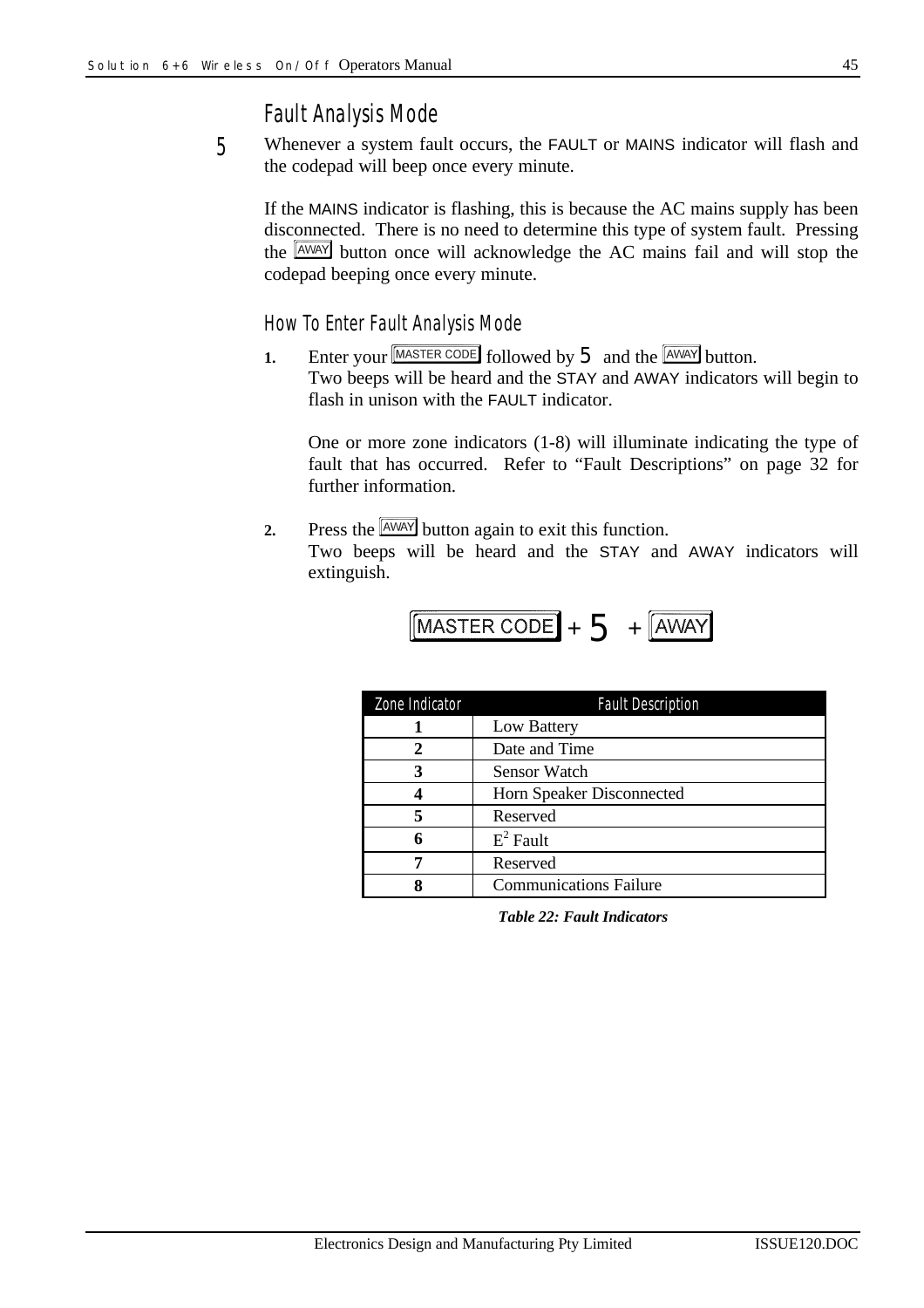## *Setting The Date and Time*

This function needs to be used when the date and time requires to be changed or the system has been powered down.

*How To Set The New Date and Time*

- **1.** Enter your  $\boxed{\text{MASTER CODE}}$  followed by 6 and the  $\boxed{\text{AWAY}}$  button. Three beeps will be heard and the STAY and AWAY indicators will begin to flash.
- **2.** Enter the day, month, year, hour and minute using the (DD, MM, YY, HH, MM) format.
- **3.** Press the  $\frac{A W A Y}{B}$  button to exit this function. Two beeps will be heard and the STAY and AWAY indicators will extinguish.

$$
[\text{MASTER CODE}] + \bigodot + [\text{AWAY}]
$$

*Example*

If the date and time needs to be set for the 1st January 1997 at 10:30 PM, program the date and time as follows;

$$
O+1+O+1+9+7+2+2+3+O
$$

## *Turning Day Alarm On and Off*

This function will allow you to turn day alarm on and off. Day alarm can be used to monitor zones while the system is disarmed. Refer to page 14 for more information on day alarm.

*How To Turn Day Alarm On*

**1.** Enter your  $\boxed{\text{MASTER CODE}}$  followed by **7** and the  $\boxed{\text{AWAY}}$  button. Three beeps will be heard and day alarm will be turned on.

### *How To Turn Day Alarm Off*

**1.** Enter your  $\boxed{\text{MASTER CODE}}$  followed by **7** and the  $\boxed{\text{AWAY}}$  button. Two beeps will be heard and day alarm will be turned off.

$$
[MASTER\,CODE] + 7 + [AWAY]
$$



*7*

*6*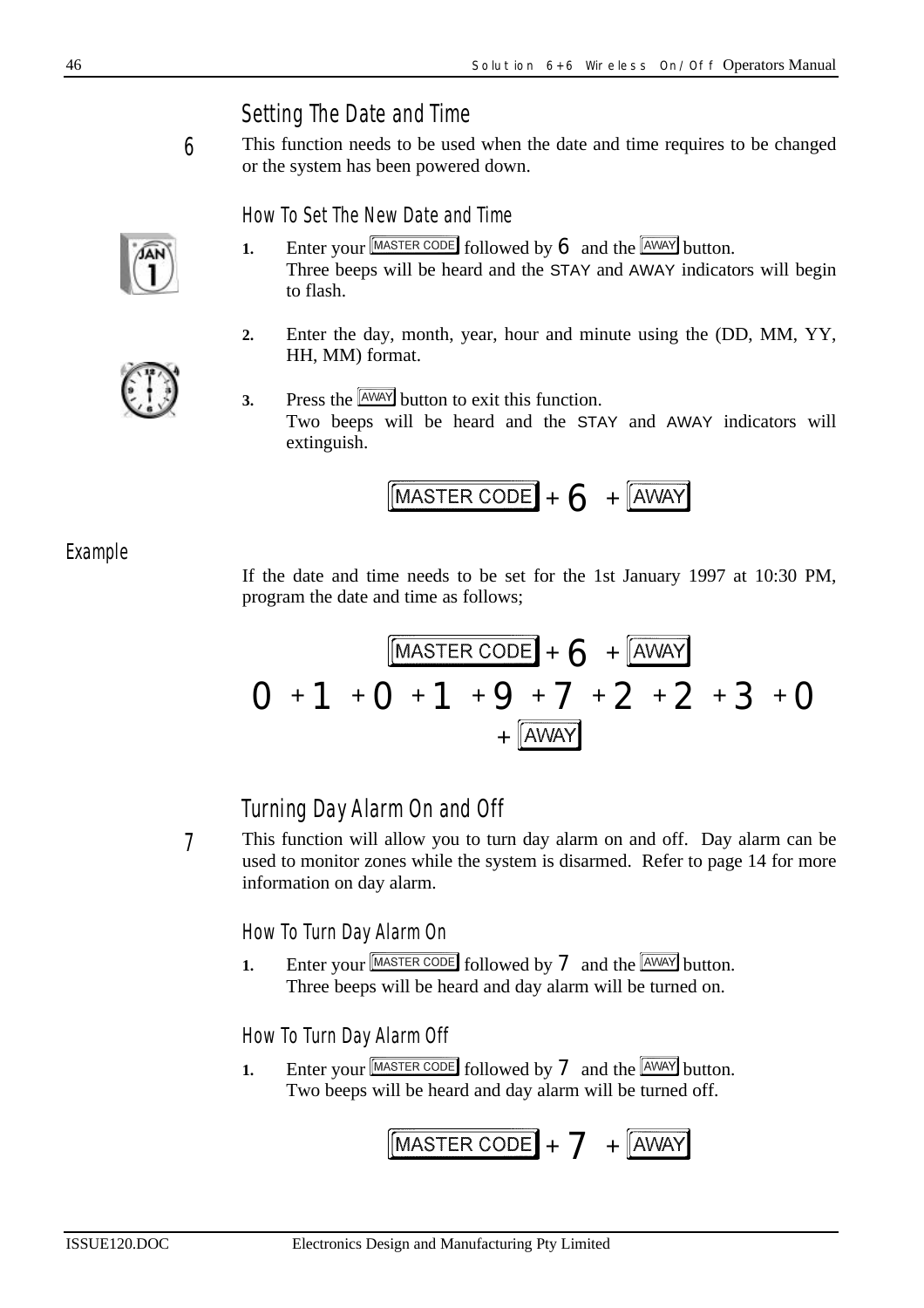## *Reset Latching Outputs*

This function will reset any device that has been programmed to remain on once it has been activated. This could be a door bell that is required to keep ringing until someone has acknowledged it. Your installer will advise you if this feature has been set. *8*

#### *How To Reset Latching Outputs*

**1.** Enter your  $\boxed{\text{MASTER CODE}}$  followed by **8** and the  $\boxed{\text{AWAY}}$  button. Two beeps will be heard and all latching outputs will reset.



## *Initiate A Modem Call*

This function will force the control panel to dial the callback telephone number programmed in an attempt to connect to your installers remote programming computer. Your installer may require you to do this for remote programming changes. *9*

*How To Initiate A Modem Call*

**1.** Enter your  $\boxed{\text{MASTER CODE}}$  followed by **9** and the  $\boxed{\text{AWAY}}$  button. Two beeps will be heard.

$$
\boxed{\text{MASTER CODE}} + \text{Q} + \boxed{\text{AWAY}}
$$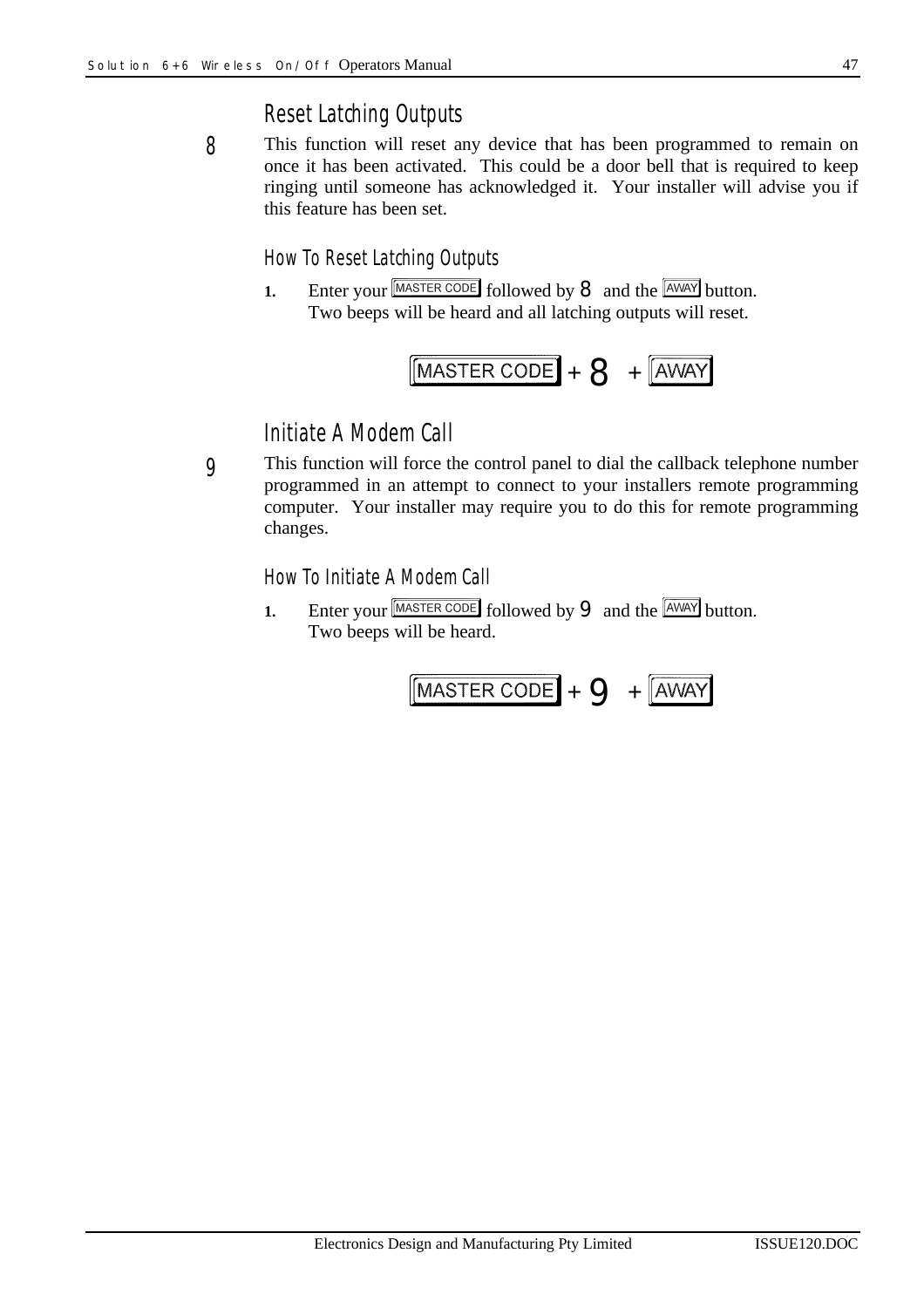## *User Code Functions – Partitioned Systems Only*

To enter the required user code function, enter your **USER CODE** followed by the required **FUNCTION** digit and the **AWAY** button.



*Table 23: User Code Functions*

## *Arm Or Disarm Both Areas At The Same Time*

*0*

This option allows you to arm or disarm both areas at the same time when the system has been partitioned. Both areas will arm or disarm to follow the state of the area that the code was entered from (ie: If you disarm an area, the other area will disarm, or if you arm an area, the other area will arm as well).

This allows a user to ensure that both areas will be armed by pressing one extra button rather than entering a user code at both area codepads.

*How To Arm Or Disarm Both Areas*

**1.** Enter your  $\overline{\text{USER CODE}}$  followed by **O** and the  $\overline{\text{AWAY}}$  button. Two beeps will be heard and both areas will arm or disarm.

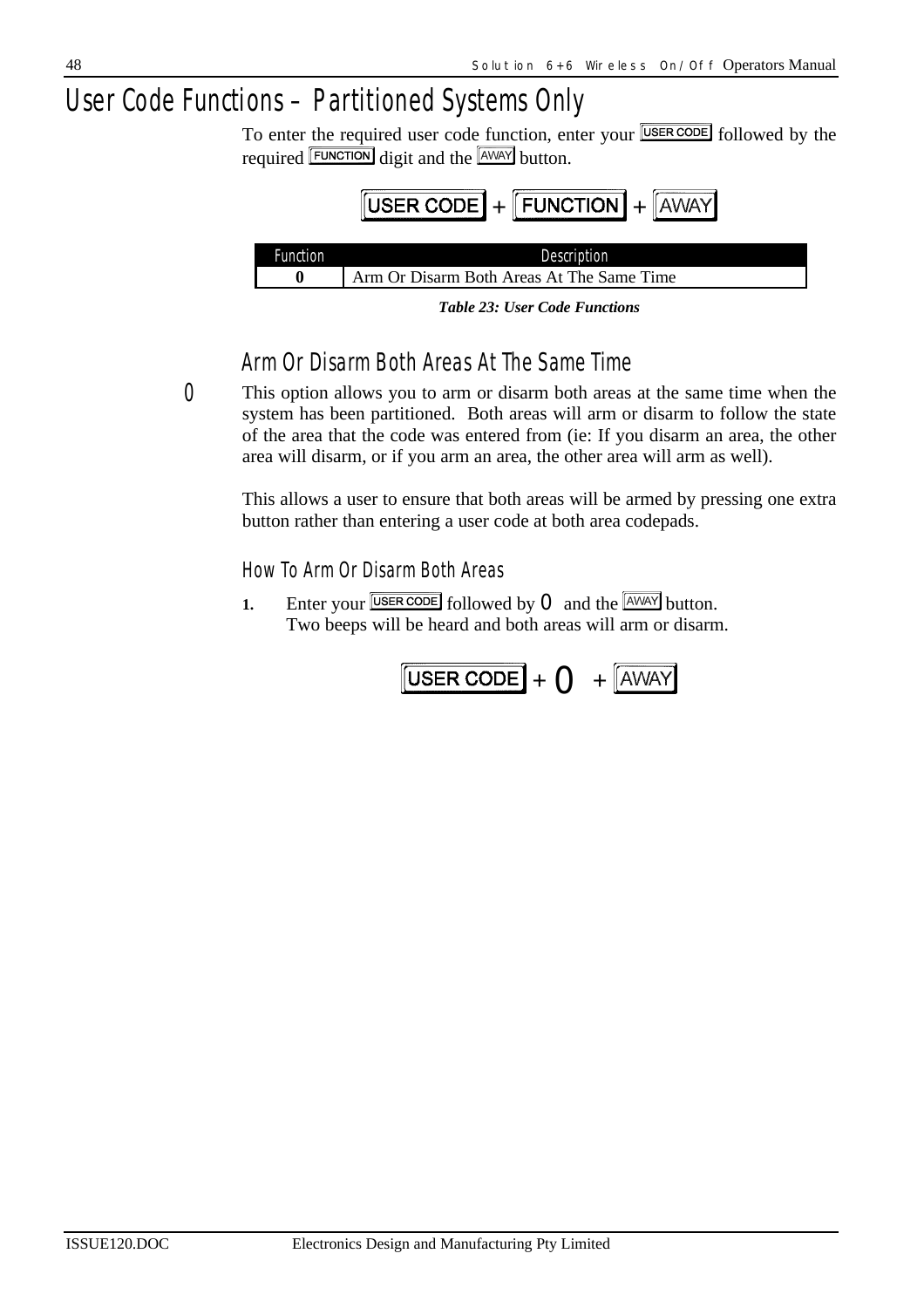## *Hold Down Functions*

Hold down function have been incorporated to allow easy activation of specific operations. When a button is held down for two seconds, two beeps will be heard and a particular function will operate. The functions available are listed below.



**The following hold down functions can only be carried out from the CP5 range of codepads. If the system has a CP6 codepad connected to the system, these hold down functions will not operate.**

## *Arm The System In AWAY Mode*



Holding the  $#$  button down until two beeps are heard will arm the system in the AWAY Mode.

If the system has been partitioned, holding down the  $#$  button on an area addressable codepad will only arm the area that the codepad belongs to in AWAY Mode. Holding down the  $#$  button on a Master Partitioned Codepad will not arm the area that is currently displayed and will toggle to the next available area.

### *Arm The System In STAY Mode*

Holding the  $*$  button down until two beeps are heard will arm the system in STAY Mode. If there has not been an alarm during the armed cycle, holding the \* button down a second time will disarm the system from STAY Mode. \*

If an alarm has occurred or entry warning has been triggered, a valid user code will need to be used to disarm the system.

If the system has been partitioned, holding down the  $*$  button until two beeps are heard will only arm the area that the codepad belongs to in STAY Mode.

### *Horn Speaker Test*

Holding the 1 button down until two beeps are heard will sound the horn speaker for a two second burst. No other sounding device will sound in this mode.

If An EDMSAT – Satellite Siren has been connected to the control panel, this function will test the horn speaker for a two second burst followed by the strobe connected to the satellite siren.

#### *Bell Test*

## $\boldsymbol{\mathcal{V}}$

1

Holding the 2 button down until two beeps are heard will sound the speakers for a two second burst. No other sounding device will sound in this mode.

If an EDMSAT – Satellite Siren has been connected to the control panel, this function will test the horn speaker for a two second burst followed by the strobe connected to the satellite siren.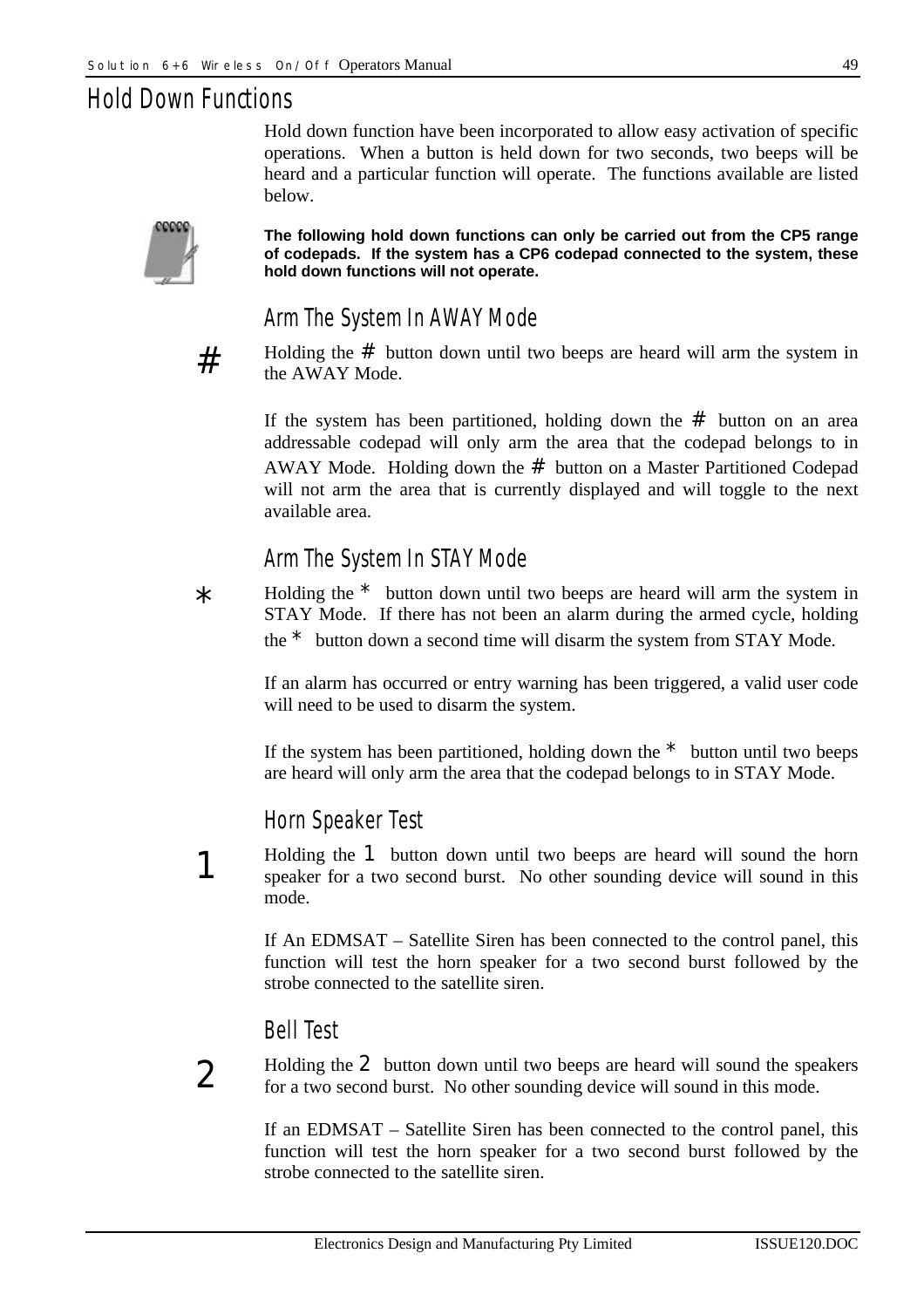### *Strobe Test*



 $\Lambda$ 

Holding the 3 button down will operate the strobe. No other device will operate in this mode.

If an EDMSAT – Satellite Siren has been connected to the control panel, this function will also test the strobe on the satellite siren.

*How To Turn Strobe Test ON*

**1.** Hold down the **3** button until three beeps are heard. The strobe will begin to flash.

*How To Turn Strobe Test OFF*

**1.** Hold down the **3** button until two beeps are heard. The strobe will stop flashing.

#### *Turning Day Alarm On and Off*

Holding the  $4$  button down will turn day alarm on or off.

#### *How To Turn Day Alarm ON*

**1.** Hold down the **4** button until three beeps are heard. Day alarm has now been turned on.

#### *How To Turn Day Alarm OFF*

**1.** Hold down the **4** button until two beeps are heard. Day alarm has now been turned off.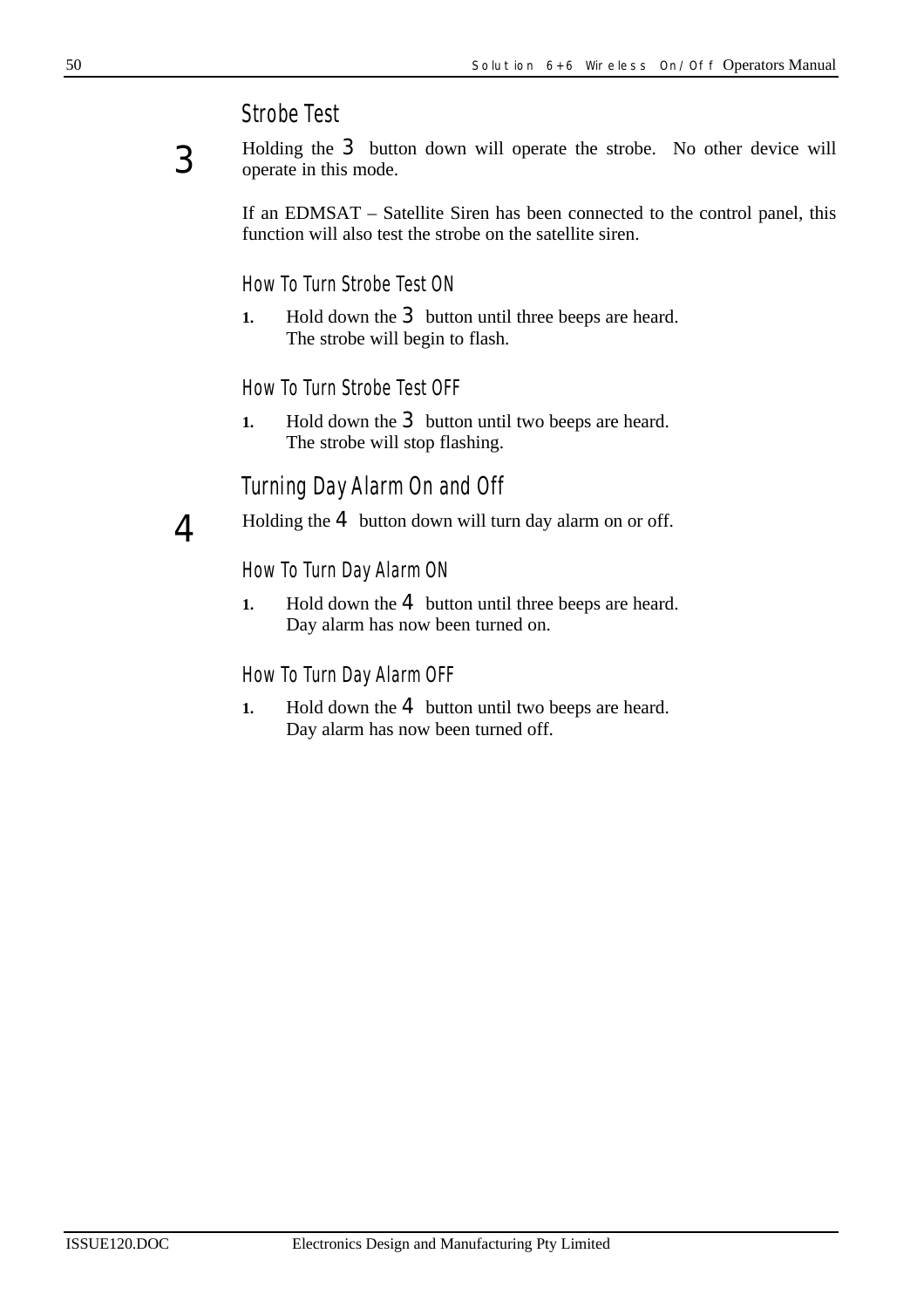5

6

7

## *Fault Analysis Mode*

There are various system faults that can be detected by the control panel. When any of these are present, the FAULT indicator will begin to flash and the codepad will beep once every minute. Refer to "Fault Descriptions" on page 32 for a more detailed description on each fault type.

#### *How To Determine The Type Of Fault*

**1.** Hold the 5 button down until two beeps are heard. The STAY and AWAY indicators will begin to flash in unison with the FAULT indicator. One or more ZONE indicators (1-8) will illuminate to indicate the type of fault that has occurred.

#### *How To Exit Fault Analysis Mode*

**1.** To exit fault analysis mode, press the  $\frac{[AWAY]}{[AWAY]}$  button. The STAY and AWAY indicators will extinguish.

| Zone Indicator | <b>Fault Description</b>      |
|----------------|-------------------------------|
|                | Low Battery                   |
| 2              | Date and Time                 |
|                | <b>Sensor Watch</b>           |
|                | Horn Speaker Disconnected     |
|                | Reserved                      |
| 6              | $E^2$ Fault                   |
|                | Reserved                      |
|                | <b>Communications Failure</b> |

*Table 24: Fault Indicators*

## *Initiate A Modem Call*

Holding the  $\epsilon$  button down until two beeps are heard will force the control panel to dial the callback telephone number programmed in an attempt to connect to the installer's remote computer. Your installer may require you to do this for remote programming changes.

## *Reset Latching Outputs*

Holding the 7 button down until two beeps are heard will reset any programmable output that has been programmed to remain on once it has been activated. This could be a door bell that is required to keep ringing until someone has acknowledged it. Your installer will advise you if this feature has been set.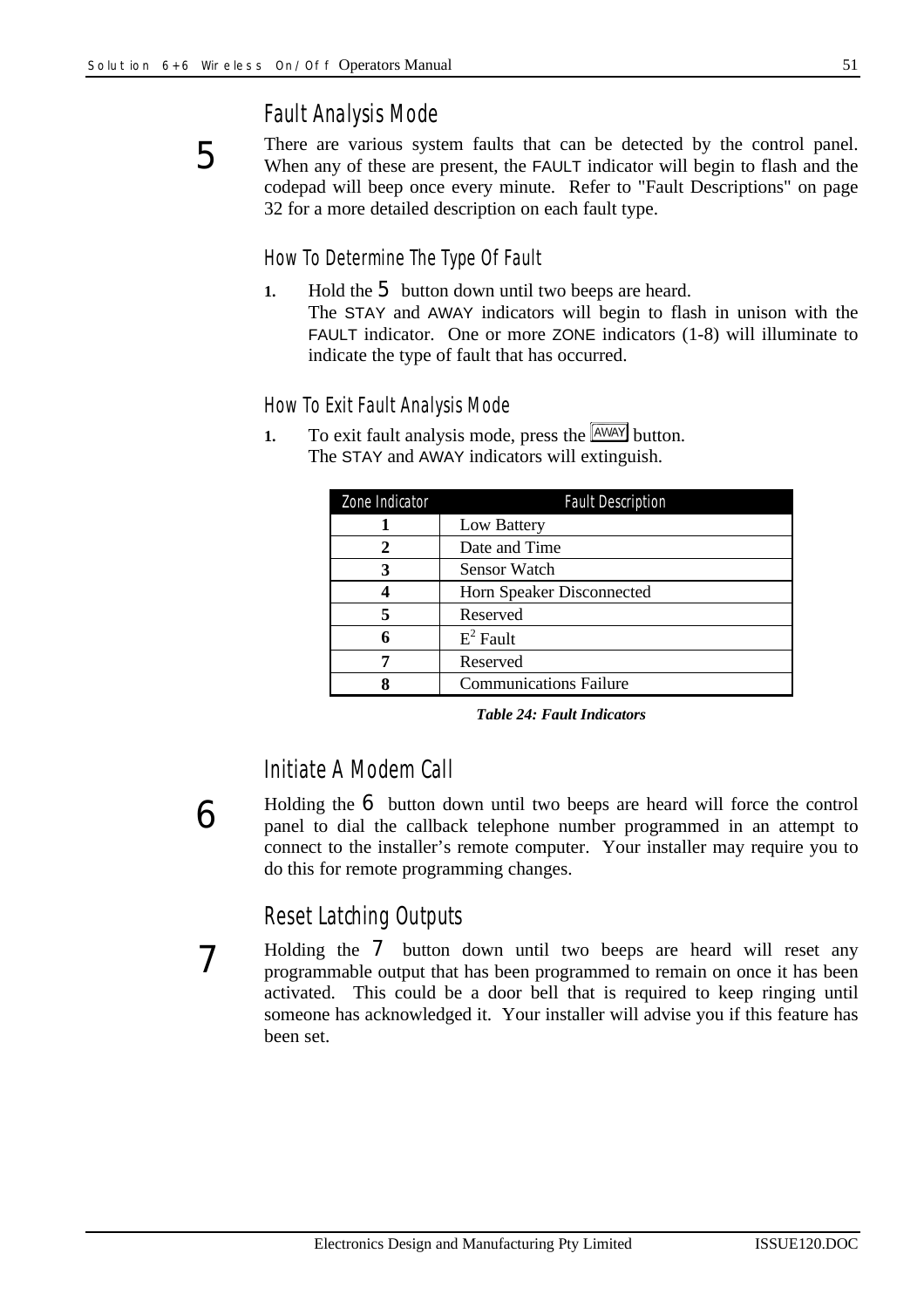## *Codepad ID and Beeper Tone Change*



Holding down the  $\bf{8}$  button for two seconds performs one of two functions.

The first function is to indicate the area that the codepad belongs to. The second function changes the tone of the codepad buzzer. There are fifty different tones to choose from between 1500 Hz and 5000 Hz and they are specific to each codepad. In a multiple codepad installation, each codepad can have a different tone.

#### *How To Determine The Area That Codepad Belongs To*

This function is only available if the system has been partitioned.

**1.** Hold the **8** button down until two beeps are heard before releasing the button.

A zone indicator will illuminate to indicate which area that the codepad belongs to.

| Zone Indicator | Codepad ID                        |
|----------------|-----------------------------------|
|                | Area 1 Codepad                    |
|                | Area 2 Codepad                    |
|                | <b>Master Partitioned Codepad</b> |

#### *Table 25: Codepad ID Descriptions*

If no zone indicator illuminates, the codepad cannot be used when the system has been partitioned.

**2.** Press the  $\sqrt{\frac{AWAY}{W}}$  button to exit this function.

*How To Change The Tone Of The Buzzer*

**1.** To change the tone of the codepad buzzer, hold the **8** button down continuously. The tone of the buzzer will start to increase in pitch.

If the codepad is an addressable area codepad or a Master Partitioned codepad, two beeps will be heard indicating the area that the codepad belongs to as described above. Shortly after two beeps are heard, the tone of the codepad buzzer will begin to increase in pitch.

- 2. Release the **8** button when the desired tone has been reached.
- **3.** Press the  $\sqrt{\frac{AWAY}{W}}$  button to exit this function.

## *Initiate A Test Report*

Holding the 9 button down until two beeps are heard will send a "Test" report which is used to test the dialling and reporting capabilities of the system without causing the sirens to sound. This hold down function is only applicable if your system has a communication dialler fitted and enabled.

9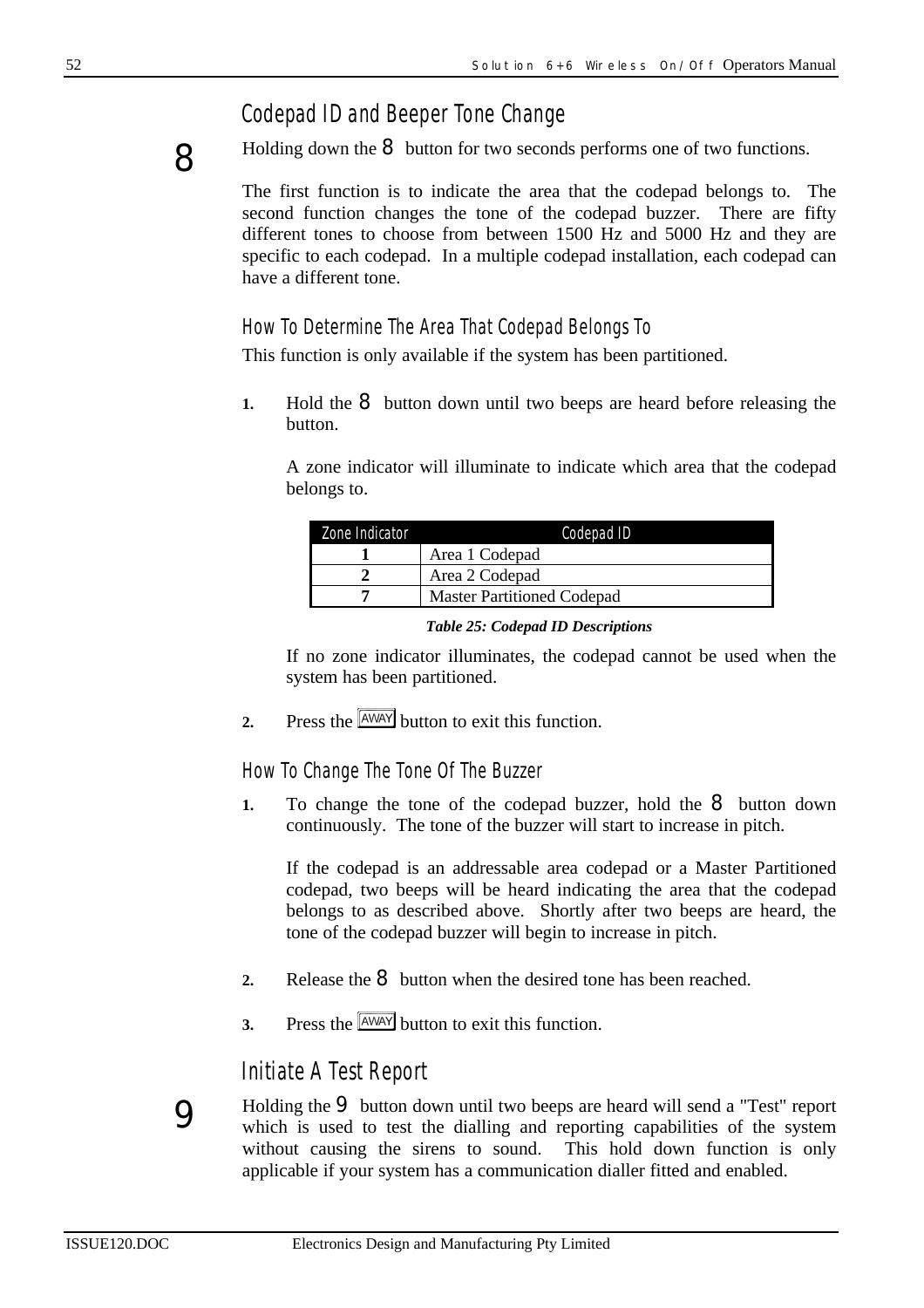## *Partitioning*

The *Solution 6+6 Wireless On/Off* control panel can be partitioned or split into two individual areas. Both areas can be operated from one Master Partitioned codepad or from a number of separate addressable codepads. In this case, one of each will be designated to a particular area.

#### *Master Partitioned Codepad Indicators*

The indicators on a Master Partitioned codepad are configured in to four groups. Following is a description of what the indicators show.

#### *Zone Indicators*

Zone indicators (1-8) display the status of each zone. These zones belong to the area that has the AREA DISPLAY indicator illuminated (ie. If a ZONE indicator is illuminated, that zone is unsealed and if the ZONE indicator is not illuminated, that zone is sealed). *1*

#### *Area On/Off Indicators*

The group of four AREA ON/OFF DISPLAY indicators show the status of each area (ie. If an indicator is illuminated, that area is armed and if the indicator is not illuminated, that area is disarmed). *2*

#### *Area Display Indicators*

A group of four AREA DISPLAY indicators show what area the zones belong to that are currently being displayed. *3*

#### *Status Indicators*

A group of four indicators show the following: *4*

#### *AUX Indicator*

The AUX indicator displays when the system is using the telephone line communicating to the receiving party.

The AUX indicator will flash in conjunction with the PARTIAL indicator to indicate successful entry into any programming mode. For example, this will occur when using Master Code functions.

#### *Mains Indicator*

This indicator displays the status of the AC mains supply (ie. If the MAINS indicator is illuminated, the AC mains is normal and if the indicator is flashing, the AC mains has been disconnected).

#### *Fault Indicator*

This indicator displays the status of the systems fault register (ie. If the FAULT indicator is flashing, the system has detected a fault that has not yet been acknowledged. If the indicator is illuminated, the fault has been acknowledged and if the indicator is not illuminated, the system has no system faults.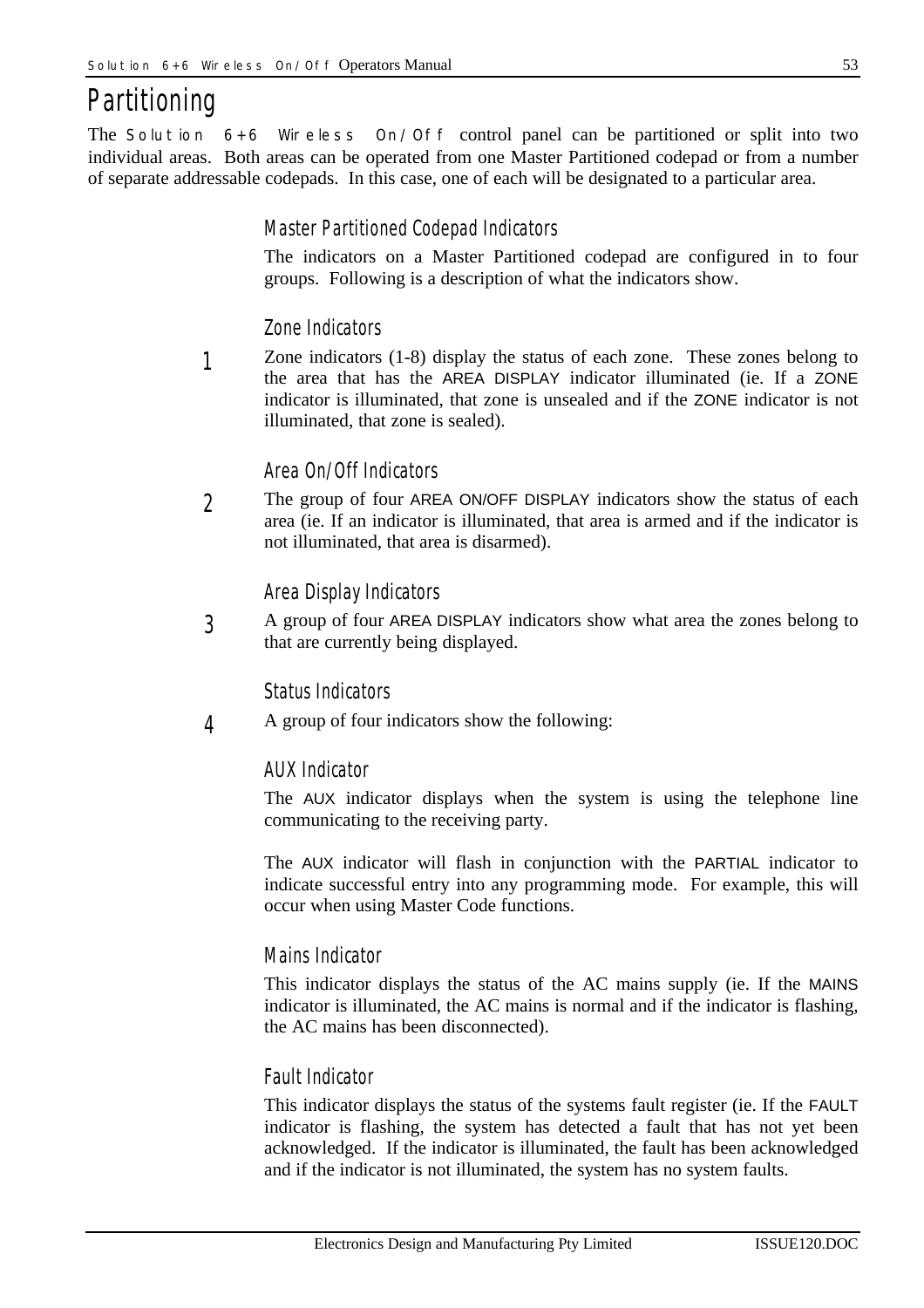#### *Partial Indicator*

The partial indicator displays whether an area is armed in STAY Mode (ie. If the PARTIAL indicator is illuminated, an area is armed in STAY Mode and if the PARTIAL indicator is not illuminated, no areas are armed in STAY Mode.

Whilst isolating zones, the PARTIAL indicator flashes to indicate that you are in the isolate mode.

The PARTIAL indicator will flash in conjunction with the AUX indicator to indicate successful entry into any programming mode. For example, this will occur when using Master Code functions.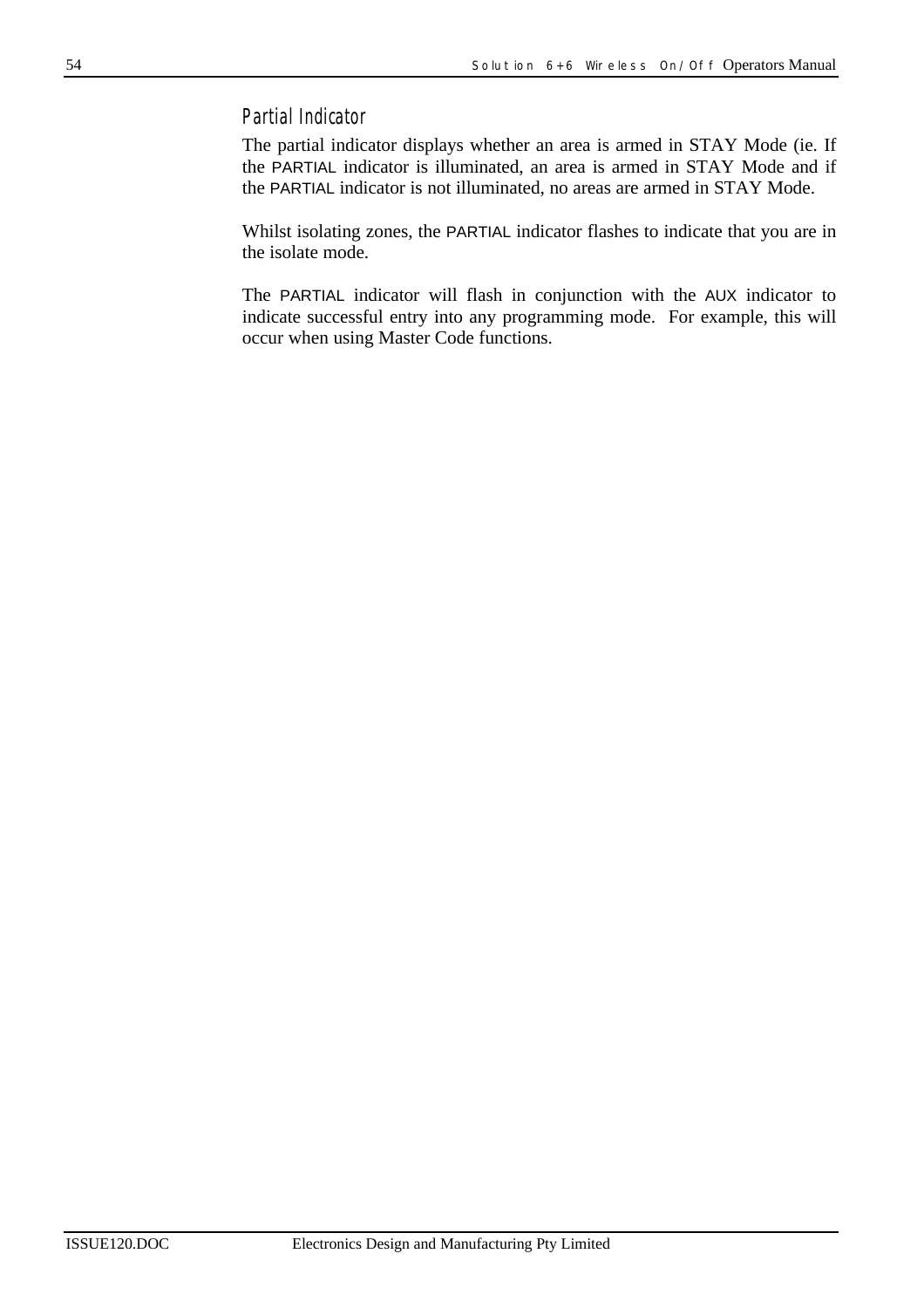## *Operating Codepads When Partitioned*

#### *Operating From Area Addressable Codepads*

If you have a partitioned system with Area Addressable codepads, the operating procedure is exactly the same as described throughout this manual. Refer to "Codepad ID and Beeper Tone Change" on page 52 to determine which area a particular codepad belongs to.

### *Operating From A Master Partitioned Codepad*

If you have a partitioned system with a Master Partitioned codepad installed, the operating procedure is the same as described throughout this manual with one exception. All operations are relative to the area whose AREA DISPLAY indicator is illuminated at the time.

*Example*

If the AREA DISPLAY indicator number 2 is illuminated, all operations performed will effect only Area 2. To perform any operations in another area, you will have to move the AREA DISPLAY illuminator to the desired area.

*How To Move From One Area To The Next*

- **1.** Press the  $\sqrt{\frac{AWAY}{W}}$  button. The area display indicator will move to the next area.
- **2.** Press the  $\sqrt{\frac{\text{AWAY}}{\text{H}}}}$  button again. The area display indicator will move to the next area.



*Figure 3: Master Partitioned Codepad*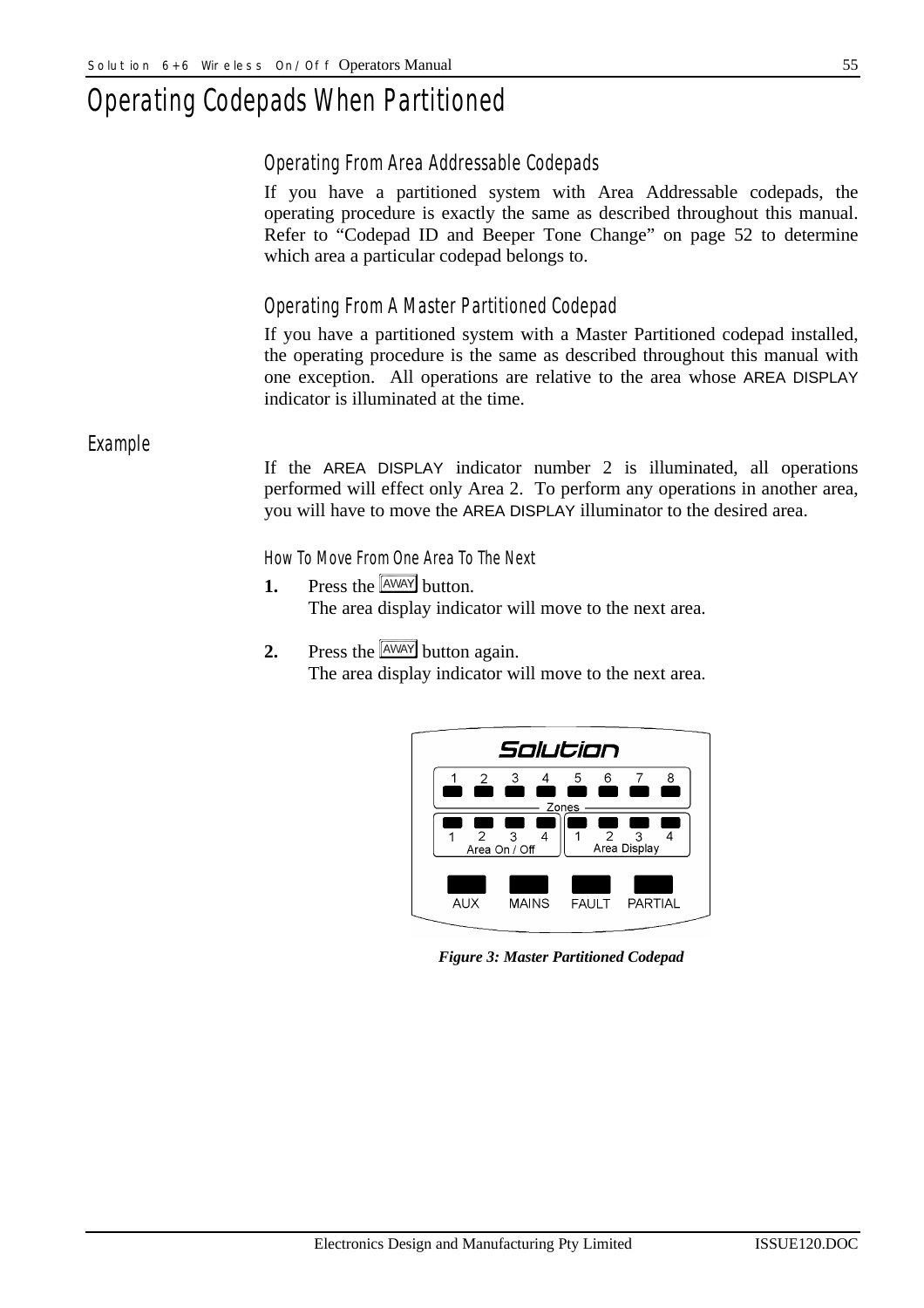## *Communication Options*

Your *Solution 6+6 Wireless On/Off* control panel has a communications dialler fitted to report all alarms and system events. These events can be reported to a number of destinations via different transmission formats. These different formats have varying levels of ability. Some can report all events while others have limitations and may report alarms only. The suitability of the different formats should be discussed with your installer.

*Options and Accessories*

Domestic Tone Only Reporting Back To Base Reporting Via Digital Communicator Back To Base Reporting Via Securitel (Optional) Basic Pager Reporting Phone Controller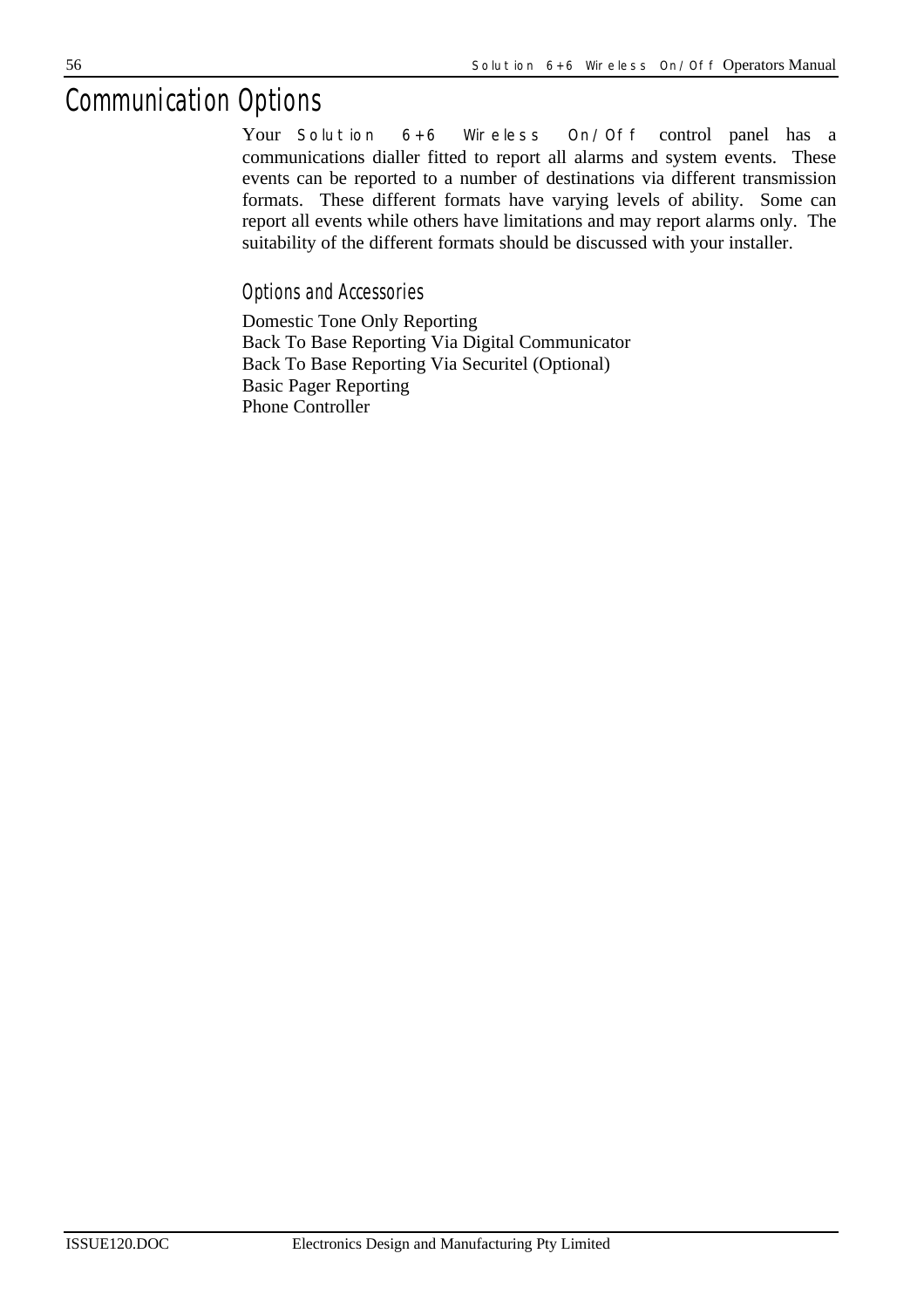## *Remote Arming Via The Telephone*

This feature allows you to arm your system from any remote location via the telephone line. For obvious security reasons, the system cannot be disarmed using this method. To make use of this feature, you will require a touch tone telephone or the phone controller.

#### *How To Remotely Arm Your System Via The Telephone*

- **1.** Call the telephone number that your control panel has been connected to.
- **2.** When the control panel answers the incoming call, a short jingle will be heard. Hold the phone controller to the mouth piece of the telephone and press the button on the side of the unit for 3 seconds. You can alternatively press the  $\star$  button on the touch tone telephone for 3 seconds to arm the system.

If you hear a number of strange sounding tones when the control panel answers the incoming call, this means that the system has been programmed for remote programming functions. Simply wait for a pause in the tones and follow step 2 to remotely arm the system.

- **3.** After releasing the button on the phone controller or the \* button on the touch tone telephone, two beeps will be heard to indicate that the system has armed in AWAY Mode.
- **4.** Hang up the telephone and the system will remain armed.

If the control panel does not answer the call, this means that the system may already be armed, remote functions have not been enabled or the ring count has been set to zero so that the control panel does not answer any incoming call.



**Where both remote arming and Upload/Download via the installer's remote computer have been selected, the control panel will answer the call expecting the remote computer. This is easily noticed as the modem negotiating tones will be heard rather than the remote arming jingle.**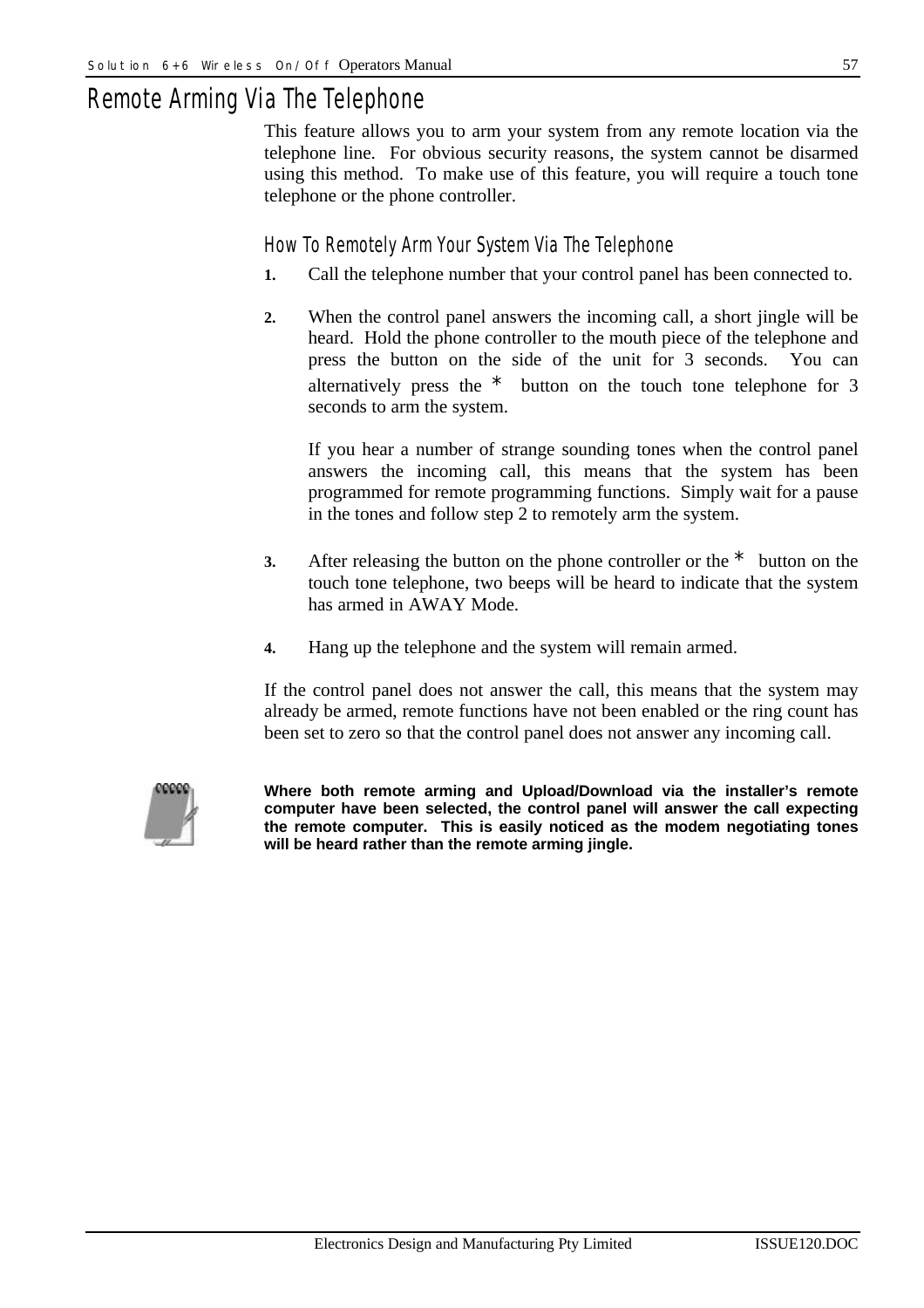## *Domestic Dialling Reporting*

When the control panel has activated into alarm condition, it will commence dialling the first programmed telephone number. If a busy or engaged tone has been detected, the control panel will hang up and commence dialling the second telephone number (if one is programmed). The first call however will be counted as one unsuccessful dialling attempt. If the second telephone number is also busy or an engaged tone is detected, the control panel will hang up and commence dialling the third telephone number (if one is programmed).

If a busy tone is not detected, the control panel will assume that the phone has been answered and will begin sending its transmission. The transmission consists of a siren tone followed by a unit identification beep. The identification beep will allow the customer to verify which control panel made the call if more than one control panel is reporting to the same telephone number.

After the identification beep, a long pause will follow allowing you to acknowledge the call. If the call is not acknowledge during the pause, the sequence of the siren tone, the identification beep and the pause will continue until you acknowledge the call or until the control panel hangs up after two minutes has expired.



**A maximum of 6 calls per alarm event will be made when the control panel has been set up for domestic dialling format. This count includes any unsuccessful calls. The counter will reset if the zone retriggers and a further 6 attempts will be made. The control panel will stop dialling after 6 attempts or 3 successful calls. The control panel will also stop dialling if a valid user code has been entered at the remote codepad.**

### *How To Acknowledge Domestic Dialling*

Once the call has been received, if it is not acknowledged by pressing the \* button on a touch tone telephone or by using the phone controller, the control panel will continue to send its transmission for a period of 2 minutes. It will then hang up and commence dialling the next telephone number. If the call is acknowledged, the control panel will hang up and no further calls will be made for that event.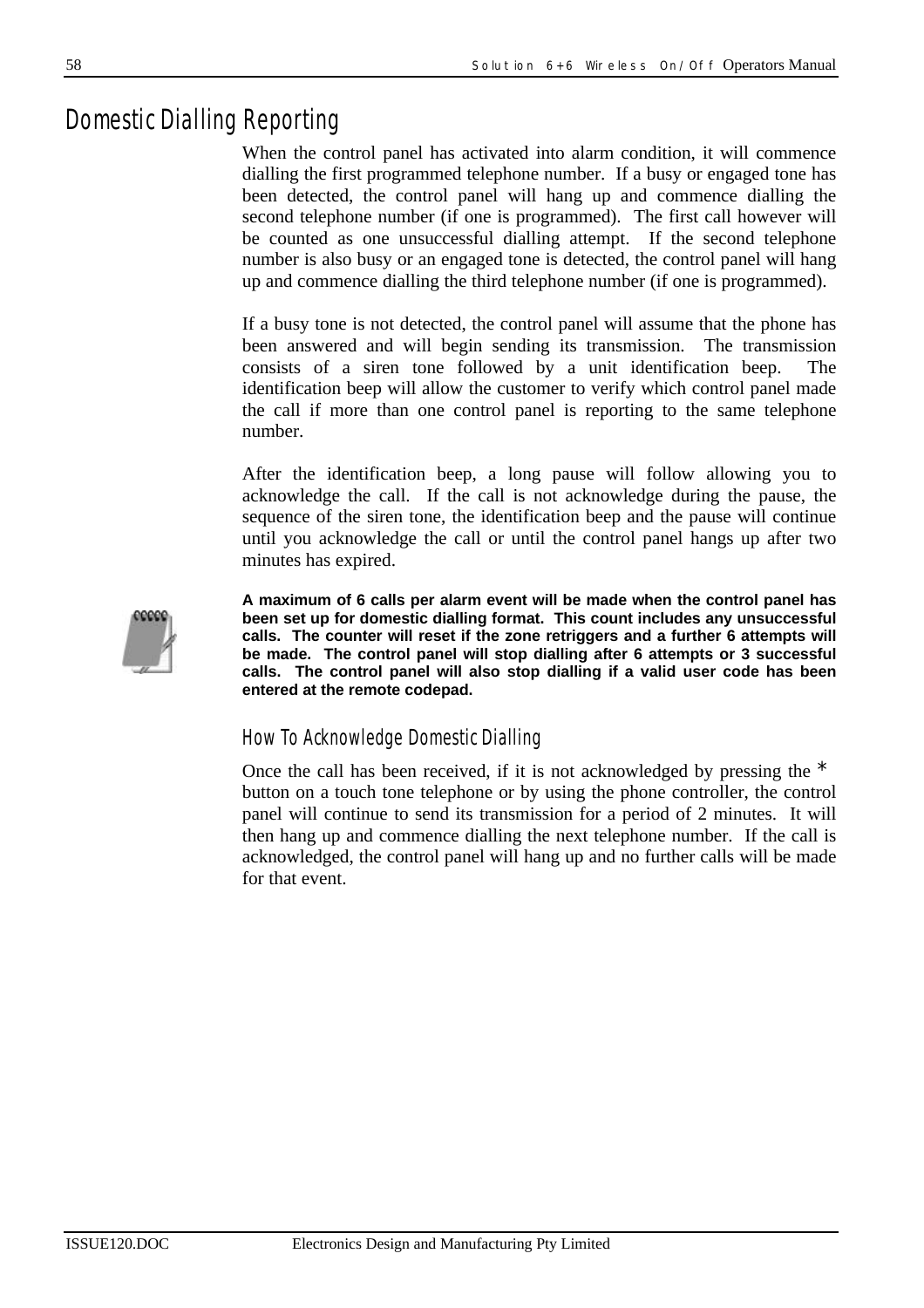## *Basic Pager Reporting*

Basic pager reporting has been introduced so that alarms and system information can be transmitted to a pocket pager allowing you to receive information from your alarm system at any time.

Basic pager format requires some interpretation of the numbers that appear on the display, however, it is possible to differentiate between 1000 different control panels when a number of control panels are reporting to the one pager.



*Figure 4: Basic Pager Display*

The example shows that the transmission has come from Subscriber ID Number 678 and that zone 2 is in alarm, zone 3 has been manually isolated, the system is armed, the panic zone is normal, the AC is connected and there is no fault condition.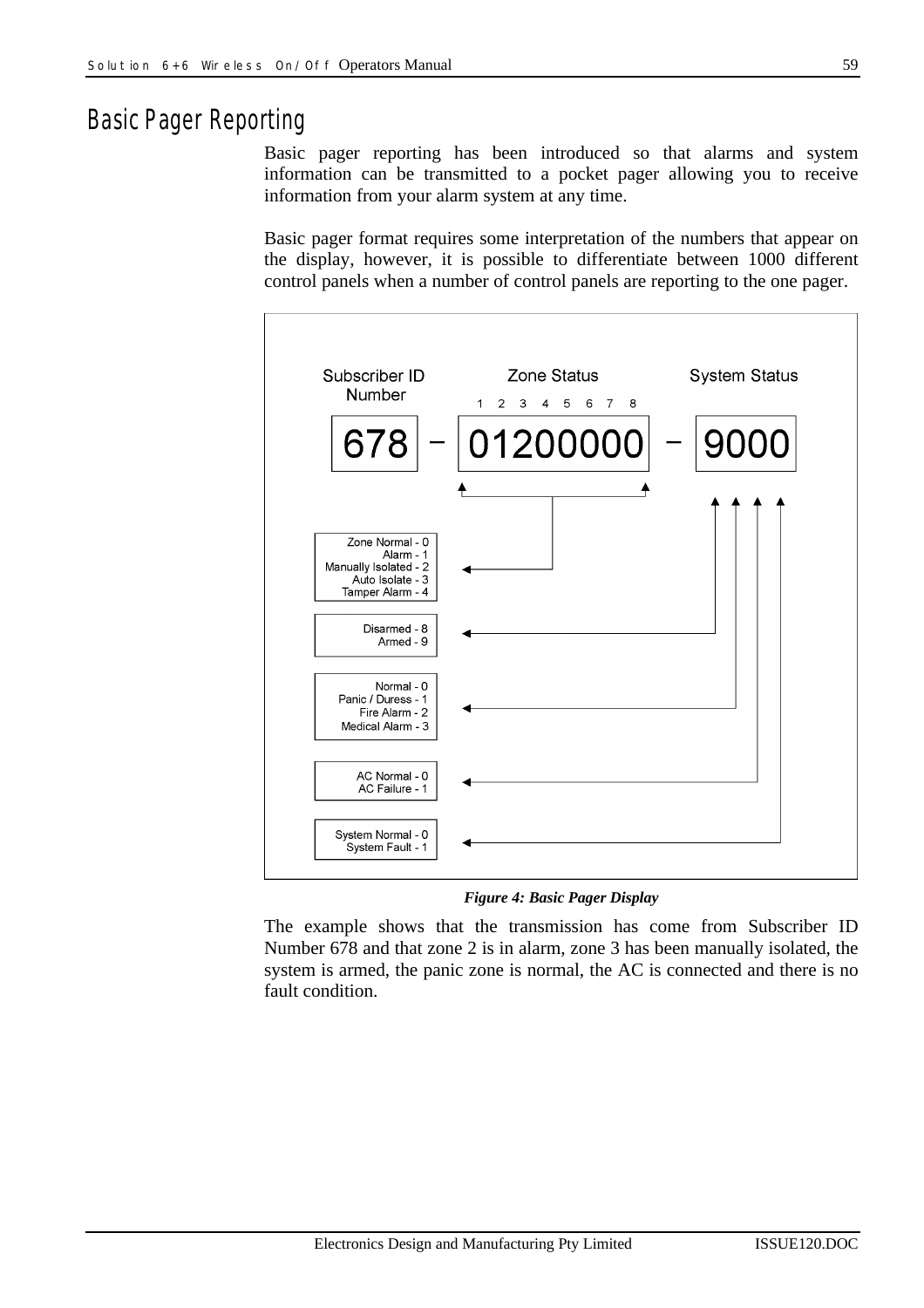## *Optional Equipment*

There are numerous accessories and features that can be added to your alarm system. Contact your installer for more information on any of the accessories listed below.

#### *EDMSAT - Satellite Siren*

To enhance the security of your system a satellite siren is available. When tampered with or disconnected from your system it will still continue to emit its ear shattering warning sound.

#### *Additional Codepads*

Numerous codepads can be fitted giving you the ability to control your system from not only the entry point but even from your bedroom or anywhere else that you may require.

#### *Night Arm Station*

The night arm station is a touch pad that allows you to perform three basic functions. Firstly, it allows you to arm your alarm system in STAY Mode by pressing just one button. Secondly, it allows you to activate a panic alarm 24 hours a day should an emergency situation arise. Thirdly, it provides system status at all times via its indicator lights. Using a night arm station means that at the press of a button you can arm your entire alarm system except for the zones that are designated for STAY Mode. The night arm station will allow the user to disarm the system from STAY Mode, providing that no alarm has been triggered.

#### *Radio Remote Control*

This equipment when fitted will enable you to control the general operation of your system from a portable hand held transmitter. It can even be used for basic arm/disarm where there is a requirement for a keyswitch.

#### *Phone Controller*

The phone controller can be used for remote arming of your system. Where this feature is required the phone controller can be used to generate a specific tone that will arm your system via the telephone. The phone controller can also be used to acknowledge domestic dialling.

#### *Hand Held Radio Remote Control Panic Button*

Any number of hand held panic buttons can be connected to your system. These are ideal for medical or emergency situations where help is required instantly. The benefits of these are only apparent if your system is monitored.

#### *Smoke Detectors*

Any number of smoke detectors may be connected to your system for an early warning of a fire. A different sound is available for your outside horn speaker if a smoke detector is triggered. This different sound will alert your neighbours to a fire rather than a burglary.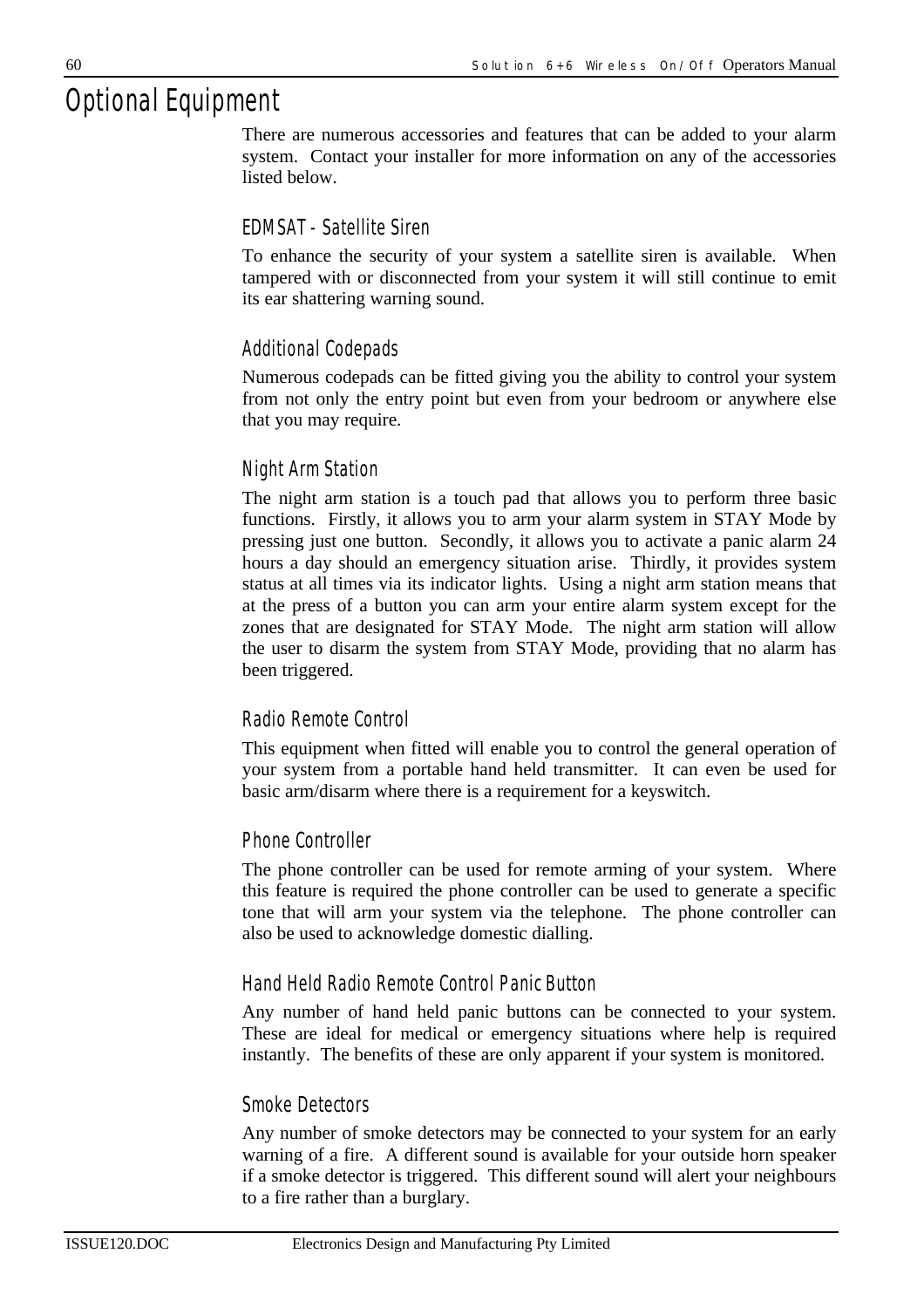#### *Photoelectric Beams*

Photoelectric beams can be connected to your system to provide perimeter protection. These beams can be placed up to distances of 160 metres apart. Any movement across the beams (ie. a person or vehicle entering a driveway) will cause an alarm. These can be used in both indoor and outdoor applications.

#### *Passive Infrared Detectors*

Passive infrared (PIR) detectors are the most common type of detection devices used. PIR's detect human body heat up to a distance of approximately 15 metres at an angle of coverage of approximately 90 degrees.

#### *Magnetic Reed Switches*

Reed switches are used to monitor the opening and closing of doors and windows. These are ideal for perimeter protection when used in conjunction with STAY Mode.

#### *Glass Break Detectors*

Glass break detectors are used to pick up the sound of breaking glass. These are ideal for shop front windows.

#### *Vibration Detectors*

Vibration detectors are designed to pick up the vibrations of a rattling door or window.

#### *Communications Dialler*

A communications dialler is fitted to your system to inform another party that an alarm has occurred. Refer to "Communication Options" on page 56 for more information.

#### *Telephone Line Fault Monitor*

A telephone line fault monitor is designed to connect your alarm system to two telephone lines. When line A is disconnected the unit will automatically switch to line B. For added security, line B could be connected to a stand-alone cellular unit.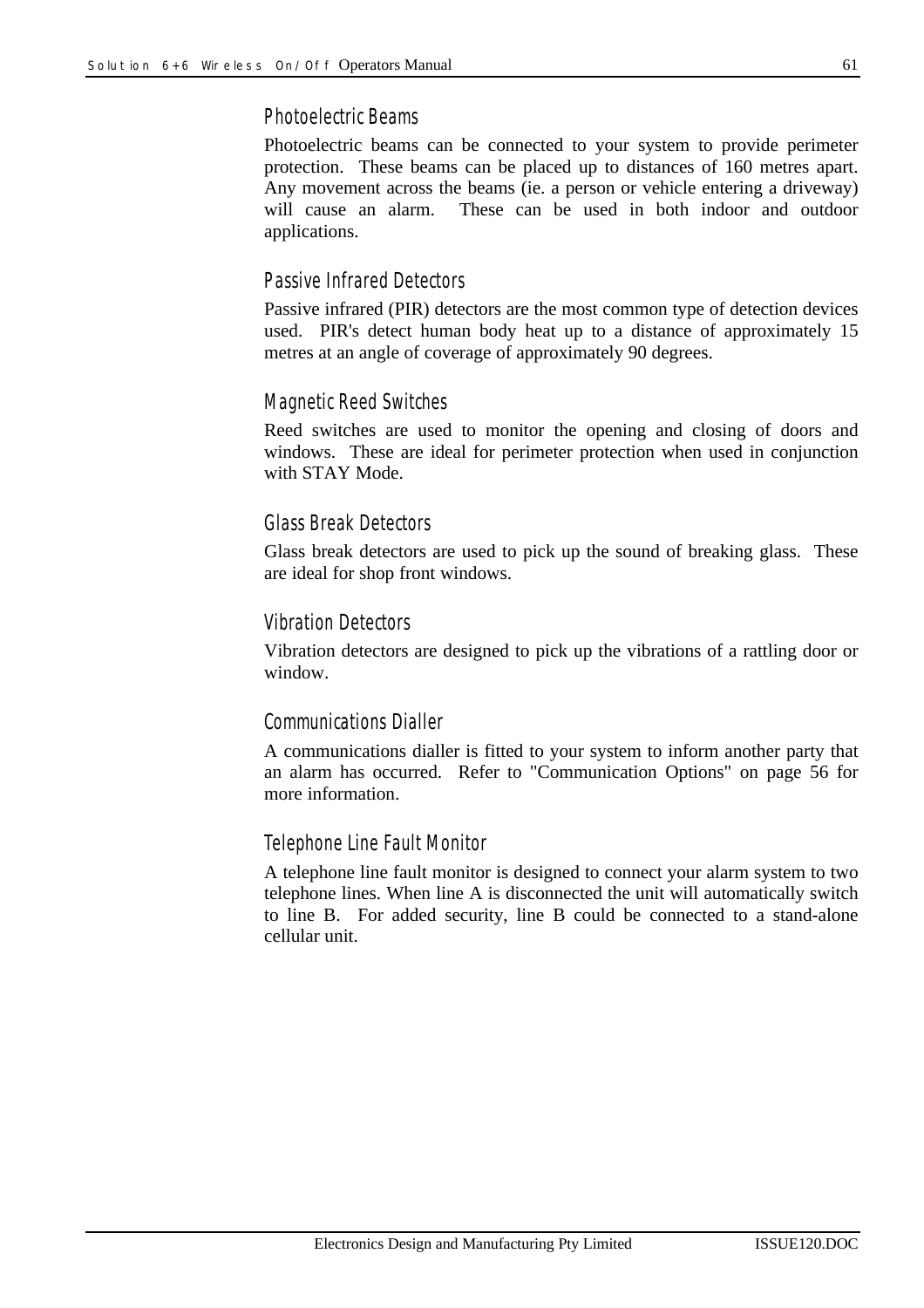## *Glossary Of Terms*

| Term                                | Description                                                                                                                                                                                                                                                      |
|-------------------------------------|------------------------------------------------------------------------------------------------------------------------------------------------------------------------------------------------------------------------------------------------------------------|
| Alarm Condition                     | Is when your alarm system is armed and one of the detection devices are violated.<br>A 24 hour zone (eg. Smoke detector) may trigger when your system is armed or<br>disarmed.                                                                                   |
| Answering Machine<br><b>Bypass</b>  | Answering machine bypass has been incorporated so that it is possible to make a<br>connection with the control panel for remote arming or remote programming<br>operations when there is a answering machine or facsimile machine on the same<br>telephone line. |
| Armed<br>(System ON)                | When the system is in a state ready to accept alarms.                                                                                                                                                                                                            |
| AWAY or $#$                         | This is the button on your codepad used to execute any given command.                                                                                                                                                                                            |
| <b>AWAY Mode</b>                    | Is the mode used to arm your system when you leave your premises.                                                                                                                                                                                                |
| Codepad                             | The codepad allows you to perform all functions such as arming, disarming and<br>programming of your alarm system.                                                                                                                                               |
| Day Alarm                           | Day alarm allows a combination of zones to be monitored while the system is in<br>the disarmed state.                                                                                                                                                            |
| <b>Detectors</b>                    | Are devices connected to your alarm system used to cause an alarm condition.<br>Some common forms of detection devices are; passive infrared, smoke, photo<br>electric beams, reed switches and vibration sensors.                                               |
| Dialler                             | Is a device that is used for communicating to a monitoring station, mobile phone<br>or pocket pager etc.                                                                                                                                                         |
| <b>Disarmed</b>                     | Is when your system is in a state that will not accept alarms except for 24 hour<br>zones.                                                                                                                                                                       |
| <b>Dynamic Battery</b><br>Testing   | Is a feature used to monitor and test the condition of your backup battery.                                                                                                                                                                                      |
| EDMSAT<br>(Satellite Siren)         | Is a self contained siren unit complete with flashing blue strobe light and a backup<br>battery. It offers a higher level of security for your alarm system.                                                                                                     |
| Entry Time or<br><b>Entry Delay</b> | Is the time allowed after entering your premises, to disarm your system before an<br>alarm occurs.                                                                                                                                                               |
| <b>Entry Warning</b>                | Is the beeping from your codepad during entry time to remind you to disarm your<br>system.                                                                                                                                                                       |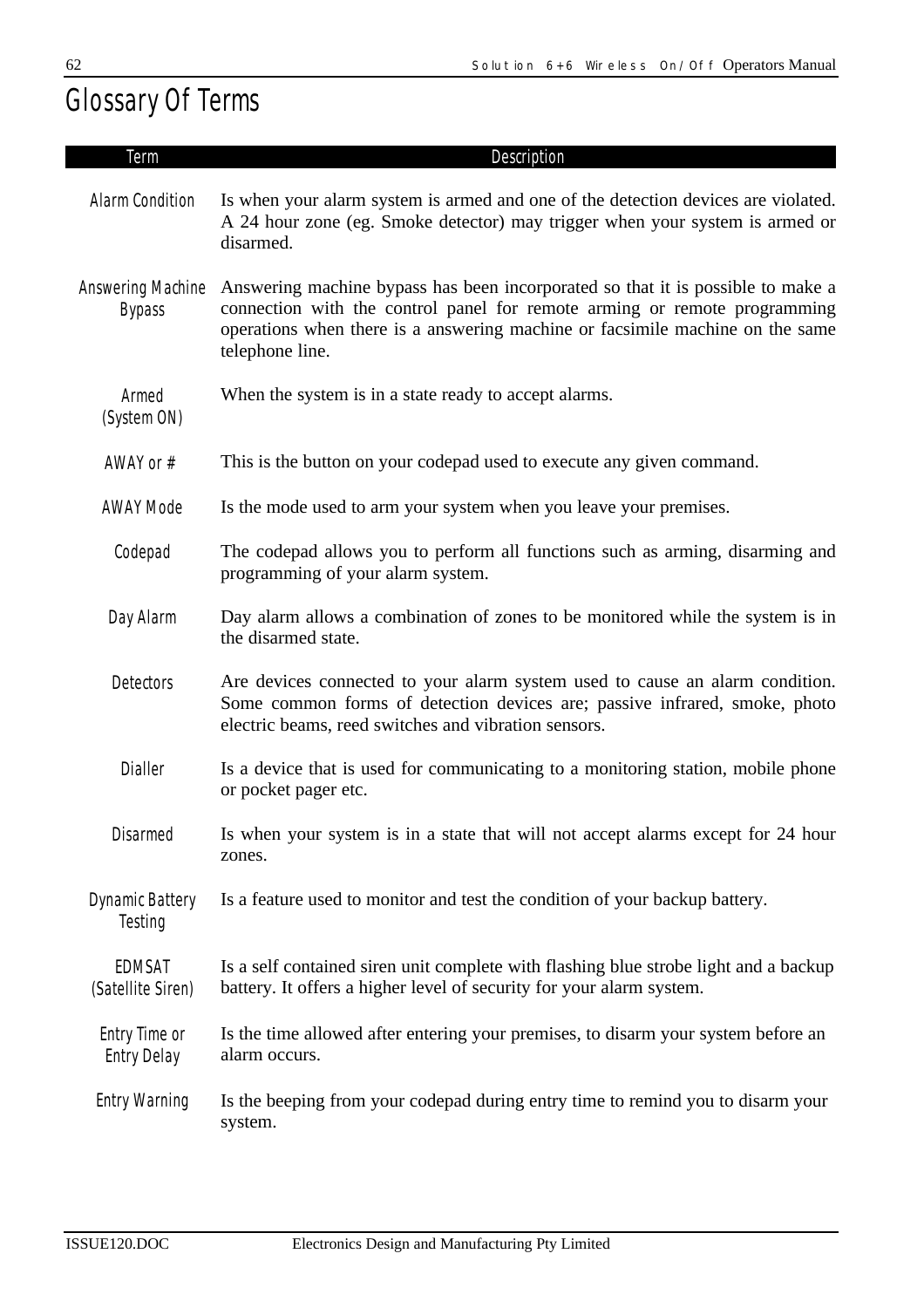| <b>Term</b>                       | Description                                                                                                                                                                                                                                                                             |
|-----------------------------------|-----------------------------------------------------------------------------------------------------------------------------------------------------------------------------------------------------------------------------------------------------------------------------------------|
| Exit Time or<br>Exit Delay        | Is the amount of time you have to leave your premises after you have armed your<br>system.                                                                                                                                                                                              |
|                                   | External Equipment Is any device connected to your system such as detectors, codepads and sirens.                                                                                                                                                                                       |
| <b>Forced Arming</b>              | Is a situation where your alarm system is permitted to be armed when one or more<br>zones are unsealed.                                                                                                                                                                                 |
| Handover Delay                    | When your system is armed and zone one is violated, the entry delay starts timing.<br>If zone two is then violated the entry delay time is handed over to zone two and so<br>on through zones three and four. This is known as sequential hand over delay.                              |
| Hand Held Radio<br>Remote Control | Can be used to arm and disarm your system or cause a panic alarm.                                                                                                                                                                                                                       |
| Lockout Dialler                   | Lockout dialler means that the dialler will only activate once per zone per arming<br>cycle.                                                                                                                                                                                            |
| Lockout Siren                     | Lockout siren means that the sirens will only activate once per zone per arming<br>cycle.                                                                                                                                                                                               |
| Master Code                       | Is a numerical code used for arming and disarming the system as well as allowing<br>access to all functions that are programmable through the codepad.                                                                                                                                  |
| <b>Monitoring Station</b>         | Is a secure location where a digital receiver monitors numerous alarm systems and<br>deciphers their alarm transmission reports so that the operator can advise the<br>appropriate authorities to take immediate action.                                                                |
| Panic                             | This is a type of alarm raised by you to indicate to the monitoring station that<br>there is an emergency situation at your premises.                                                                                                                                                   |
| Phone Controller                  | Is a device used for arming your system via the telephone line. It is also used to<br>acknowledge domestic alarm reports.                                                                                                                                                               |
| Sealed                            | Refers to a zones status. If a zone is sealed, the detection devices are not violated<br>and the zone indicator will be extinguished (ie. a reed switch is closed or a<br>detector is on stand by waiting for an intrusion).                                                            |
| Sensor Watch                      | Sensor watch gives the control panel the ability to recognise that detection devices<br>may have stopped working. This is a feature that monitors the operation of a zone<br>over a programmed time period.                                                                             |
| Silent Alarm                      | When programming your system, it is possible to have an individual zone for<br>silent alarm. This means that when the zone is violated your alarm system will<br>communicate with the monitoring station without sounding the sirens. This can<br>only be programmed by your installer. |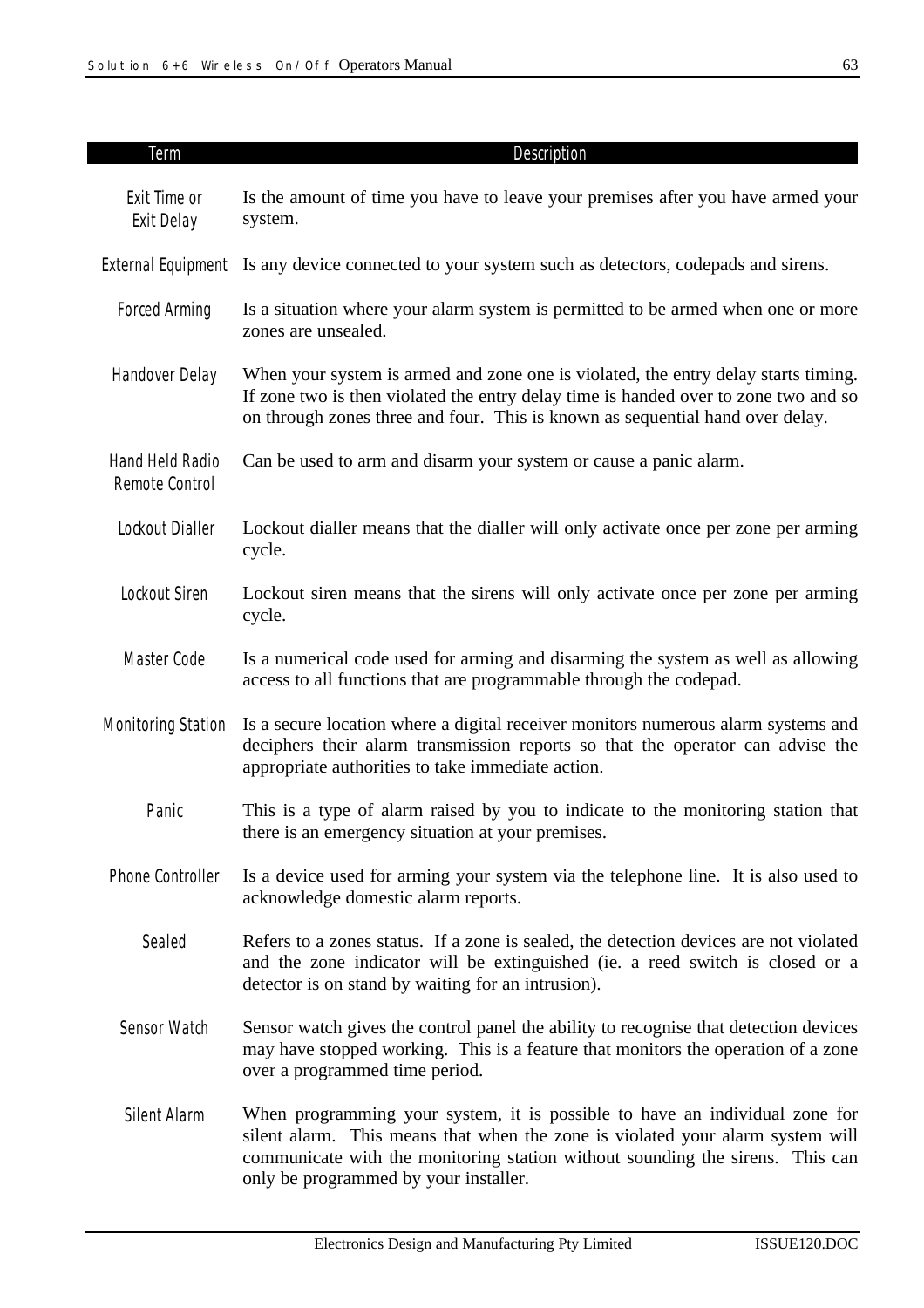| Term         | <b>Description</b>                                                                                                                                                                                                         |
|--------------|----------------------------------------------------------------------------------------------------------------------------------------------------------------------------------------------------------------------------|
| STAY Mode    | Is a condition that automatically isolates certain zones when your system is armed<br>in STAY Mode. These zones can only be programmed by your installer.                                                                  |
| Unsealed     | Refers to zone status. If a zone is unsealed, the detection devices are violated and<br>the zone indicator will be illuminated (ie. a reed switch is open or a detector has<br>noted an intrusion).                        |
| User Code    | A numerical code used to arm and disarm the system.                                                                                                                                                                        |
| Zones        | A monitored input used to trigger an alarm condition.                                                                                                                                                                      |
| 24 Hour Zone | A monitored input where tamper switches and emergency switches may be<br>connected. If at any time, (whether your system is armed or disarmed) one of<br>these switches is violated, an alarm condition will be generated. |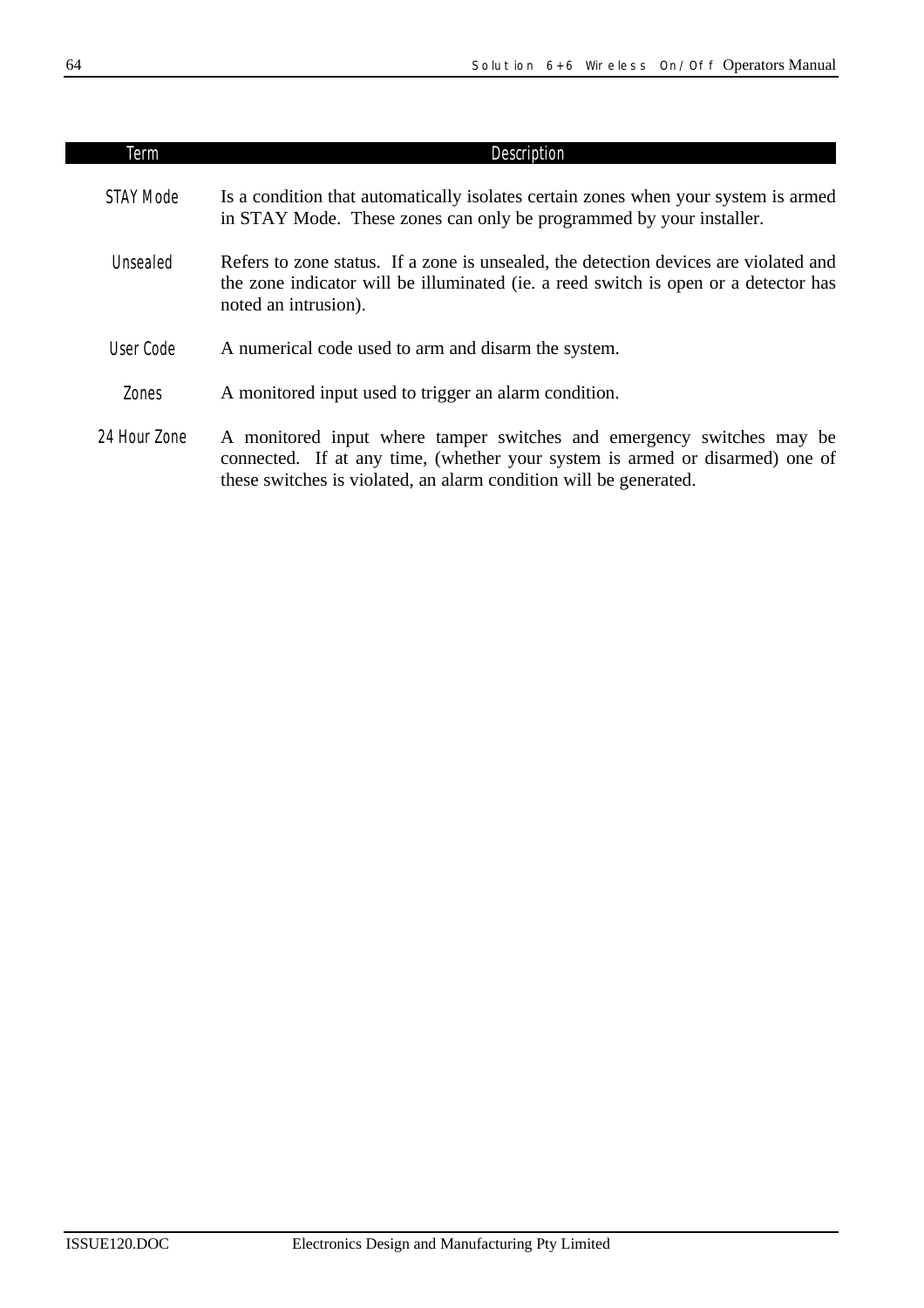## *Warranty*

Electronics Design and Manufacturing Pty limited warrants this product to be free from defects in material and workmanship for a period of three years from the date of manufacture as indicated by the date stamp and / or the serial number on the product.

Defective units returned by the purchaser at their own expense during this period will be repaired or replaced at the option of the manufacturer. The repair or replacement will be free of charge provided that the defects were not incurred during shipping or handling, or the damage was not due to causes beyond the control of Electronics Design and Manufacturing Pty Limited, excessive voltage, mechanical shock or damage arising out of abuse, alteration or improper application of the equipment.

Should a product be returned for repair and it is out of warranty, normal repair charges will be applicable. If the product is unrepairable or deemed uneconomical to repair in EDM's opinion, another replacement unit will be made available for purchase. In the event of a product being superseded, a similar or equivalent product may be offered for purchase.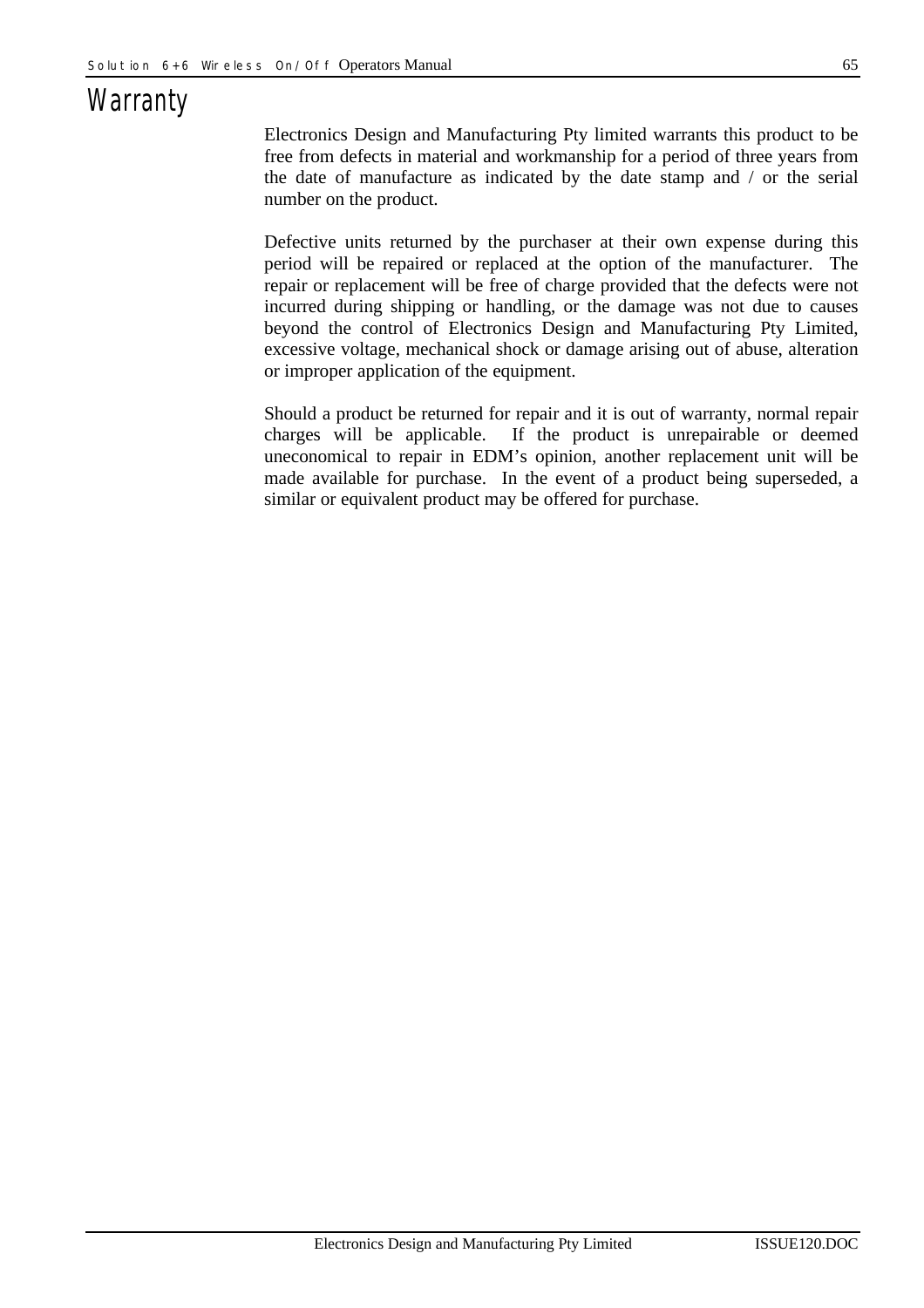## *Limitations*

While this system is an advanced design security system, it does not offer guaranteed protection against burglary, fire or any other emergency. An alarm system, whether commercial or residential, is subject to compromise or failure.

Despite frequent testing, and due to, but not limited to, any or all of the following; criminal tampering, electrical or communications disruption, it is possible for the system to fail to perform as expected. Electronics Design and Manufacturing Pty Limited does not represent that the product or system may not be compromised or circumvented; or that the product or system will prevent any personal injury or property loss by burglary, robbery, fire or otherwise; nor that the product or system will in all cases provide adequate warning or protection. A properly installed and maintained alarm system may only reduce risk of burglary, robbery, fire or otherwise but it is not insurance or a guarantee that these events will not occur.

CONSEQUENTLY, ELECTRONICS DESIGN AND MANUFACTURING PTY LIMITED SHALL HAVE NO LIABILITY FOR ANY PERSONAL INJURY, PROPERTY DAMAGE, OR OTHER LOSS BASED ON A CLAIM THE PRODUCT FAILED TO GIVE WARNING.

Electronics Design and Manufacturing Pty Limited is not an insurer of either the property or safety of the user's family or employees and limits its liability for any loss or damage including incidental or consequential damages to Electronics Design and Manufacturing Pty Limited's original selling price of the product regardless of the cause of such loss or damage.

#### *Maintenance*

Electronics Design and Manufacturing Pty Limited recommend the system be checked on a weekly basis for correct operation. Reference should also be made to Australian Standard 2201.1 in that routine maintenance should be carried out every six months by a licensed alarm technician.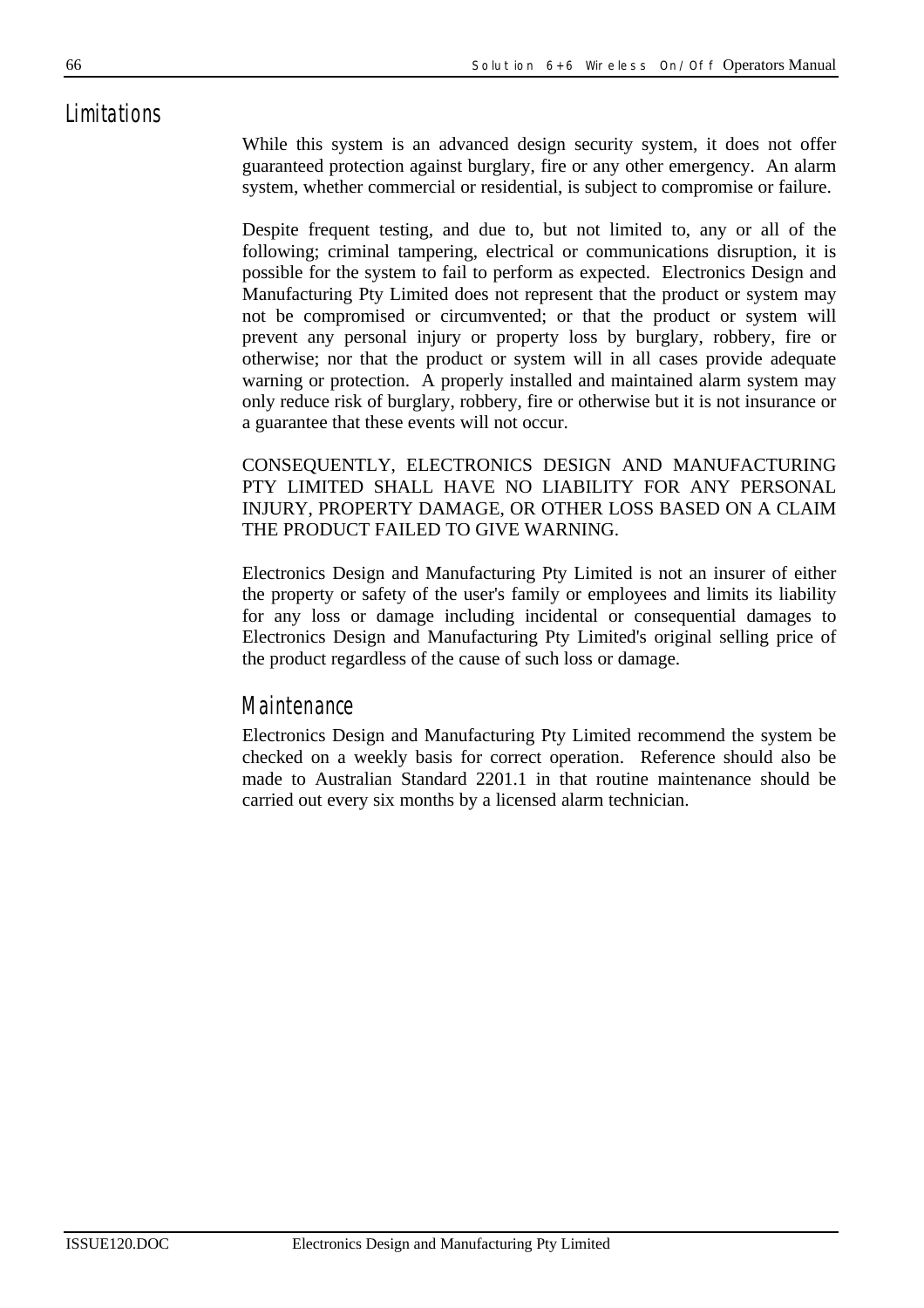| ۰.<br>전 사<br>I<br>ł<br>I<br>×<br>٧<br>٠ |
|-----------------------------------------|
|-----------------------------------------|

| <b>Specifications</b>                          |                                                                     |
|------------------------------------------------|---------------------------------------------------------------------|
| Temperature Range:                             | $0 - 45$ Degrees Celsius                                            |
| Humidity:                                      | 10% - 95%                                                           |
| Power Source:                                  | TF008 Plug Pack $-$ 240 Volt / 18 Volt AC $\omega$ 1.3 Amp          |
| Stand-By Current:                              | $65 \text{ mA}$                                                     |
| Current Draw In Alarm Condition:               | $115 \text{ mA}$                                                    |
| Current Draw With No Alarm and Codepad Fitted: | 105 mA                                                              |
| Back-Up Battery:                               | 6.5 Ah / 12 Volt DC Rechargeable Sealed Lead Acid<br><b>Battery</b> |
| Dimensions:                                    | 306 mm x 262 mm x 84 mm (Packed In Carton)                          |
| Weight:                                        | $2.5$ Kg                                                            |
| Austel Approval Number:                        | $A96/03/0096 - Only With TFO08 Plug Pack$                           |
| New Zealand Telepermit:                        | PTC 211/96/007                                                      |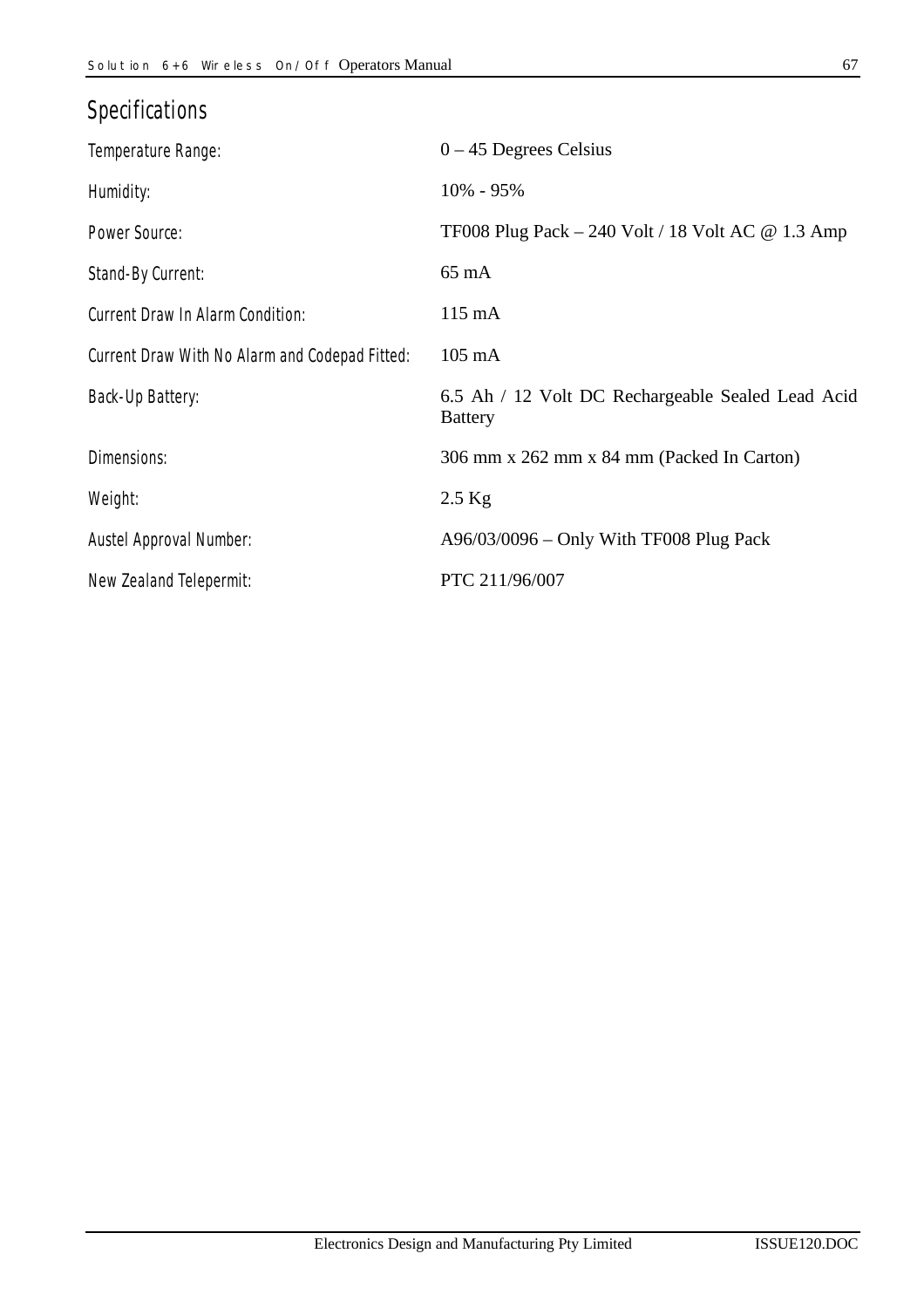## *Advice To Users*

The Austel permit that has been issued for this product is subject to the following conditions.

• The *Solution 6+6 Wireless On/Off* control panel may only be powered by an EDM Plug Pack TF008 (Approval number Q92128).

## *New Zealand Telepermit Notes*

The following notes are only relevant when this product is used in New Zealand.

- The grant of a Telepermit for a device in no way indicates Telecom's acceptance of responsibility for the correct operation of that device under all operating conditions.
- The equipment shall not be used in any manner, which could constitute a nuisance to other Telecom customers.
- Immediately disconnect this equipment should it become physically damaged, and arrange for its disposal or repair.
- The transmit level from this device is set at a fixed level and because of this there may be circumstances where the performance is less than optimal. Before reporting such occurrences as faults, please check the line using a standard Telepermitted telephone and do not report a fault unless the telephone performance is impaired.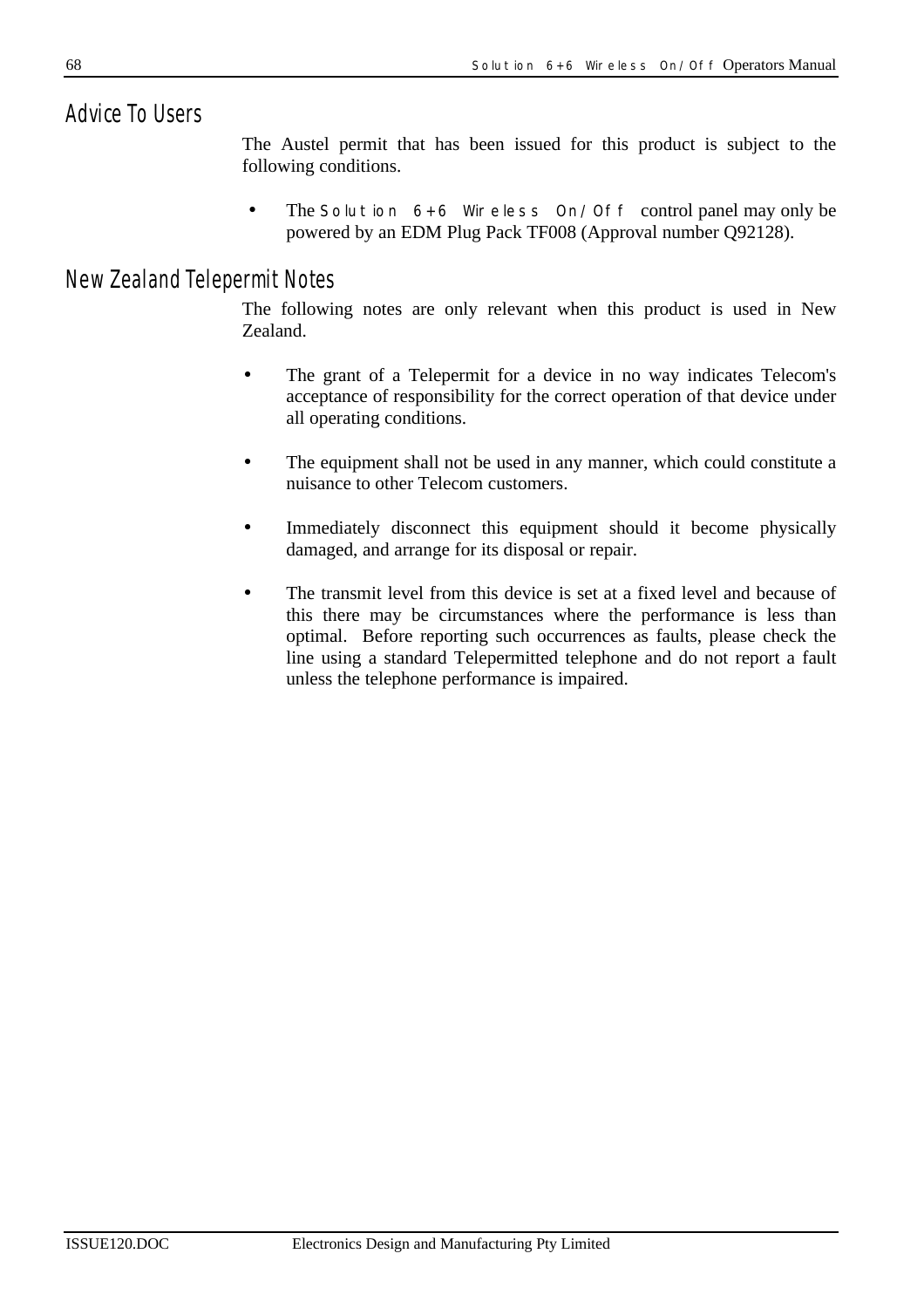## *Quality Policy*

AS 3901 Clause 4.1.1 Refer to Procedure No 1

The operations of Electronics Design and Manufacturing Pty Limited include design, development and manufacturing of electronic equipment.

Electronics Design and Manufacturing Pty Limited recognises that it is the responsibility of suppliers and contractors to meet their contractual obligations and carry out works which comply fully with the relevant specifications, drawings and contract documents.

It further recognises that the diligent operation of a Quality Management System leads to efficient and effective execution of the works with a minimum of errors and rework.

Electronics Design and Manufacturing Pty Limited and its Employees are committed to the implementation of this Quality Management System in accordance with Australian standard AS3901-1987, European standard ISO9001-1987 and New Zealand standard NZS9001-1990 implementing quality systems for design, development and production to the mutual benefit of the customers and Electronics Design and Manufacturing Pty Limited.

*Meinrad Formosa Managing Director*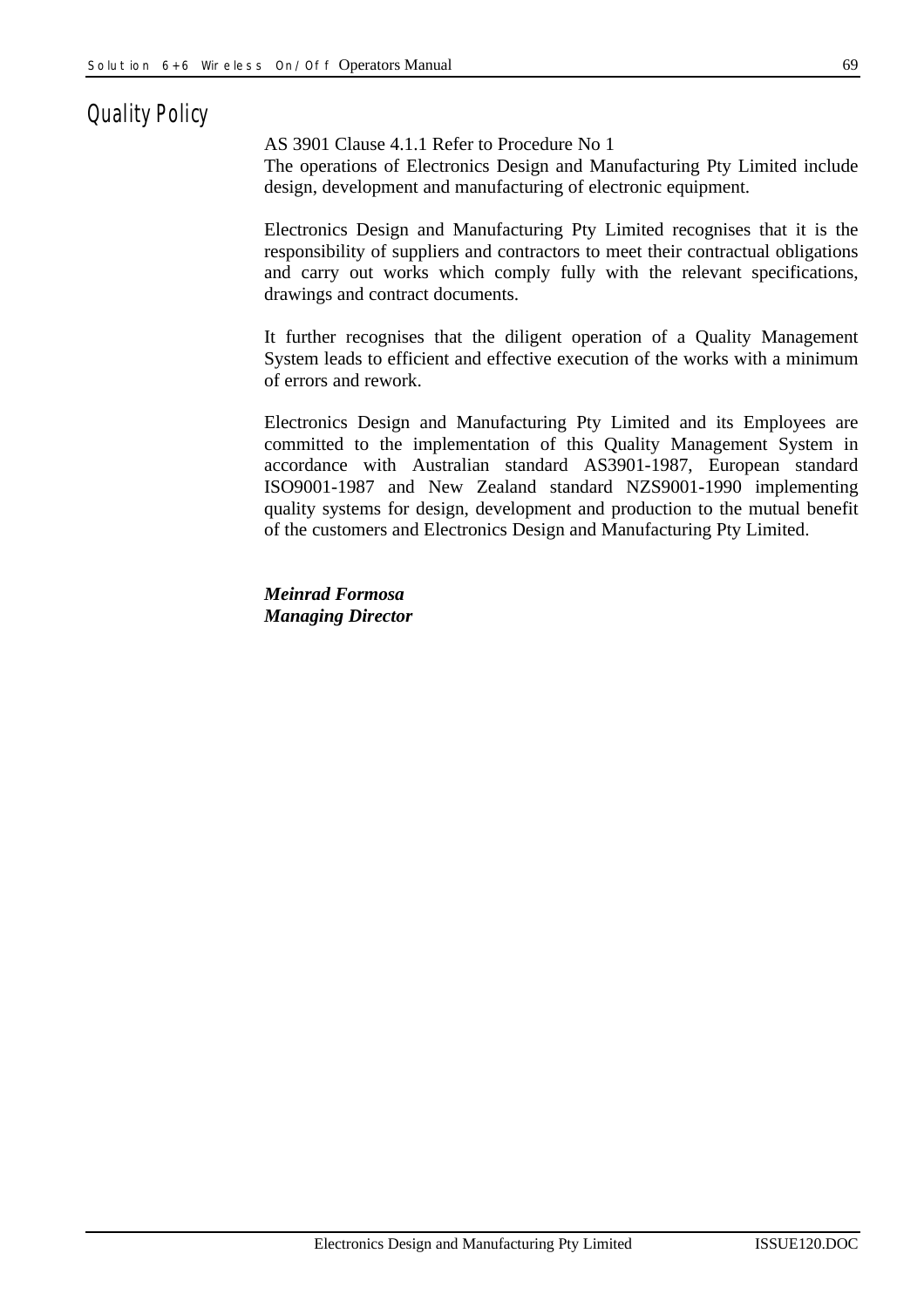*STAY*

*Day*

## *Installation Notes*

| Installation Company     |  |
|--------------------------|--|
| <b>Technician</b>        |  |
| <b>Phone Number</b>      |  |
| <b>Installation Date</b> |  |
| <b>Warranty Expires</b>  |  |
| Zone Descriptions        |  |

|                                 | Mode | Alarm |
|---------------------------------|------|-------|
|                                 |      |       |
|                                 |      |       |
| Zone $3$                        |      |       |
| Zone $4 \overline{)}$           |      |       |
| Zone 5                          |      |       |
| Zone $6 \overline{\phantom{a}}$ |      |       |
|                                 |      |       |
|                                 |      |       |
| $Tamper 3$ $\qquad \qquad$      |      |       |
| Tamper 4                        |      |       |
| Tamper 5                        |      |       |
| Tamper 6                        |      |       |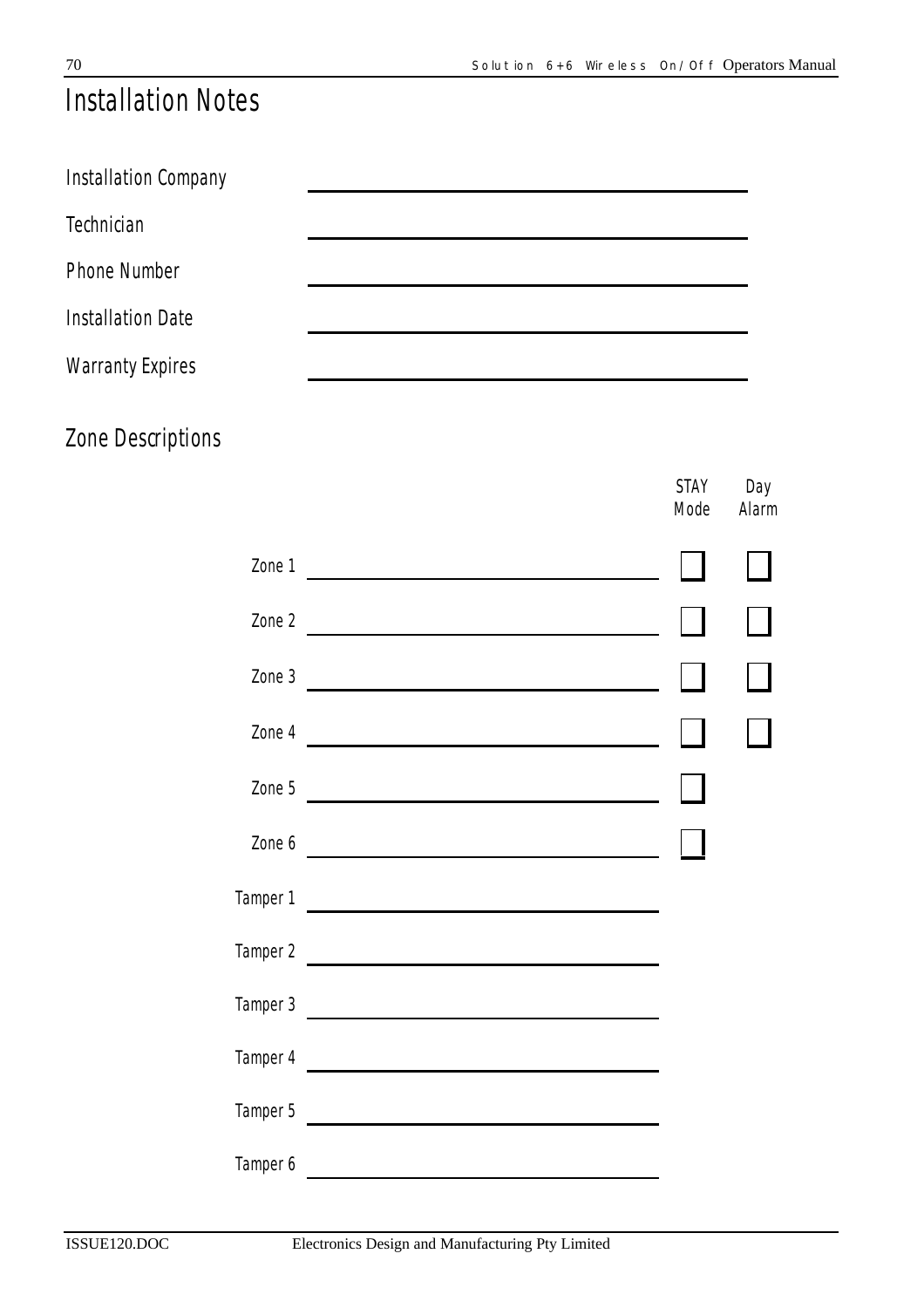# *Entry and Exit Times Entry Timer 1 Seconds Entry Timer 2 Seconds Exit Time Seconds Entry Guard Time For STAY Mode Seconds User Code Options Code Retry Count Attempts Codepad Lockout Time Minutes Arming Options Forced Arming NO Single Button Arming YES NO Single Button Disarming YES NO Remote Arming Via The Telephone YES NO Output Options Output 1 Output 2 Output 3*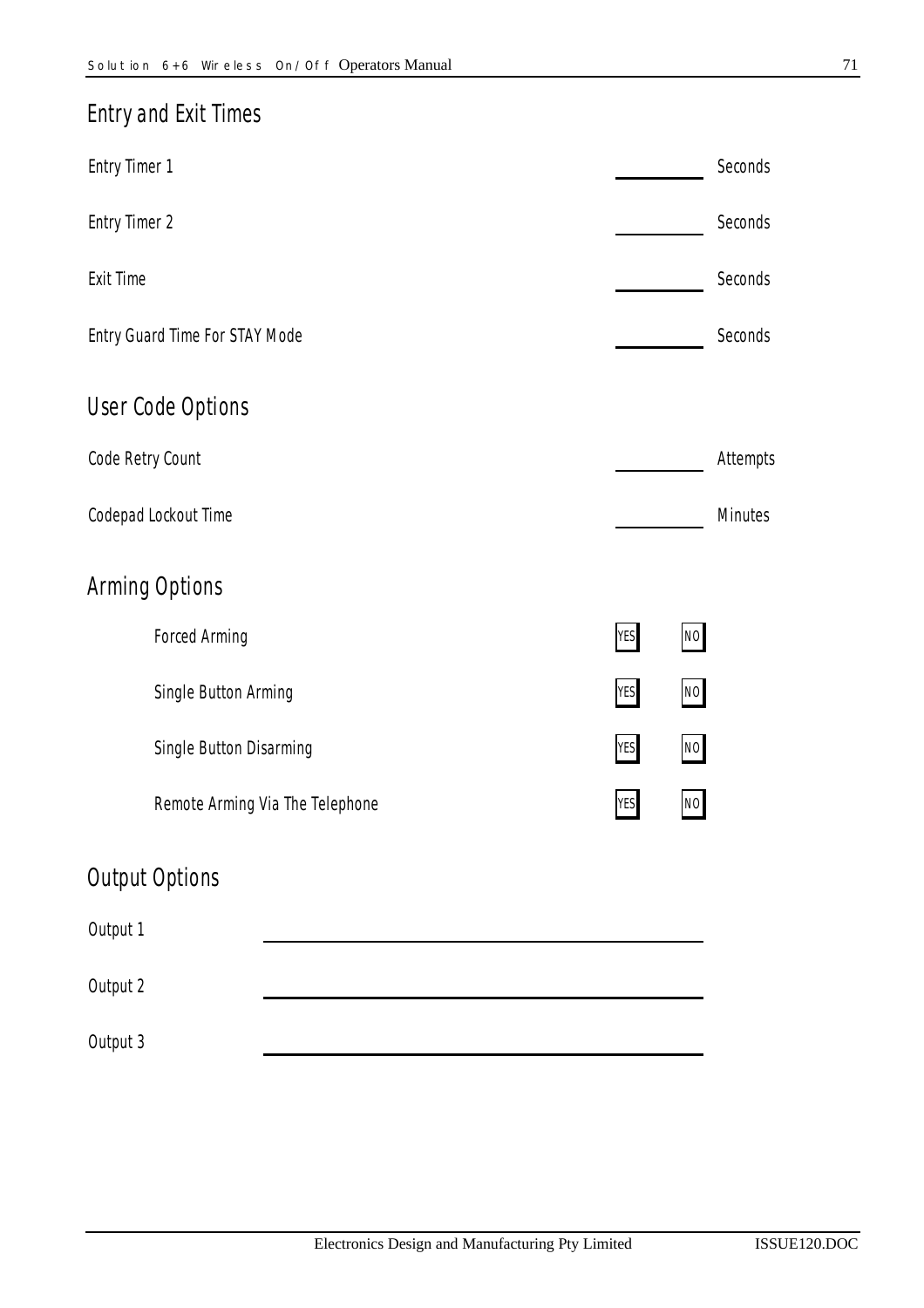| <b>Isolating Options</b>     |                                                   |            |    |                |  |  |
|------------------------------|---------------------------------------------------|------------|----|----------------|--|--|
|                              | Standard Isolating                                | <b>YES</b> | NO |                |  |  |
|                              | Code To Isolate                                   | <b>YES</b> | NO |                |  |  |
| <b>Communication Options</b> |                                                   |            |    |                |  |  |
|                              | <b>Domestic Tone Reporting</b>                    | <b>YES</b> | NO |                |  |  |
|                              | Domestic Tone Reporting - Number Of Beeps         |            |    |                |  |  |
| <b>Others</b>                |                                                   |            |    |                |  |  |
| Siren Run Time               |                                                   |            |    | <b>Minutes</b> |  |  |
|                              | Sensor Watch Time                                 |            |    | Days           |  |  |
|                              | Can Your System Be Serviced By Another Technician |            |    |                |  |  |
|                              | If YES, Installer's Code                          |            |    |                |  |  |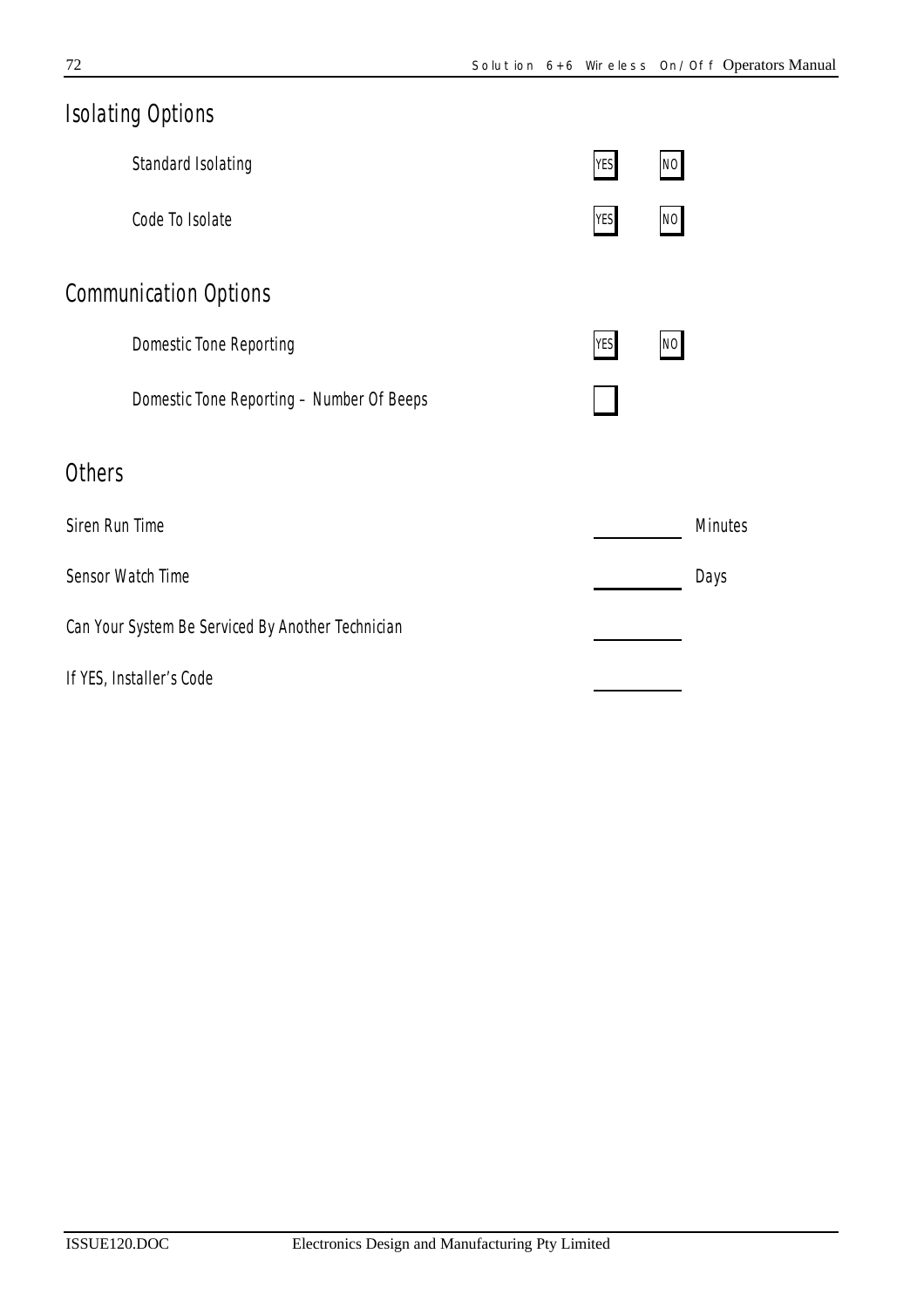## *Service Notes*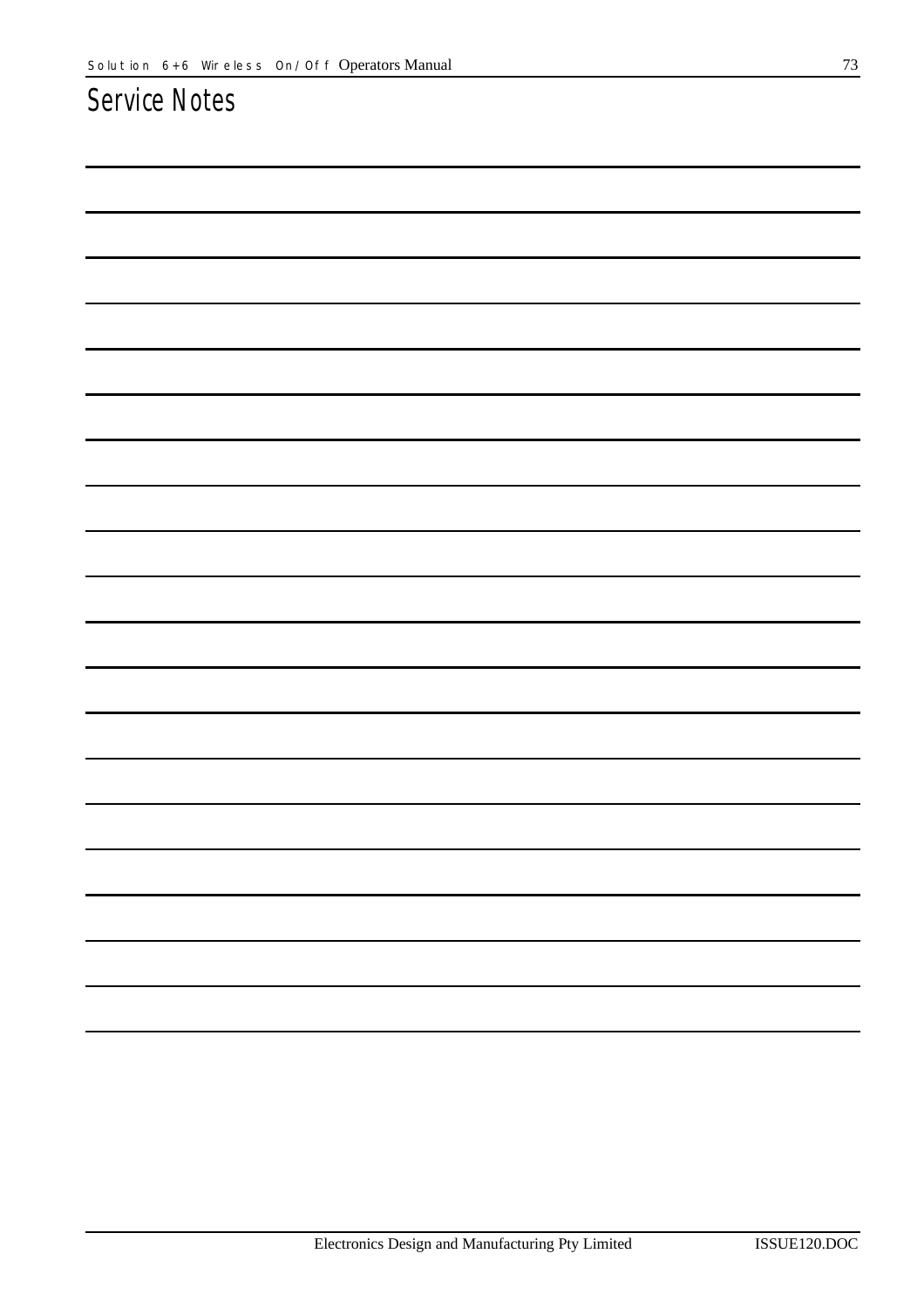# *Index*

## *2*

| $\boldsymbol{A}$                          |  |
|-------------------------------------------|--|
|                                           |  |
|                                           |  |
|                                           |  |
|                                           |  |
|                                           |  |
|                                           |  |
|                                           |  |
|                                           |  |
|                                           |  |
|                                           |  |
|                                           |  |
|                                           |  |
| Arm/Disarm Both Areas At Same Time 36, 48 |  |
|                                           |  |
|                                           |  |
|                                           |  |
|                                           |  |
|                                           |  |
|                                           |  |
|                                           |  |

## *B*

## *C*

| Changing Radio Remote User Codes 39 |  |
|-------------------------------------|--|
|                                     |  |
|                                     |  |
|                                     |  |
|                                     |  |
|                                     |  |
|                                     |  |
|                                     |  |
|                                     |  |
|                                     |  |
|                                     |  |
|                                     |  |
|                                     |  |
|                                     |  |
|                                     |  |
|                                     |  |
|                                     |  |
|                                     |  |
|                                     |  |
|                                     |  |

#### *D*

| Deleting Radio Remote User Codes40 |  |
|------------------------------------|--|

## *E*

### *F*

### *G*

## *H*

| Hold Down Function - Arm In AWAY Mode49       |  |
|-----------------------------------------------|--|
|                                               |  |
|                                               |  |
| Hold Down Function - Codepad ID & Beeper Tone |  |
|                                               |  |
| Hold Down Function - Fault Analysis Mode 51   |  |
| Hold Down Function - Horn Speaker Test49      |  |
| Hold Down Function - Initiate Modem Call 51   |  |
| Hold Down Function - Initiate Test Report52   |  |
| Hold Down Function - Reset Latching Outputs51 |  |
|                                               |  |
| Hold Down Function - Turn Day Alarm On/Off50  |  |
|                                               |  |
|                                               |  |
|                                               |  |
|                                               |  |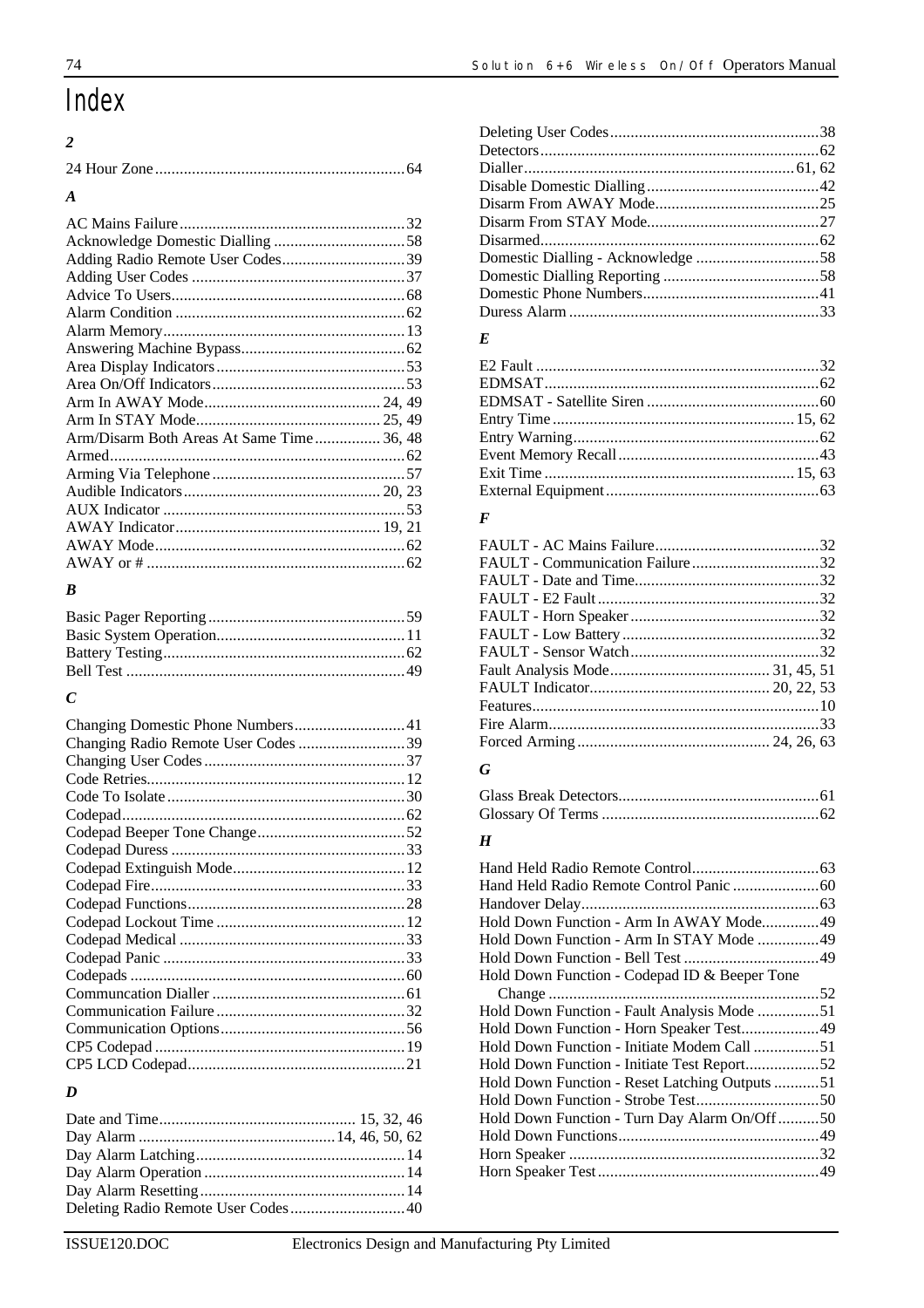#### *L*

*I*

### *M*

| Master Code Function - Arm/Disarm Both Areas At    |  |
|----------------------------------------------------|--|
|                                                    |  |
| Master Code Function - Changing & Deleting Codes37 |  |
| Master Code Function - Changing & Deleting Radio   |  |
|                                                    |  |
| Master Code Function - Changing Domestic Phone     |  |
|                                                    |  |
| Master Code Function - Event Memory Recall  43     |  |
| Master Code Function - Fault Analysis Mode 45      |  |
| Master Code Function - Initiate Modem Call 47      |  |
| Master Code Function - Reset Latching Outputs  47  |  |
| Master Code Function - Set Date and Time 46        |  |
| Master Code Function - Turn Day Alarm On/Off 46    |  |
| Master Code Function - Walk Test Mode  44          |  |
|                                                    |  |
|                                                    |  |
|                                                    |  |
|                                                    |  |
|                                                    |  |
|                                                    |  |

#### *N*

#### *O*

| Operating From A Master Partitioned Codepad  55 |  |
|-------------------------------------------------|--|
|                                                 |  |
| Operating Remote Outputs Via Transmitter 35     |  |
|                                                 |  |
|                                                 |  |

#### *P*

| $\Omega$ |  |
|----------|--|

## *Q*

## *R*

#### *S*

#### *T*

| Teaching Remote Radio User Codes 16 |  |
|-------------------------------------|--|
|                                     |  |
|                                     |  |
|                                     |  |

#### *U*

| User Code Function - Arm/Disarm Both Areas At Same |  |
|----------------------------------------------------|--|
|                                                    |  |
|                                                    |  |
|                                                    |  |
|                                                    |  |
| V                                                  |  |
|                                                    |  |
| W                                                  |  |
|                                                    |  |
| Z                                                  |  |
|                                                    |  |

Zone Isolating Mode Indicator.................................... 22 Zones......................................................................... 64